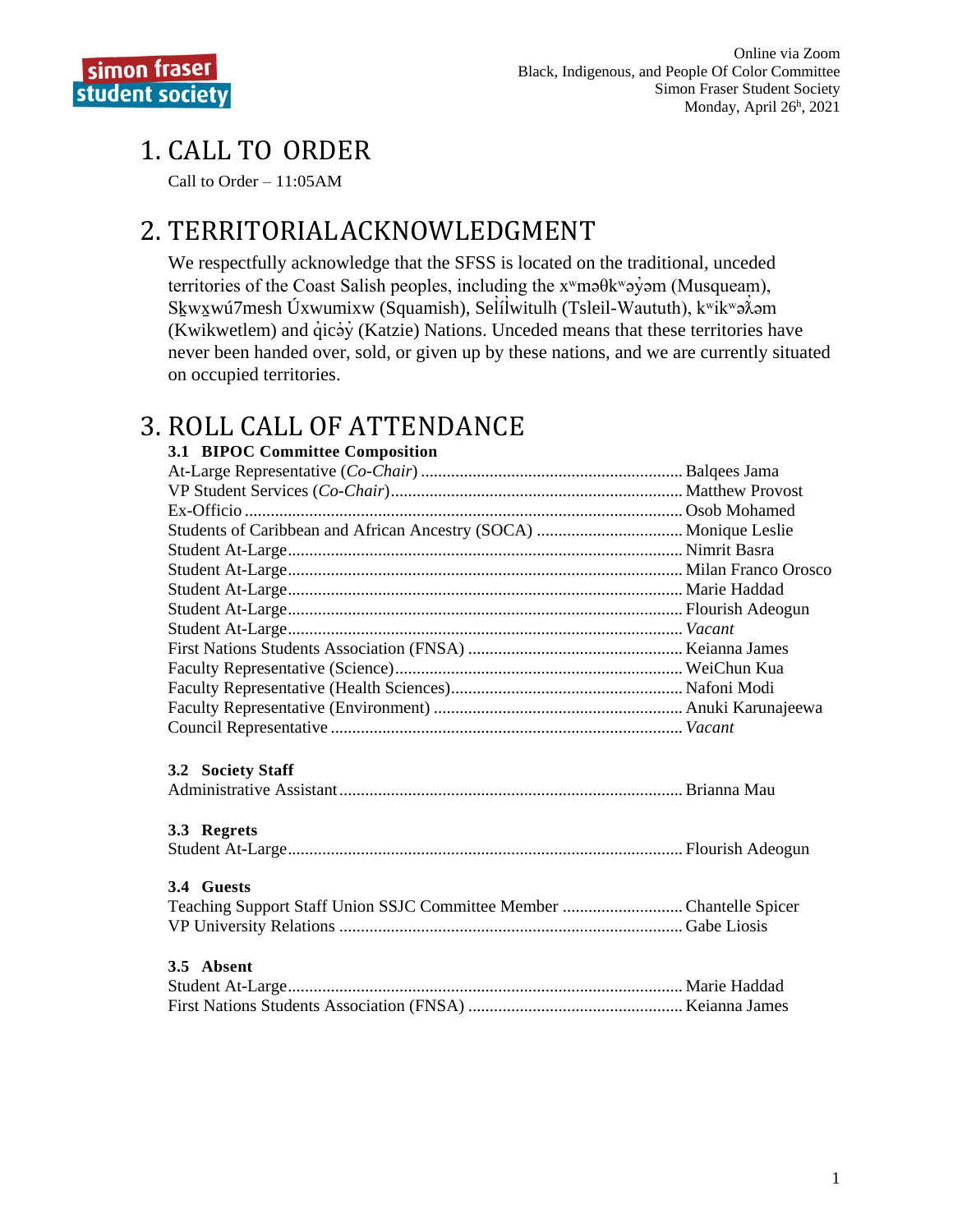## 4. RATIFICATION OF REGRETS

#### **4.1 MOTION BIPOC-2021-04-26:01 Balqees/Matthew**

*Be it resolved to ratify regrets from Flourish Adeogun.*

#### **CARRIED UNANIMOUSLY**

• They are moving houses, so they were unavailable to attend.

## 5. ADOPTION OF THE AGENDA

#### **5.1 MOTION BIPOC-2021-04-26:02**

#### **Balqees/Matthew**

*Be it resolved to adopt the agenda as amended.*

#### **CARRIED AS AMENDED UNANIMOUSLY**

• Updated Announcement 8.1 to SFSS Issues Policies passed on April 23, 2021 Board meeting.

## 6. MATTERS ARISING FROM THE MINUTES

**6.1 Black, Indigenous, and People Of Color Committee Minutes – MOTION COUNCIL 2021-04-26:03**

#### **Balqees/Matthew**

*Be it resolved to receive and file the following minute(s):*

- BIPOC 2020-09-01
- BIPOC 2020-09-21
- BIPOC 2020-11-02
- BIPOC 2020-11-30
- BIPOC 2021-04-12

#### **CARRIED UNANIMOUSLY**

## 7. DISCUSSION ITEMS

#### **7.1 Solidarity Work With TSSU Solidarity & Social Justice Committee (SSJC)**

- TSSU SSJC has been a huge supporter of the BIPOC Committee and SFSS.
- Chantelle is present as they wanted to give insight into a meeting that occurred on April 12<sup>th</sup> with the Employee Council and Employee Safety Group that a TSSU Chief Steward, Katie Gravestock, was present for.
	- o The committee includes all unions on campus, and folks in admin who are often at the bargaining table with TSSU. It also includes SFU Chief Safety Officer, Mark LaLonde.
- Mark has been tasked with striking the committee to undertake the consultation that has been referred to by President Joy Johnson and in the McKay report.
	- o He will be undertaking engagement with community members. We do not know who is on the committee, or what the committee is called.
- Mark sees the committee as a way to create a survey to ask people if they feel safe on campus, and how they can feel safer on campus.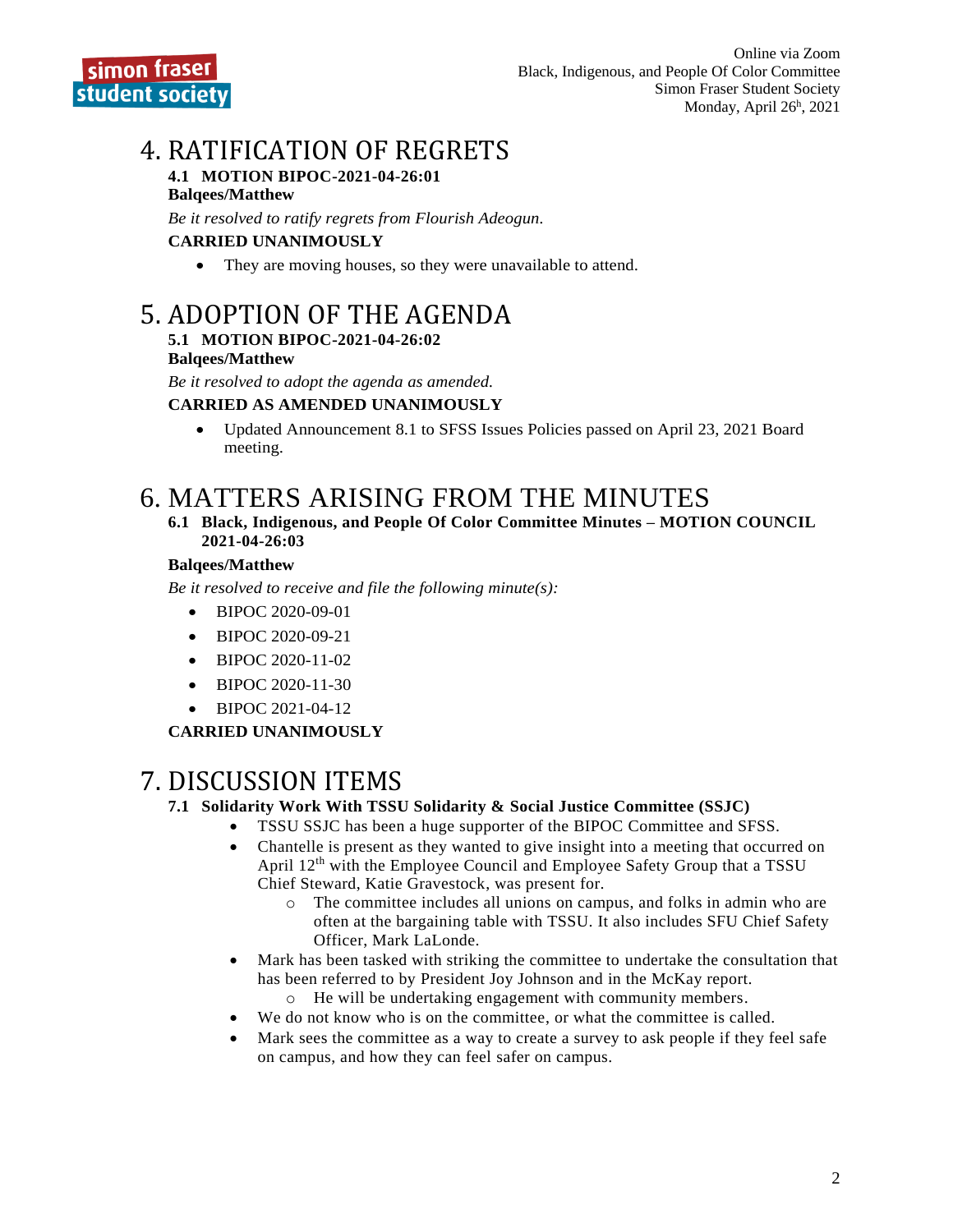

- o He sees the process as very long and taking many years.
- He referred to BIPOC students as a special needs group.
- SSJC and Katie are writing a letter to Mark to express the main points of concerns.
	- o They are happy to share the draft of the letter with BIPOC committee.
	- o Main point of concern is that no one knows that this committee has been struck which means that there will be very few, if any, BIPOC students are involved.
- Need to brainstorm clear, specific demands for what the consultation process should look like and there will be a follow up letter outlining the demands sent to Mark.
- Appreciation was expressed to Chantelle for bringing this up to the committee.
- Need to make sure BIPOC committee, GSS and TSSU are involved with creating this consultation process.
- Action Item: Ask about this at the next Joint Operations Groups meeting.
- Past experiences have shown that when SFU listens to student's advice and lived experiences, things go well, so they should take what they say into consideration.
- VP University Relations joined the meeting and shared that he was invited to be a part of the Community Engagement on Personal Safety Steering Committee as the incoming SFSS President. There are only two students out of nine members, and the other student rep is the Director of Access and Equity from the GSS.
	- o The group has met once, and he pushed for consultation to be at the forefront and that student representation be expanded on the steering committee.
	- o There was a conversation about a working group composed of marginalized communities that would report to the steering committee and would act as an advisory group.
		- VP University Relations pushed back on this because the steering committee is where decisions are made and noted that more students need to be brought to this table, specifically including equity-seeking groups on campus.
	- o Mark tasked VP University Relations to reach out to these groups to invite them to be a part of this steering committee, but he has not done so yet because he is very aware of the emotional labour surrounding this.
	- o VP University Relations has been pushing Mark on compensation and is waiting for confirmation before reaching out.
	- o At the first meeting, Mark was indicating that President Johnson wanted recommendations on tangible actions by the Fall 2021 semester, but VP University Relations is not sure of the official timeline.
- Need to ask SFU about what's going on.
- Demands
	- o Need to address who is going to be on this committee.
		- Need at least one reserved seat for reps from Black Caucus (one student and one staff or faculty), SOCA, FNSA, TSSU and the SFSS.
	- o Need to define a timeline that does not exceed a year.
		- Aim to have a major update by Fall, and have the process finished by December.
	- o No signing of any non-disclosure agreements.
- Erin Biddlecombe is on the steering committee and has been helpful to VP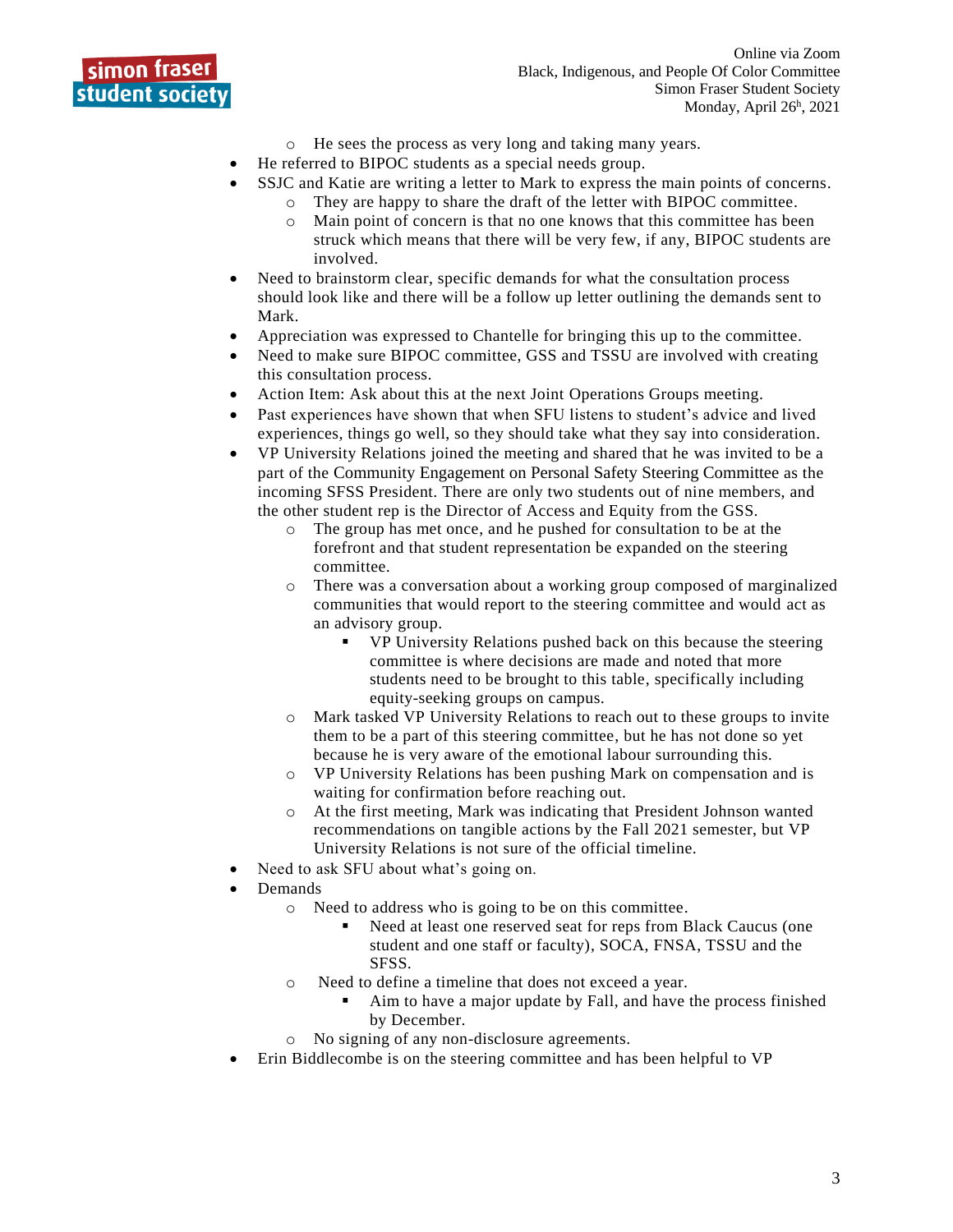

University Relations in pushing the compensation piece.

- VP University Relations confirmed that these equity seeking groups will be a part of this group, and there will be compensation. He will also ask to add a TSSU rep to the committee.
- VP University Relations is sure that these groups would not have been included in this committee if he did not mention it.

#### **7.2 Athletic Team Name Consultation update**

- There was a meeting on April 19<sup>th</sup> that several student representatives attended with Theresa Hansen, Directors of Athletics Department and other staff.
- The meeting was to address the SOCA consultation and the main issues that SOCA highlighted and said it was ok to discuss.
- Student representatives let them know that they caused harm and that we do not want to see it happen again.
- They committed to a formal apology and some form of compensation as well.
- Moving forward, they need to ensure that they are not wasting people's time.
- Noted that these things are going to take longer than one meeting, and they should not be expecting an answer after one hour.
- Mediator will be present at the FNSA meeting that got pushed to today.
- They said that they need time to digest the information and said they are continually learning and wanting to do better.
- Have yet to hear a follow up from Theresa.
- SOCA Representative was at the initial consultation meeting, and shared that Theresa sent SOCA an email with what she calls an apology. It was sent individually to the three SOCA reps but was not much of an apology.
	- o Theresa provided the notes that she took at the meeting in the email. Her notes on suggestions that SOCA representatives made were vague, and important parts were missing including a suggestion to collect race-based data and do a weighted vote if the process includes a student-wide vote. SOCA Representative will reiterate this in their reply.
	- o It's exhausting, so SOCA Representative will just be following up regards compensation and asking if they need further consultation.

## 8. ANNOUNCEMENT

#### **8.1 SFSS Issues Policies passed on April 23, 2021 Board meeting**

• <https://sfss.ca/wp-content/uploads/2021/04/SFSS-Issues-Policies.pdf>

## 9. ATTACHMENTS

**9.1 SFSS-Issues-Policies**

## 10. ADJOURNMENT

**10.1 MOTION BIPOC-2021-04-26:04**

#### **Matthew/Nim**

*Be it resolved to adjourn the meeting at 12:01PM.* **CARRIED UNANIMOUSLY**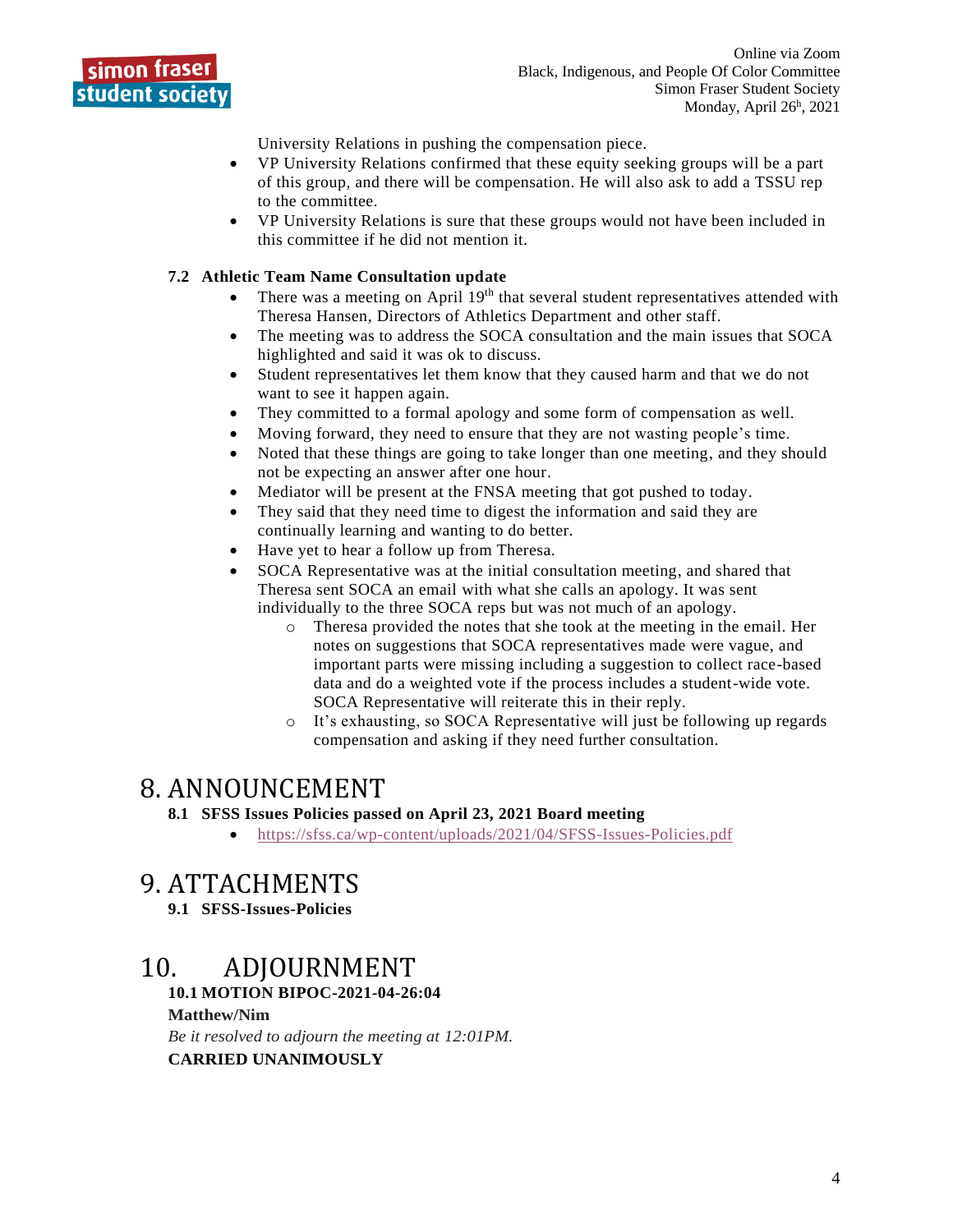*The following Board policies establish the stance of the Society on social, political and economic issues relevant to the membership of the SFSS.*

# SFSS Issues Policies

Simon Fraser Student Society

# simon fraser student society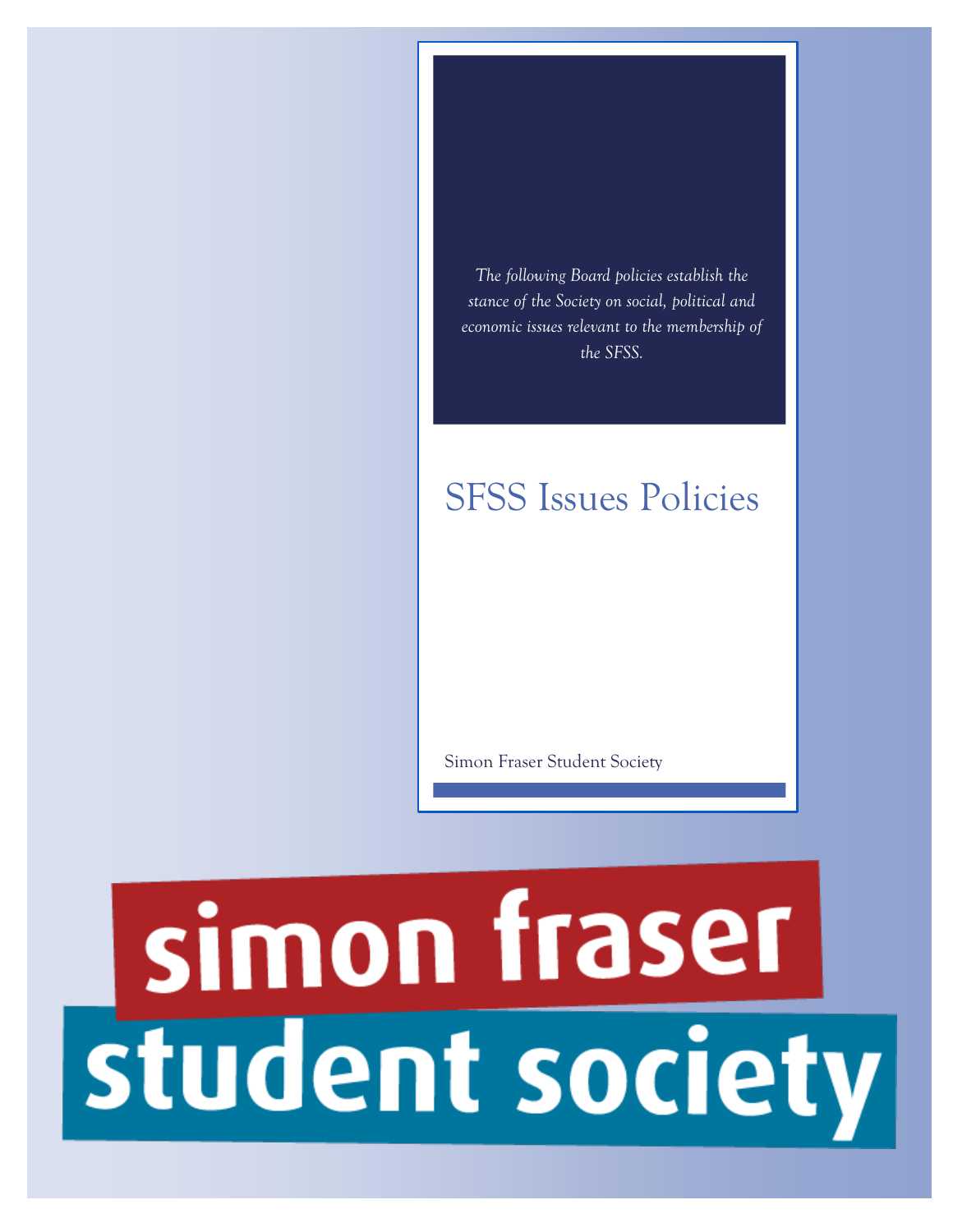# TABLE OF CONTENTS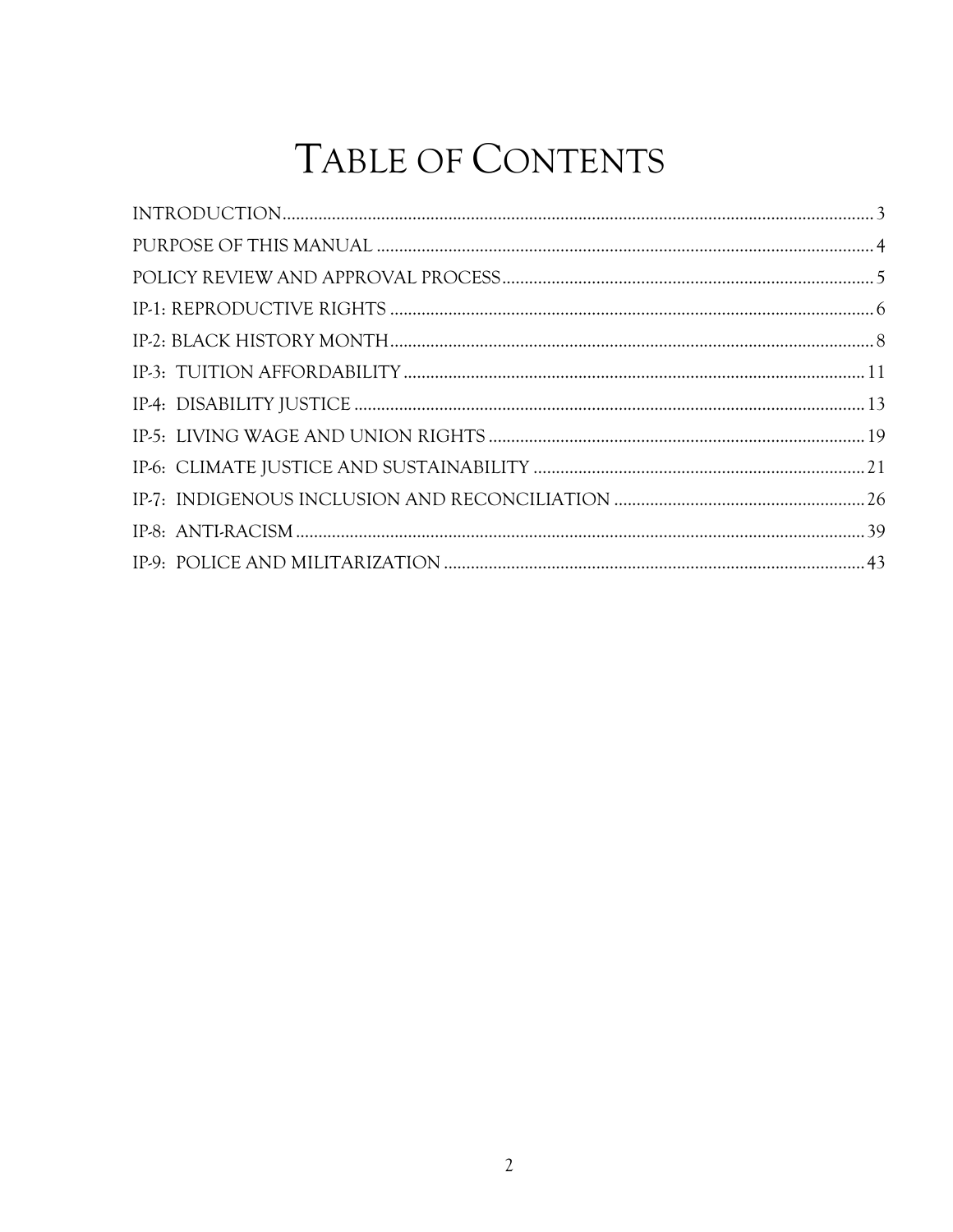# <span id="page-6-0"></span>INTRODUCTION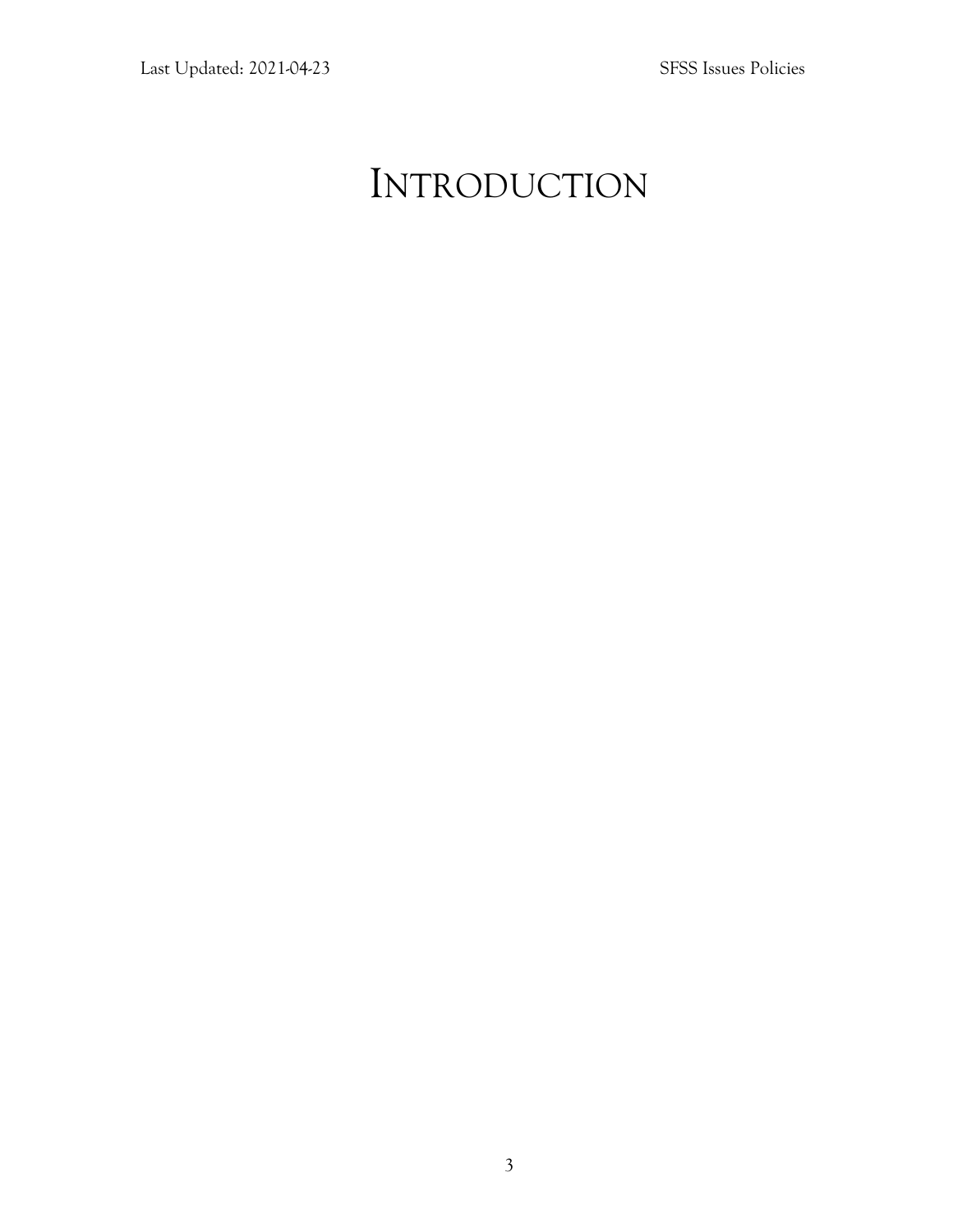## <span id="page-7-0"></span>PURPOSE OF THIS MANUAL

The SFSS Issues Policies shall serve to clarify the stance of the Society on social, political and economic issues relating to student life and post-secondary education that are important to the SFSS membership. The SFSS Issues Policies shall also serve as a resource and a guide to assist in the development of campaigns, stakeholder relations and media strategies employed by the Society.

The SFSS shall limit its Issues Policies to issues directly pertaining to student life and postsecondary education. The issues covered by these policies are developed through member engagement activities.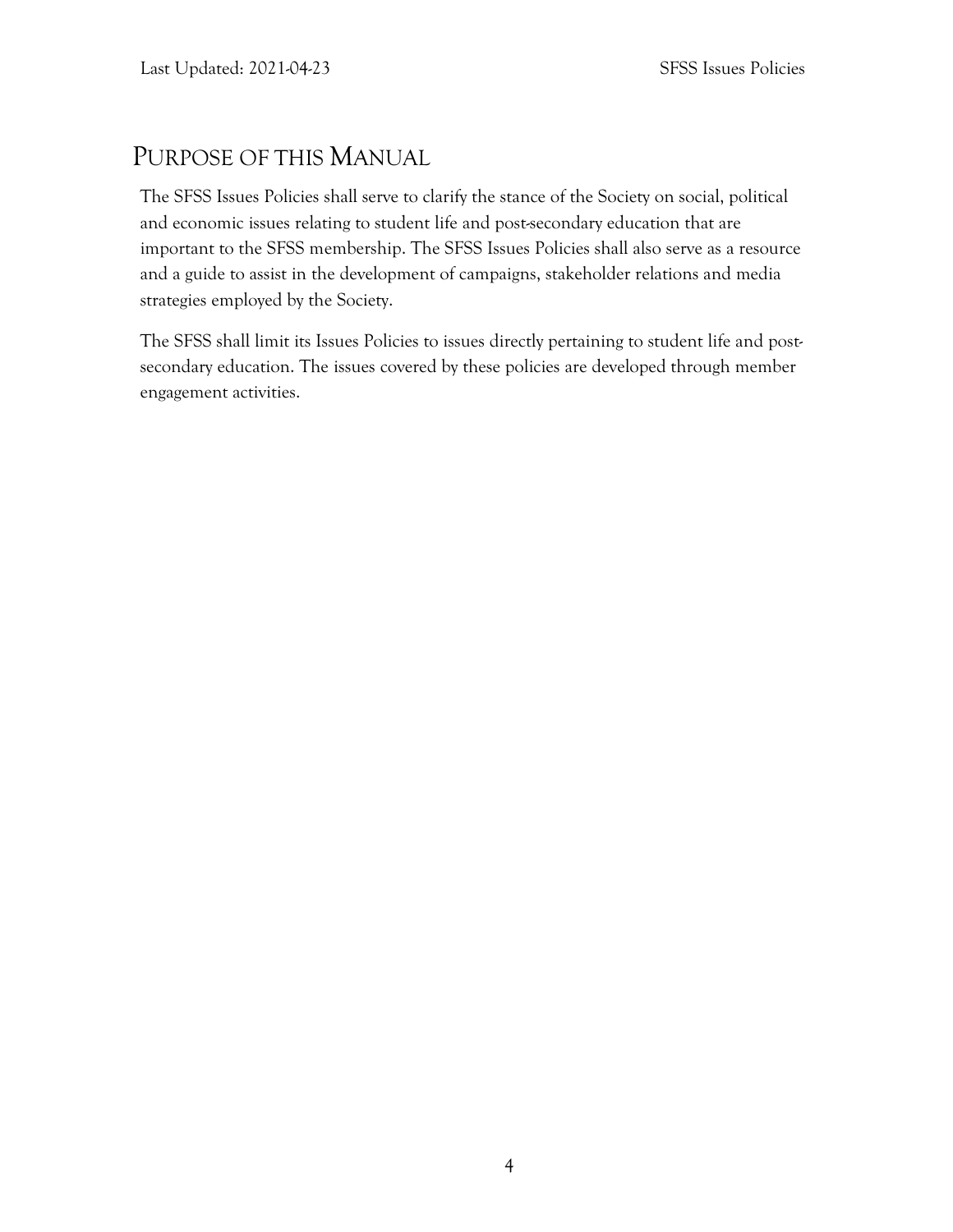## <span id="page-8-0"></span>POLICY REVIEW AND APPROVAL PROCESS

Each policy will be reviewed annually. Where no change is required, the policy will remain in its current state. Where need or opportunities for improvement arise, the policy shall be created, changed, or repealed as outlined in the SFSS Policy Manual.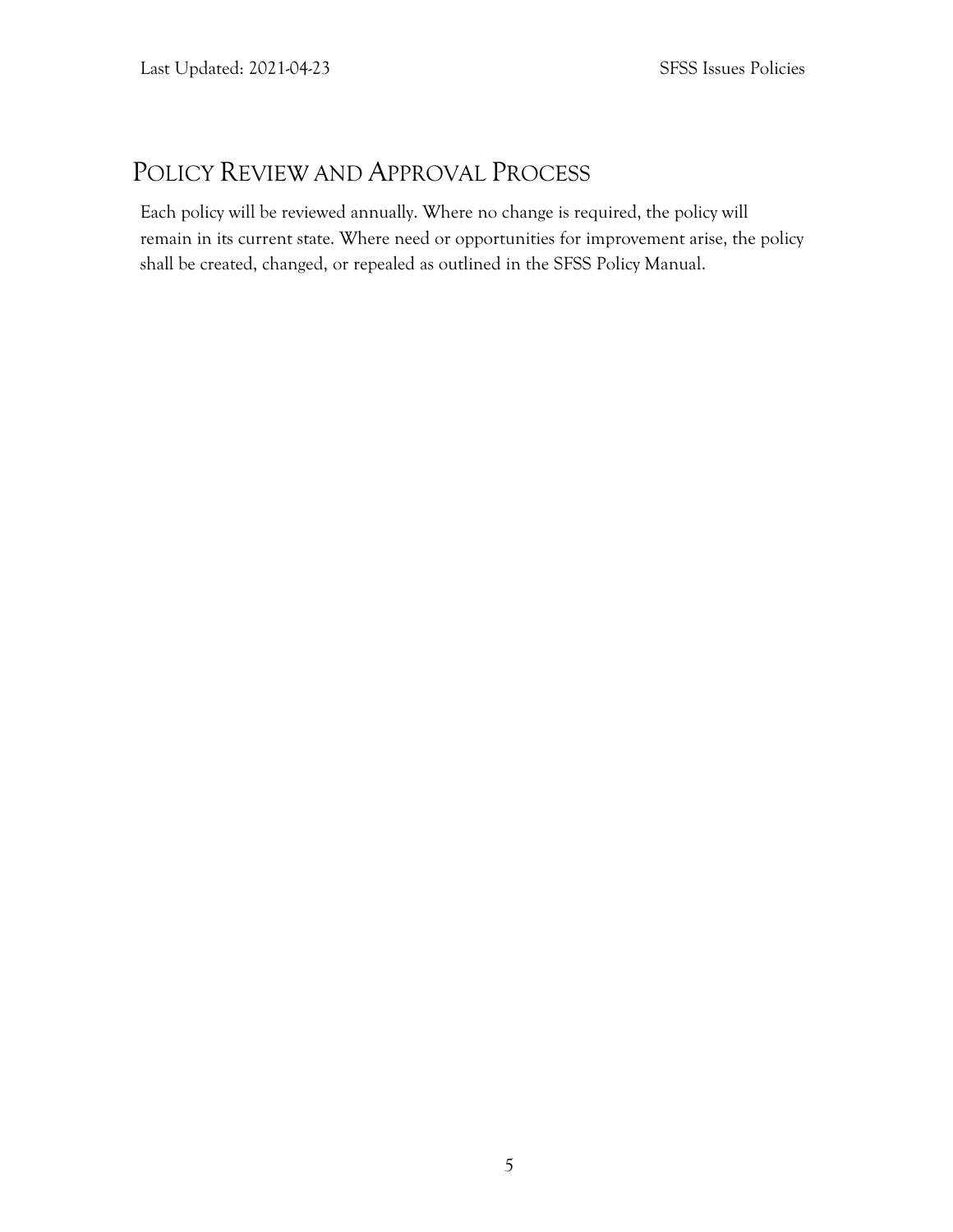# simon fraser student society

## <span id="page-9-0"></span>IP-1: REPRODUCTIVE RIGHTS

| POLICY TYPE: ISSUES POLICY        |           |                                |
|-----------------------------------|-----------|--------------------------------|
| POLICY TITLE: REPRODUCTIVE RIGHTS |           |                                |
| POLICY REFERENCE NUMBER: IP-1     |           |                                |
|                                   |           | Adopted: 2020-08-21            |
|                                   |           | <b>Next Scheduled Revision</b> |
|                                   |           | Previous Revisions: 2019-12-13 |
| Position                          | Signature | Date.                          |
| President                         |           |                                |

#### **Preamble**

The United Nations 2030 Agenda for Sustainable Development calls for "ensuring universal access to sexual and reproductive health and reproductive rights". It supports [individuals] in "mak[ing] their own informed decisions regarding sexual relations, contraceptive use and reproductive health care". These reproductive rights provide individuals with choice. The SFSS is a trans-inclusive organisation thus, this policy does not just apply to cisgender women. This policy uses the term **trans-inclusive** as an umbrella term to mean inclusive of transgender, non-binary, genderqueer, gender neutral/agender, and gender non-conforming identities and experiences.

The SFSS recognizes that debate, discourse, and access to information about sexual and reproductive health and reproductive rights (including abortion, contraception and pregnancy) is a commonplace – and important – part of campus life. This debate includes individuals who adopt beliefs that are pro-choice and pro-life.

**Pro-choice** is the view that individuals with reproductive capacity should have the right to make decisions on their own sexual and reproductive health, and advocates for personal autonomy and self-determination over their own bodies.

**Pro-life** is the view that opposes the practice of abortion and its legality, and advocates for supporting the right to life of a fetus. Some supporters believe there are some cases where abortion should be permitted, while others do not.

Both pro-choice and pro-life are broad viewpoints with no clear definition. Not all prochoice nor all pro-life supporters maintain the same position with respect to access to abortion.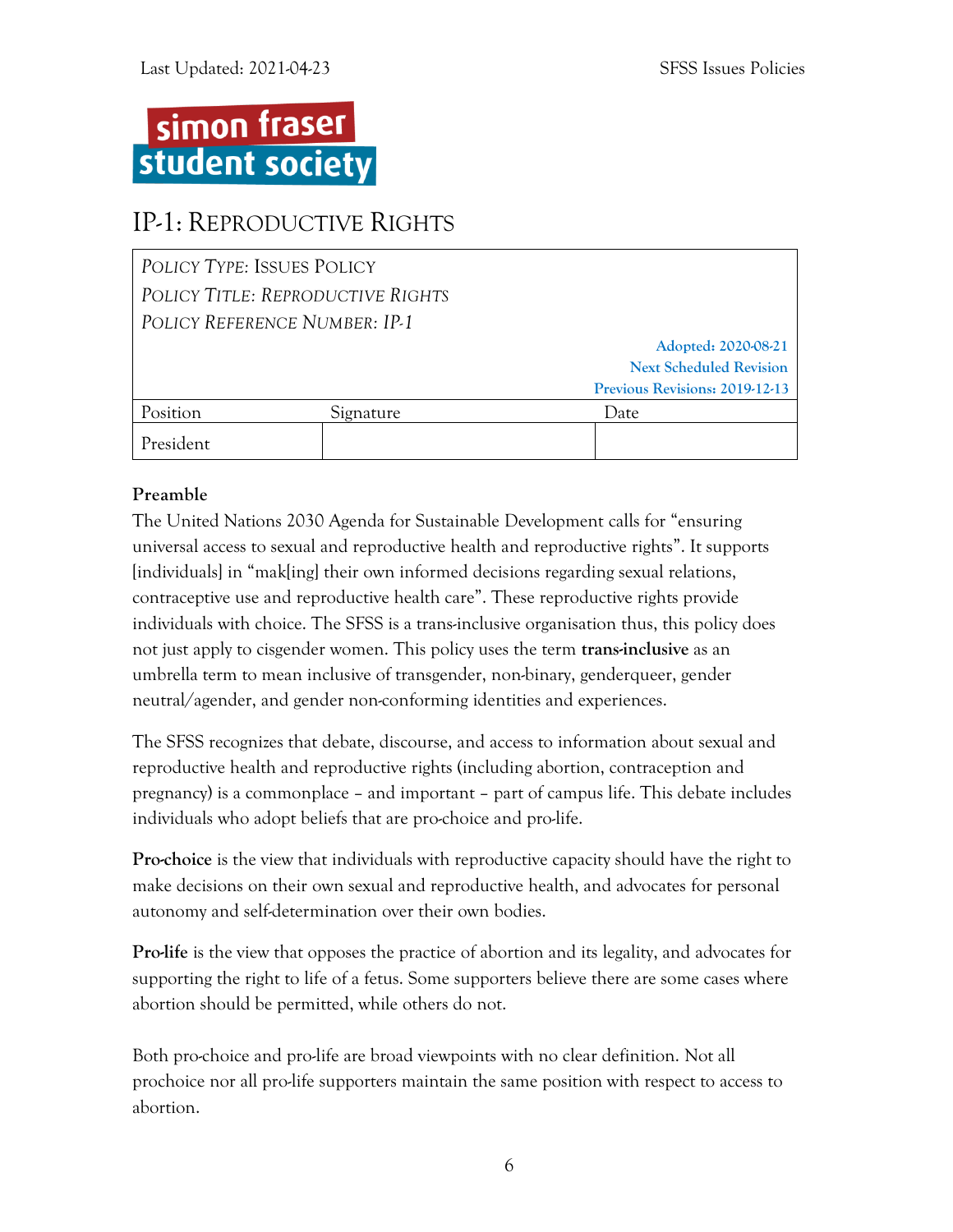#### **Policy**

- 1. The SFSS supports:
	- a. The provision of non-judgemental information on sexual and reproductive health and reproductive rights (including abortion, contraceptives and pregnancy), and support for students, parents and families in making decisions relating to their sexual and reproductive health;
	- b. Discourse regarding sexual and reproductive health and reproductive rights, and in particular, that recognizes students' rights to physical and mental well-being, integrity, dignity, privacy and access to reproductive health services; and
	- c. Information to access safe, publicly-funded health services including but not limited to reliable contraceptives, abortion services and family planning information and services.
- 2. The SFSS opposes:
	- a. Campaigns, actions, or lobbying activities (including the posting or distribution of materials) that interfere, intimidate or attempt to intimidate students from making informed decisions about sexual and reproductive health and reproductive rights;
	- b. Distribution of disturbing photographs, media or other materials, including materials that cause (or have the potential to cause) mental distress or are intended to shock, disturb or harass students into adopting a particular belief with respect to sexual and reproductive health and reproductive rights (including abortion);
	- c. Any policy, rule or law that fails to recognize students' entitlement to access to health care, including abortion services and contraception;
	- d. Harmful medical practices and procedures, such as female genital mutilation and forced sterilization.
- 3. The SFSS will not recognize as a club or provide any SFSS resources to groups who do not demonstrate their respect and commitment to the principles set out in paragraphs 1 and 2 above. Providing SFSS resources includes but is not limited to funding, facilities booking, staff time, and other organizational or financial resources.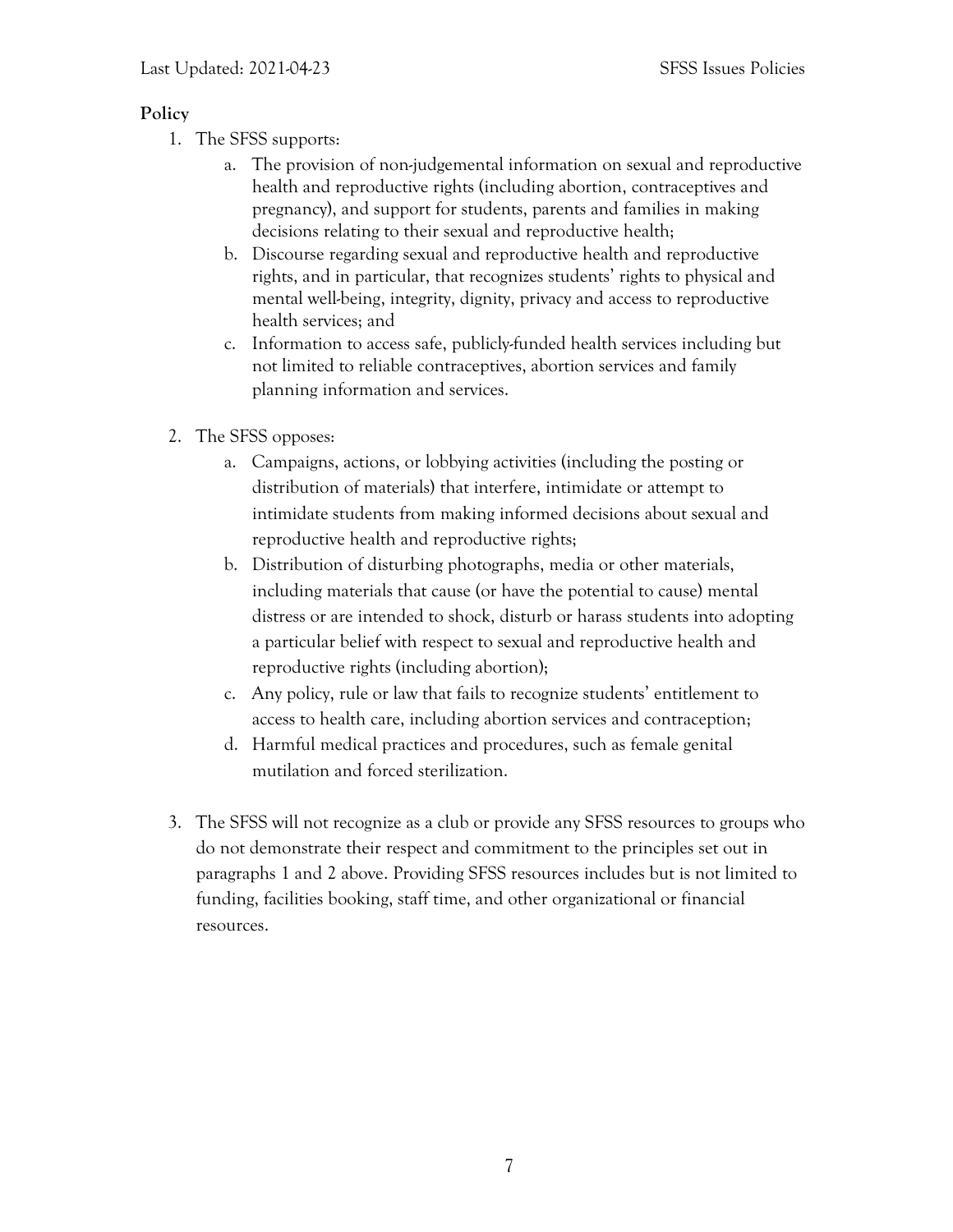

## <span id="page-11-0"></span>IP-2: BLACK HISTORY MONTH

| POLICY TYPE: ISSUES POLICY        |                               |                                |
|-----------------------------------|-------------------------------|--------------------------------|
| POLICY TITLE: BLACK HISTORY MONTH |                               |                                |
|                                   | POLICY REFERENCE NUMBER: IP-2 |                                |
|                                   |                               | Adopted: 2020-08-21            |
|                                   |                               | <b>Next Scheduled Revision</b> |
|                                   |                               | Previous Revisions: 2019-12-13 |
| Position                          | Signature                     | Date                           |
| President                         |                               |                                |

#### **Preamble**

Black History Month started as Negro History Week in the United States in 1926, led by the work of African-American scholar Dr. Carter G. Woodson. In Canada, Black History Month was officially recognized by the Canadian House of Commons in 1995. This incredible milestone was spearheaded by the Honourable Jean Augustine, the first Black woman to sit in the House of Commons.

During Black History Month, it is important that the SFSS highlights the many Black achievements outside of trauma and struggle, and also focus on celebrating Black love, art, and joy. Celebrating Black History Month on a national-scale is crucial to fighting Black erasure and anti-Black racism in Canada.

**Black erasure** is the wide-scale marginalization and indifference of Black people, their history, and contributions across disciplines, rendering Black people invisible in society.

**Anti-Black racism** is deeply embedded passive or active discrimination specifically directed against Black and African-descent people in relation to their unique history with regard to colonization and enslavement. Anti-Blackness devalues Blackness, while systemically marginalizing Black communities, the issues that affect them, and the institutions created to support them.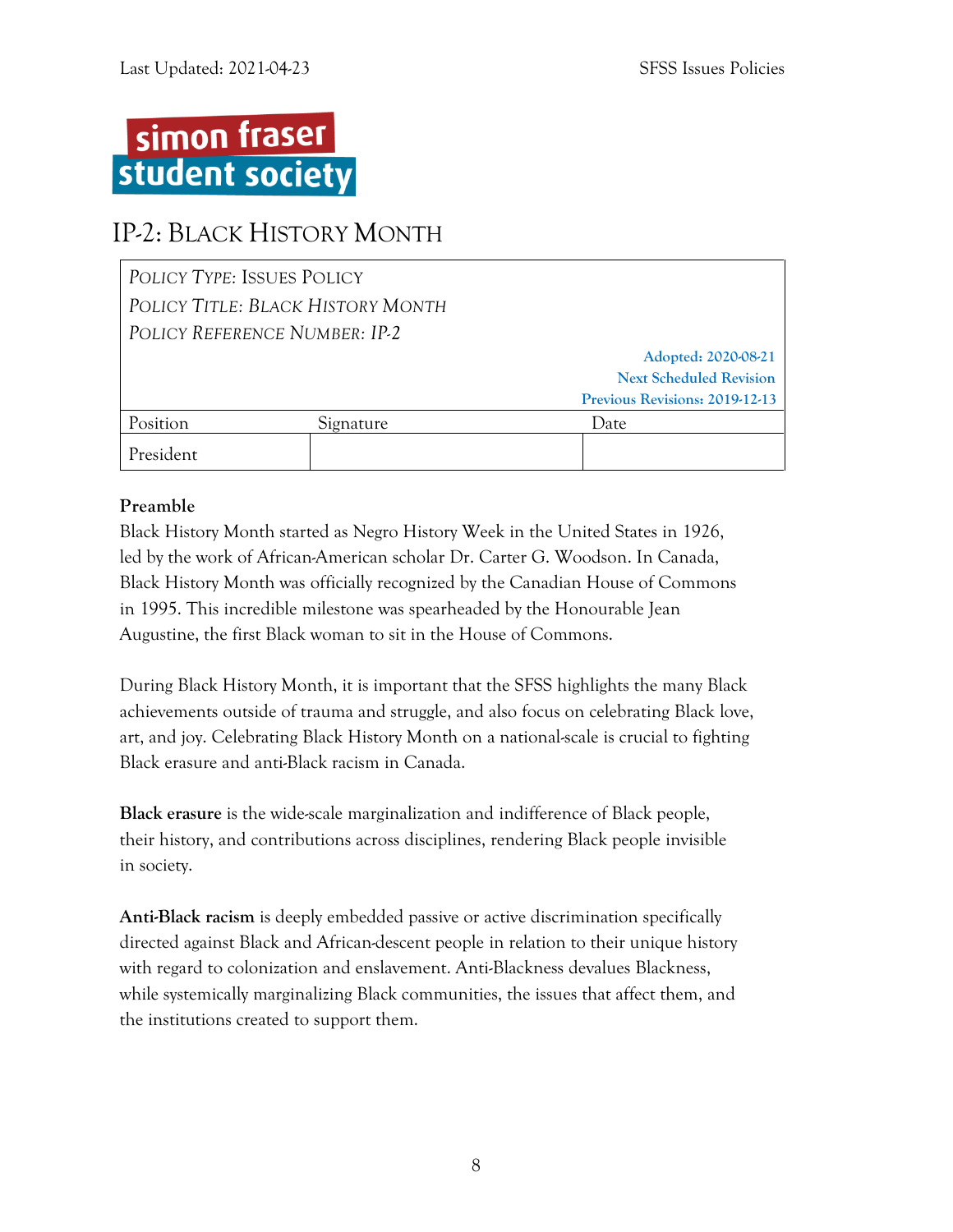The intentionality that the SFSS brings into Black History Month educating people on Black contributions in Canada should set the tone for how to appreciate Blackness

all year-round, while recognizing the diversity of the Black community.

The SFSS passed a motion on February 1, 2019 to formally recognize Black History Month at Simon Fraser University. In addition, during June 2020, the SFSS took a stance by standing in [solidarity](https://sfss.ca/sfss-stands-in-solidarity-with-black-lives-matter/) with Black lives. It is important that we continue to tangibly uphold the statements that we made during this time, "working with Black student organizers and allies… holding our University accountable in any efforts for Equity, Diversity, Inclusion and Justice". In doing so, the Society must celebrate the work and efforts of current Black people and organizations.

#### **Policy**

- 1. The SFSS supports:
	- a. Proactively celebrating and supporting Black History Month efforts led by Black students and groups;
	- b. Education, awareness, and solidarity with self-liberation efforts of Black and African peoples;
	- c. Educators and students embedding Canadian Black history in post-secondary institutions;
	- d. Recognizing Black people in areas outside of solely racism and social justice, and celebrating Blackness year-round;
	- e. Black student representation and empowerment in student governing positions and continuous efforts for recruitment;
	- f. Amplifying of Black student organizers and groups on campus, and amplifying calls for specific protection and supports for Black communities as it relates to policies, practices, programming, and resources within the SFU community; and
	- g. The ethical collection of disaggregated race-based data and research that could inform prevention, intervention, and strategies to protect the human rights of Black communities, and support equity initiatives to reduce disproportionate impacts of anti-Black racism.
- 2. The SFSS opposes:
	- a. Efforts to ignore or dismiss Black History Month initiatives or initiatives to support the equity and empowerment of Black communities;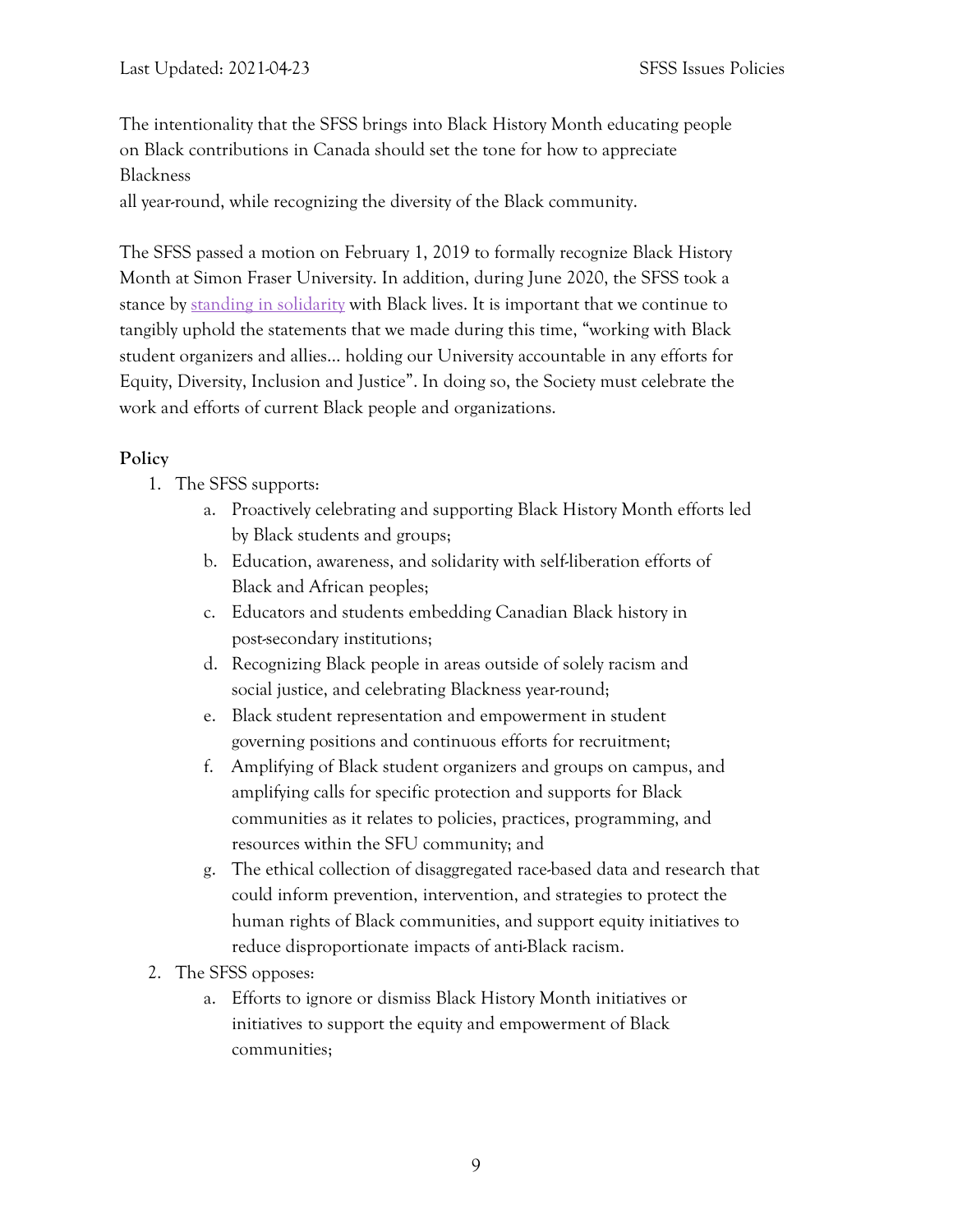- b. The co-opting of Black advocacy initiatives without redress and recognition of the work Black communities have been doing and continue to do; and
- c. Efforts to censor Black activism and advocacy, or diminish the role and history of marginalization, slavery, colonialism, and institutional oppression of Black communities.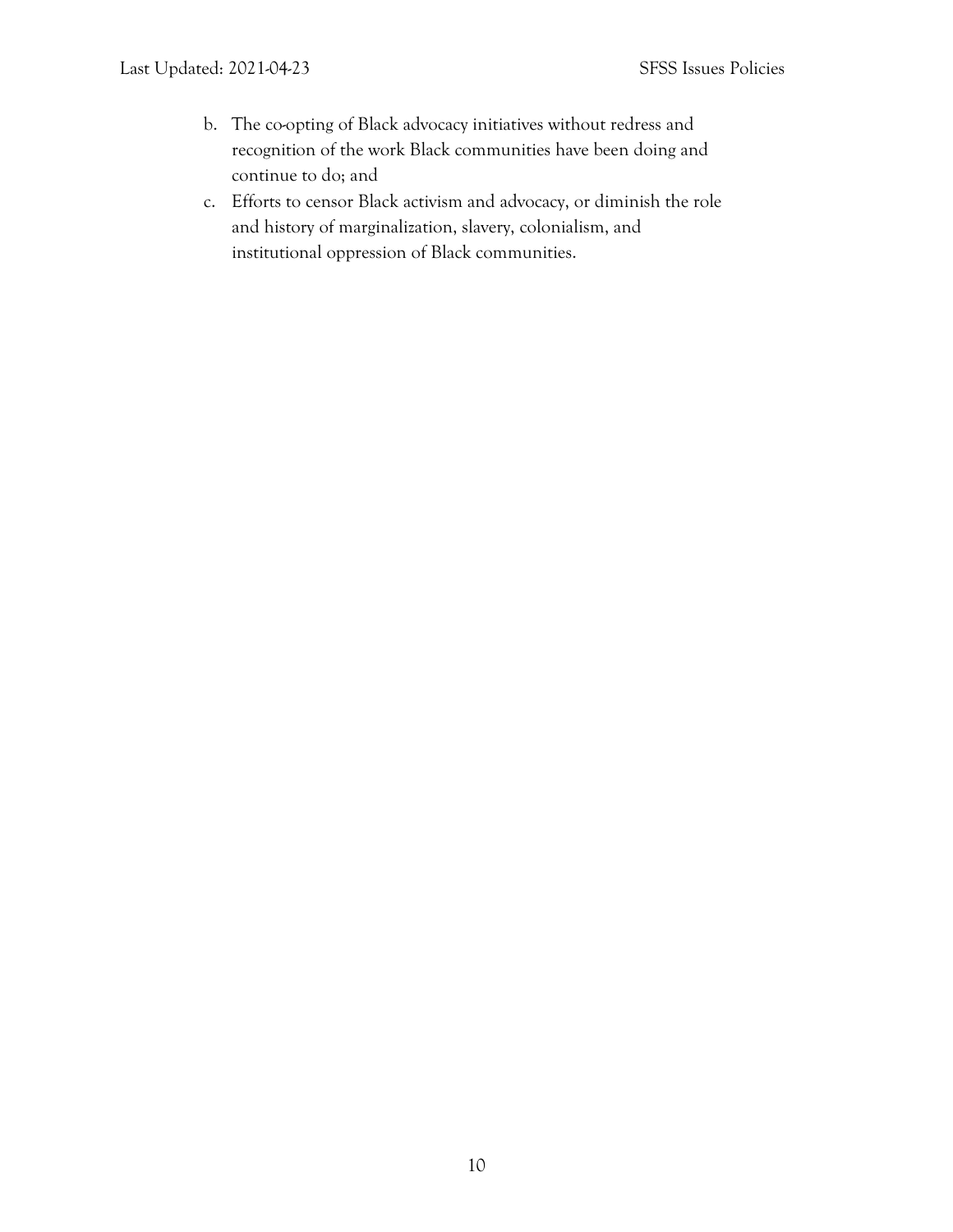

## <span id="page-14-0"></span>IP-3: Tuition Affordability

| POLICY TYPE: ISSUES POLICY |                                     |                                |
|----------------------------|-------------------------------------|--------------------------------|
|                            | POLICY TITLE: Tuition Affordability |                                |
|                            | POLICY REFERENCE NUMBER: IP-3       |                                |
|                            |                                     | Adopted: April 23, 2021        |
|                            |                                     | <b>Next Scheduled Revision</b> |
|                            |                                     | Previous Revisions: April 2022 |
| Position                   | Signature                           | Date                           |
| President                  |                                     |                                |

#### **Preamble**

Tuition has become increasingly unaffordable over the past several decades as post-secondary institutions rely more on tuition fees for funding and less on government funding. Tuition costs remain one of the largest barriers for undergraduate students in receiving a post-secondary education.

The *[Tuition Freeze Now! SFU Tuition Report](http://www.tuitionfreezenow.com/wp-content/uploads/2019/03/Tuition-Report.pdf)* urges for tuition increases to be mitigated wherever possible by Simon Fraser University (SFU). Since 2000, the largest tuition hikes occurred between 2001/02 and 2004/05, and since the Government of British Columbia implemented a [tuition](https://www2.gov.bc.ca/gov/content/education-training/post-secondary-education/institution-resources-administration/tuition-limit-policy)  [increase limit cap of 2%](https://www2.gov.bc.ca/gov/content/education-training/post-secondary-education/institution-resources-administration/tuition-limit-policy) in 2005, tuition has been consistently increasing by 2% for domestic undergraduate students up to, and including, the 2021/22 University fiscal year.

The SFSS Board of Directors [passed a motion on October 4, 2019](https://sfss.ca/wp-content/uploads/2019/11/Board-of-Directors-2019-10-04-minutes.pdf) to formally oppose undergraduate tuition increases and call for a tuition freeze at SFU. In addition, the SFSS Membership passed a motion at the October 26, 2020 Annual General Meeting, where over 600 students gathered to condemn SFU for tuition increases implemented in the 2020-21 academic year. The vote passed with 96% of SFSS Members in favour.

#### **Policy**

- 1. The SFSS supports:
	- a. the University implementing a tuition freeze, and subsequently, lowering tuition for students,
	- b. more public funding being provided to post-secondary institutions by the Government of British Columbia,
	- c. collaborating with Simon Fraser University to lobby the Government of British Columbia for more public funding of post-secondary institutions,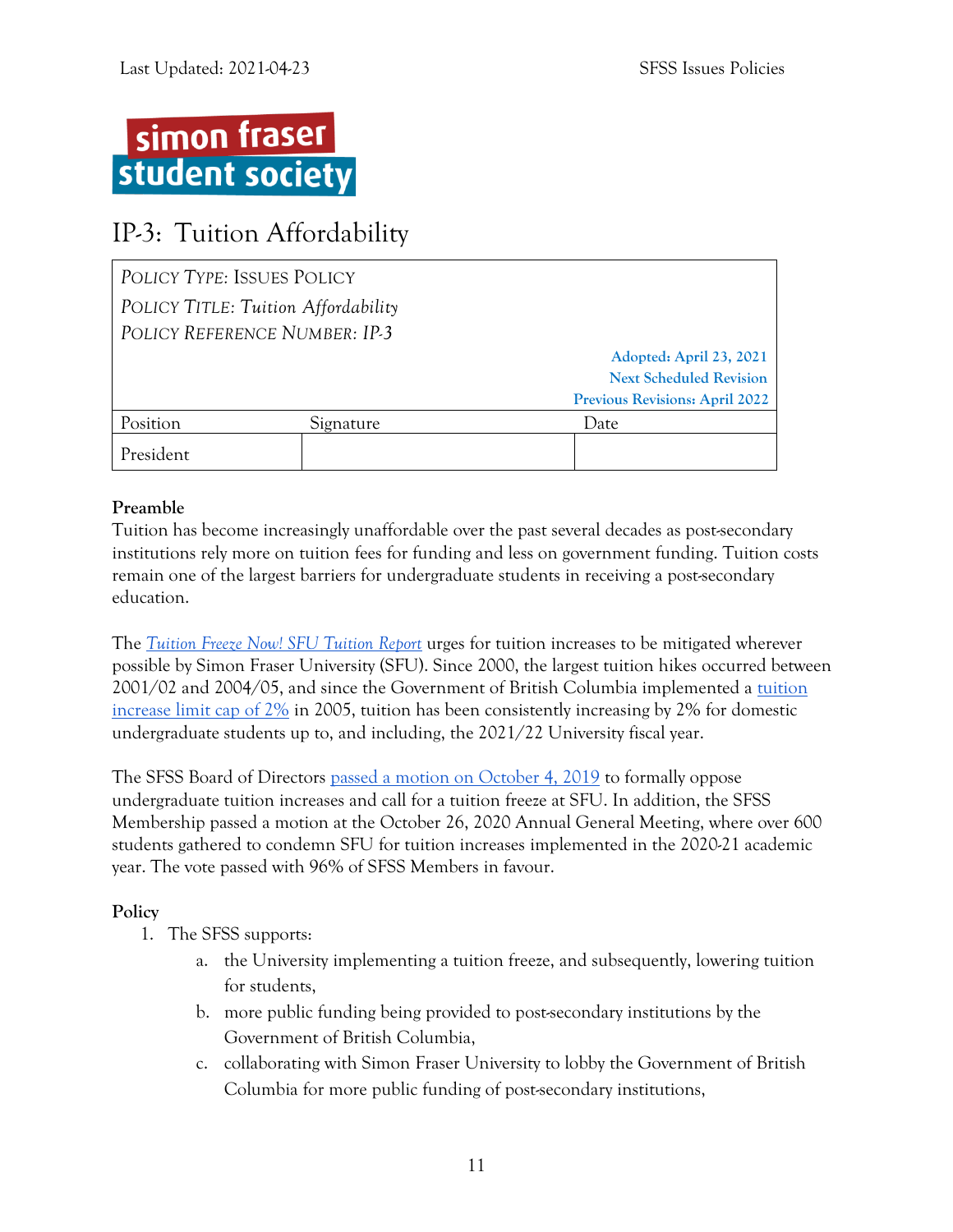- d. implementing a tuition increase limit cap of 2% by the Government of British Columbia for international students,
- e. facilitating collective action amongst students in British Columbia and Canada, including petitions, rallies, boycotts, and strikes, and other such actions to advocate for a tuition freeze, and subsequently, lowering tuition for students,
- f. the SFSS being provided a budget draft from the University with a minimum of 30 days to review the draft budget and provide feedback.
- 2. The SFSS opposes:
	- a. campaigns, lobbying, or activities that advocate for an increase in tuition rates of domestic students,
	- b. the SFSS and undergraduate students being excluded from the University budget consultation process,
	- c. the University increasing the tuition rates of international students in order to supplement the cost of tuition rates of domestic students,
	- d. the privatization of post-secondary education.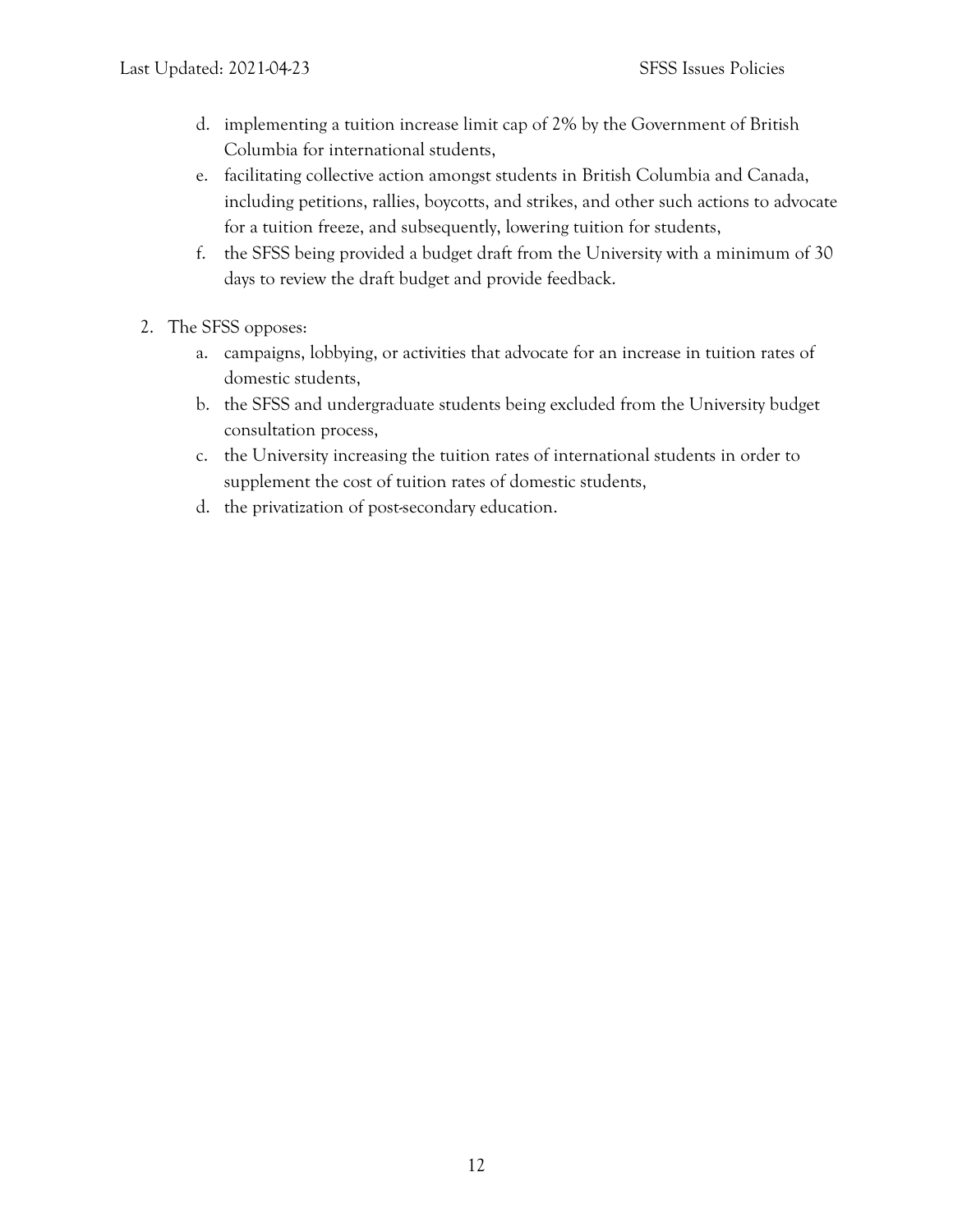# simon fraser student society

## <span id="page-16-0"></span>IP-4: Disability Justice

| POLICY TYPE: ISSUES POLICY |                                  |                                       |
|----------------------------|----------------------------------|---------------------------------------|
|                            | POLICY TITLE: Disability Justice |                                       |
|                            | POLICY REFERENCE NUMBER: IP-4    |                                       |
|                            |                                  | Adopted: April 23, 2021               |
|                            |                                  | <b>Next Scheduled Revision</b>        |
|                            |                                  | <b>Previous Revisions: April 2022</b> |
| Position                   | Signature                        | Date                                  |
| President                  |                                  |                                       |

#### **Preamble**

Disability Justice is a framework created in 2005 by the Disability Justice Collective in response to the exclusion of queer Black, Indigenous and people of colour from the mainstream disability rights movement. Disability justice goes beyond the framework of disability rights, as it recognizes that ableism and other forms of oppression are intertwined. Disability justice outlines ten principles: intersectionality, leadership by those most affected, anti-capitalism, solidarity across different activist causes and movements, recognizing people as whole people, sustainability, solidarity across different disabilities, interdependence, collective access, and collective liberation.

In 2017, the [Canadian Survey on Disability](https://www150.statcan.gc.ca/n1/pub/89-654-x/89-654-x2018002-eng.htm) showed that 1 in every 5 Canadians aged 15 or older have one or more disabilities. With the impacts of marginalization, climate change and other issues of contemporary life, this number shows no signs of decreasing. It is imperative that the SFSS recognizes that disabled people and people with disabilities are already a crucial part of our institutions, and that it is our responsibility to make sure that they are well-served by those institutions.

Accessibility is only the first step towards true disability justice, but it is a necessary one. All people need accessibility, but there are many people for whom their accessibility is considered by default.

When you have a disability, your accessibility is often unconsidered or treated as an afterthought. Legal requirements are insufficient and ignored, and organizations often fail to take the time necessary to include your needs in their plans.

The SFSS recognizes that accessibility must be a crucial part of their organization. It also recognizes that it cannot be the entirety of their commitment to disability justice and to serving disabled students and students with disabilities.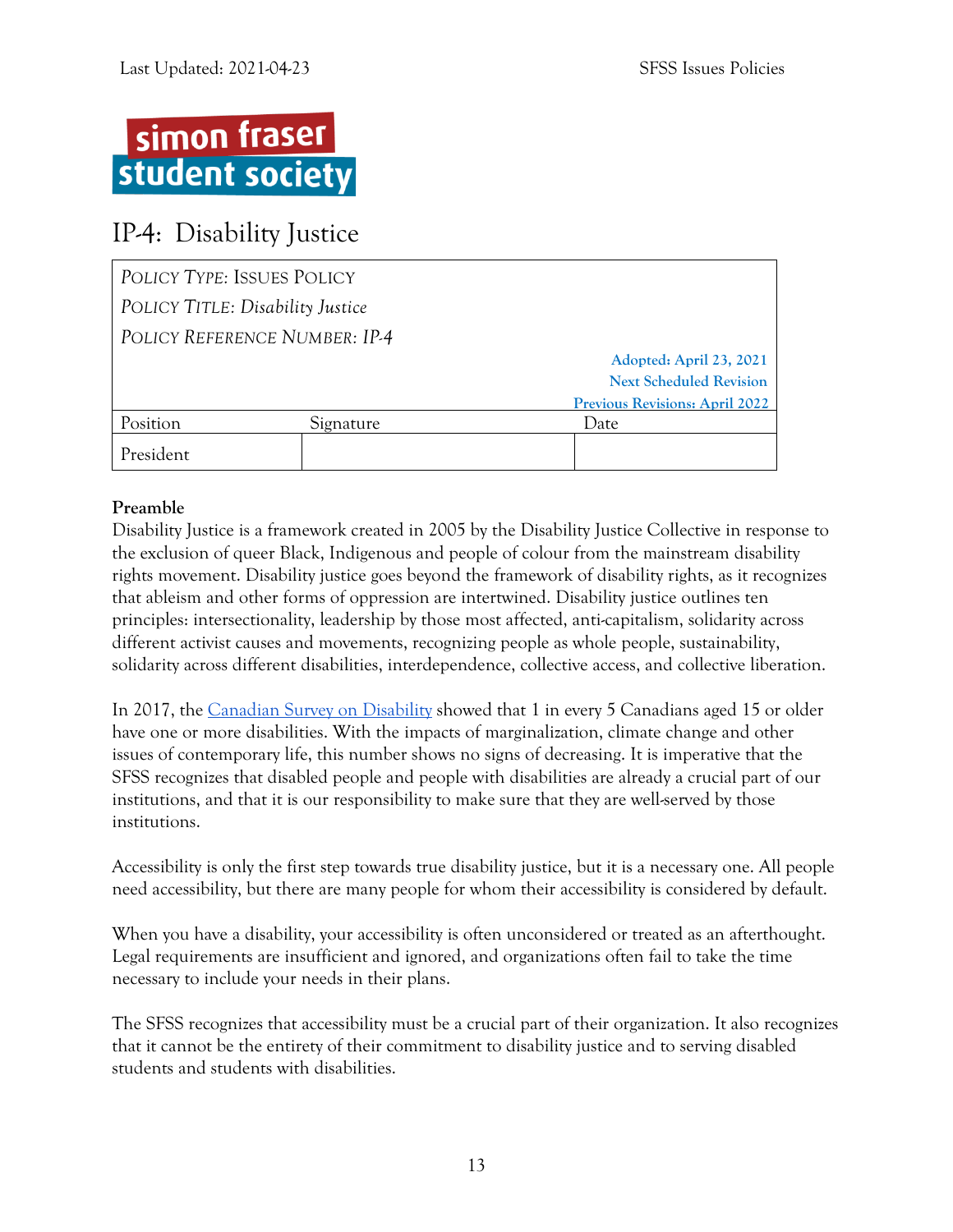#### **Definitions**

**Disability Justice** is a framework that recognizes all bodies as unique and essential, that have strengths and needs that must be met. It also recognizes that all bodies are confined by ability, race, gender, sexuality, class, nation state, religion, and more that cannot be separated. Disability justice includes a vision borne out of collective struggle, where disabled people can flourish in a world that values and celebrates them. It involves a commitment to liberation from ableism, as well as liberation from all forms of marginalization. While a disability rights framework focuses on disability and the reduction of ableism, disability justice insists on solidarity with other movements for justice, and centres the interconnected nature of marginalization. Our understanding of disability justice follows ten principles, which can be found [here.](https://muse.jhu.edu/article/690824/pdf)

**Gatekeeping** is the ableist belief that without proper diagnosis, documentation, visibility of disability, or experience of disability, one is not disabled or disabled enough for their experience to be recognized as one of a disabled person.

**Disability** is a broad category of physical, mental, intellectual, sensory and communication needs that interact with barriers to hinder a person's full and equal participation in society. A disability may be long-term or temporary, and may or may not be easily apparent to others.

**Ableism** is a form of systemic oppression that places value on people's bodies and minds based on societally constructed ideas of normalcy, intelligence, excellence and productivity. Ableism is hostile towards people with disabilities, and is deeply rooted in anti-Blackness, eugenics, colonialism and capitalism. You do not have to be disabled to experience ableism.

**Access Needs** are something a person needs to communicate, learn, and take part in an activity, such as a meeting or an event. Everyone has access needs, which may be met or unmet depending on the situation. An individual may communicate how their access needs can be met either publicly or privately to the Chair of a meeting. The members of a meeting shall do everything in their power to ensure that the access needs of each individual person present at a meeting, whether virtual or in person, are met. Conflicting access needs between multiple individuals will be addressed collaboratively on a case-by-case basis to ensure that all individuals can communicate, learn, and take part in meetings and events.

**Accommodations** are modifications made to a place, system, or service so that it can be accessed by a person facing barriers. SFSS groups must make themselves available for a person facing barriers to disclose their needs and seek accommodation.

**Barrier** is nything that prevents a person from fully participating in a particular environment or service because of barriers or structural oppression (ableism, racism, etc.) Barriers can be physical, architectural, communications-based, attitudinal, technological, a policy, or practice.

**Intersectionality** a lens for examining how different forms of marginalization interact with one another and exacerbate each other. Intersectionality focuses on the experiences of those who are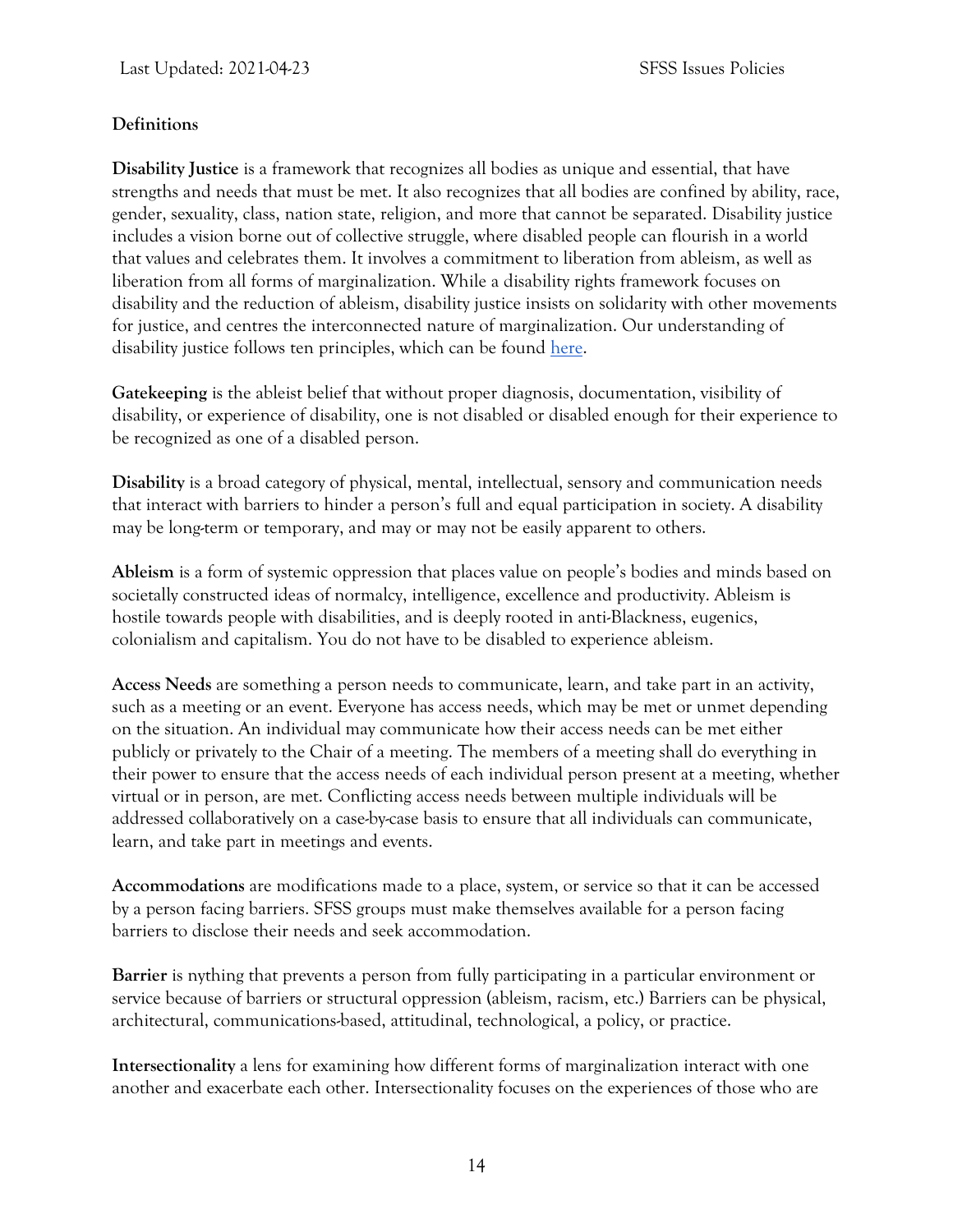marginalized by multiple systems of power, and resists the notion that all forms of inequality happen independent of each other. It was coined by Kimberlé Crenshaw as a legal term focused on the experiences of Black women.

**Universal Design** is a design that works for everyone. Includes the expansion of current design parameters to be inclusive of a broader range of users, regardless of their disability, age, size, living situation or identity. 12 Universal design puts the onus on the group offering the service, rather than the person with the disability.

**Person-first language** is language that emphasizes individuality, putting a person before a diagnosis. An example would be "person with a disability." Some people prefer using person-first language while others prefer identity-first language.

**Identity first language** is language that emphasizes the identity of a person. An example would be "disabled person." Some people prefer using identity-first language because it subscribes to the social model of disability.

**Social model of disability** is a way of viewing the world that says people are disabled by societal and systemic barriers rather than an individual impairment or difference.

Equitable treatment/equity is fair treatment, access, and opportunity that acknowledges diversity and eliminates barriers that prevent certain groups from being included or being able to participate.

**Diversity** is recognizing that each individual is unique and has differences in their identity. Diversity includes visible and non-visible attributes, including but not limited to: disability, race, culture, gender, age, religion, sexual orientation, socioeconomic status, education level, marital status, language, and physical appearance.

**Inclusion** is the practice or policy of providing access to opportunities and resources for people who may otherwise be excluded or marginalized.

#### **Policy**

- 1. The SFSS supports:
	- a. General
		- i. Anti-ableism
		- ii. Intersectionality, anti-oppression, and anti-essentialism
		- iii. Disability justice
		- iv. Equitable access and treatment
		- v. Freedom from discrimination,
		- vi. Respect for diversity of ability,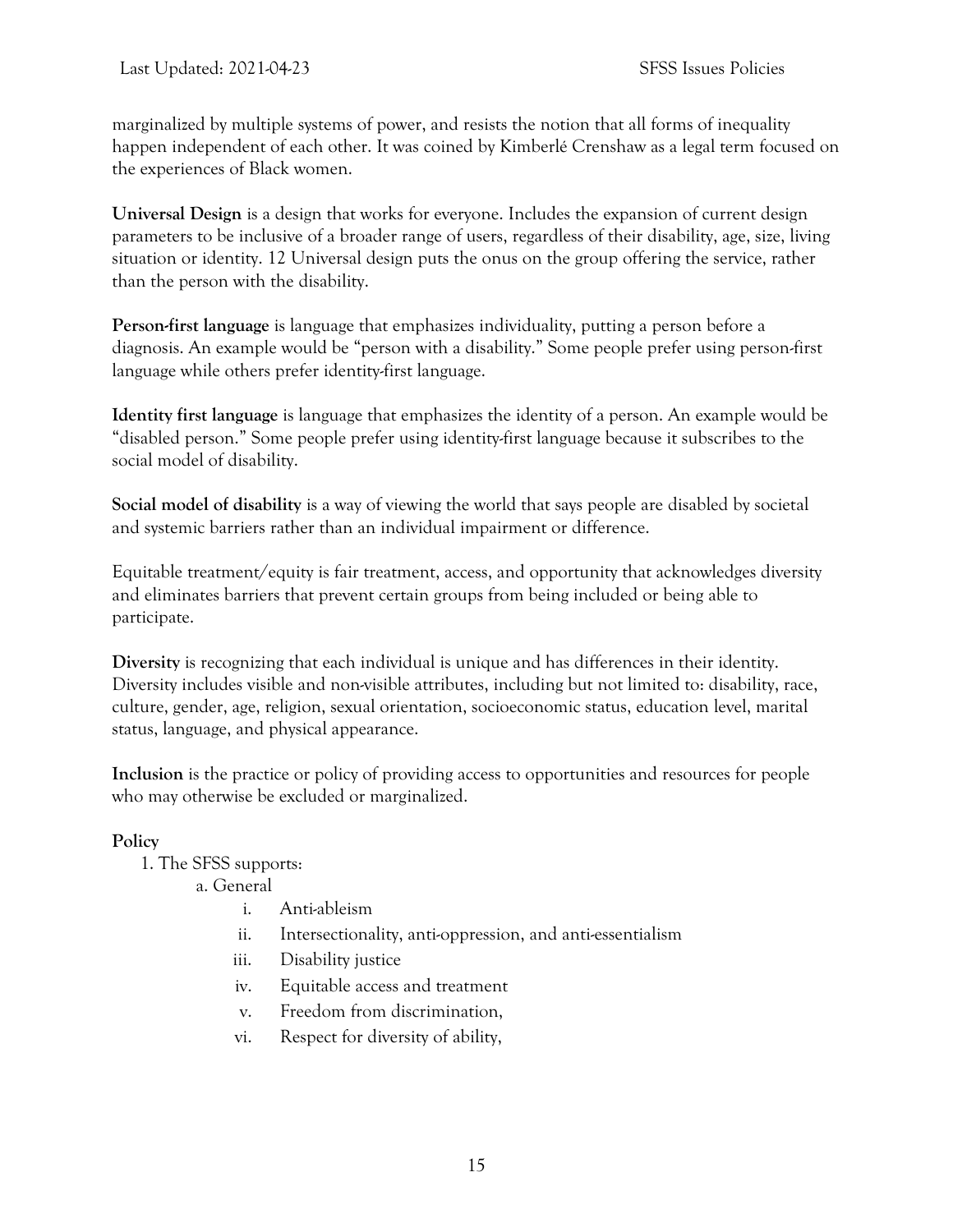- vii. Respect for dignity and independence through ensuring support and accommodations meet the unique needs of the person requesting them, while also striving for universal design for all persons,
- viii. Respect for a person's need for accommodation, regardless of whether their disability is apparent,
- ix. Respect for privacy and confidentiality,
- x. Shared accountability,
- xi. Universally accessible post-secondary education,
- xii. The disability justice approach, which includes a focus on multiple intersecting identities, rather than an exclusive commitment to disability rights,
- xiii. The use of language preferred by disabled individuals and individuals with disabilities, prioritizing whatever language each individual prefers to use for themself. This includes each individual's preference for "person first" or "identity first" language,
- xiv. Striving for universal design wherever possible, providing or facilitating accommodations in a timely, respectful and confidential manner in other instances,
- xv. Buildings that are accessible and subscribe to Universal Design principles,
- xvi. Courses that teach about disabilities using an inclusive, equitable, and social framework,
- xvii. Representation of disabled students on decision-making bodies that directly impact the student community,
- b. Access to resources and funding
	- i. Proper funding of accessibility initiatives, that pays people for their work fairly,
	- ii. Publicly funded home care for disabled people and people with disabilities
	- iii. Indigenous Ways of Knowing and resources for Indigenous students to get support (adequate and financial) for their mental health and learning needs,
	- iv. Accessible and therefore free public transportation for disabled people and people with disabilities which, wherever possible, are integrated with existing public transportation systems,
	- v. Equitable and accessible mental health resources for disabled people and people with disabilities, while recognizing their intersectionality,
- c. Events, meetings, workshops, and more
	- i. Live captioning and recording of public events, when applicable,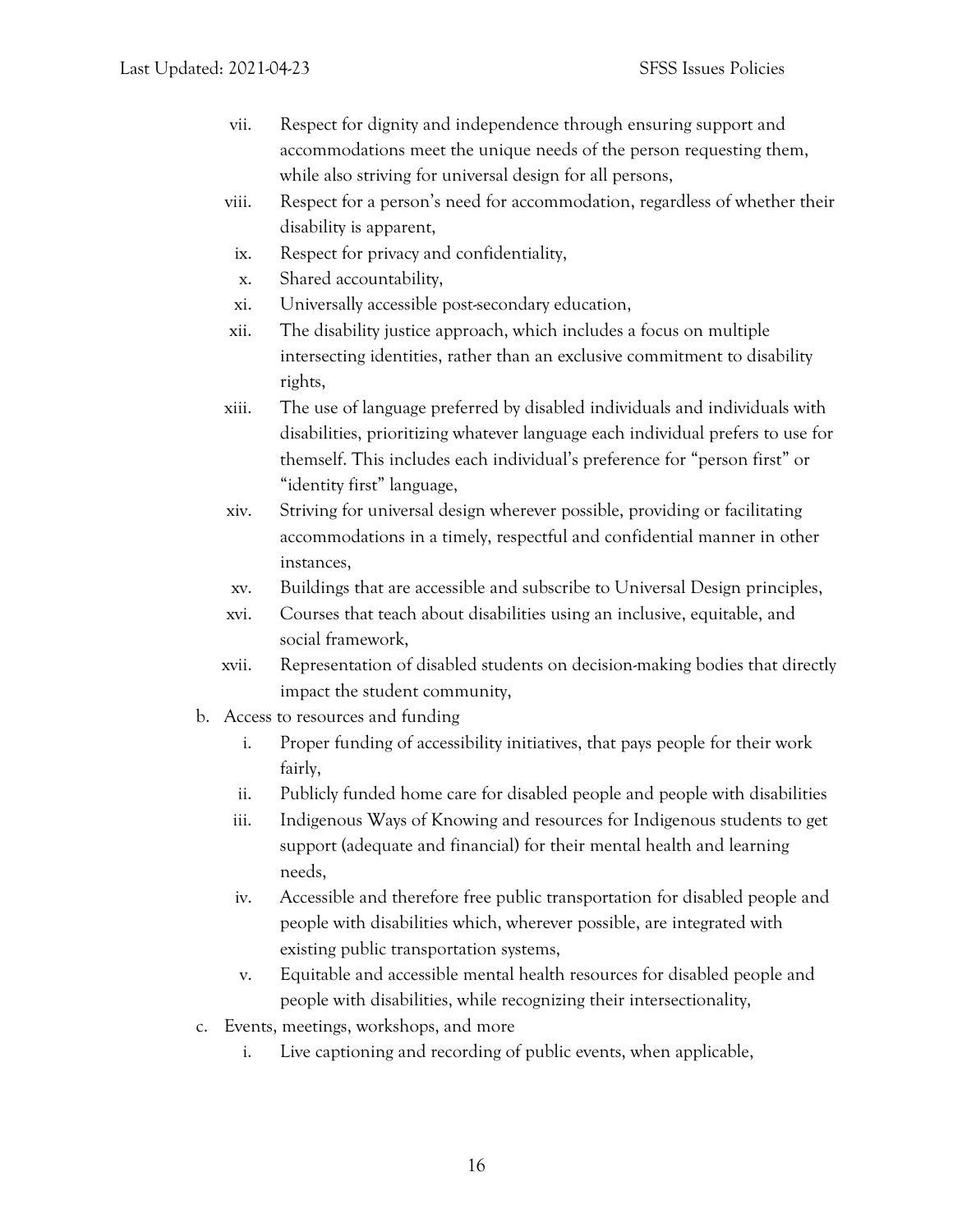- ii. Encouragement of stating name, pronouns, and access needs in meeting and event spaces when safe. This can be done publicly, in confidence to event hosts, or be non-disclosed,
- iii. Accessible events, workshops, meetings, and other aspects of student life that extend beyond academics,
- d. Internal
	- i. The SFSS is committed to preventing, reducing, and removing barriers to accessibility for all SFSS members, staff, guests and other visitors through our service and resource provision, including through representation and advocacy efforts,
	- ii. The SFSS is committed to providing accessibility training for all staff, Board members, Councillors, volunteers, and any other individuals working with or for the SFSS,
	- iii. Policies and procedures that align with the rest of this issues policy,
	- iv. Consulting with SFU Disability and Neurodiversity Alliance and the SFSS Accessibility Committee in the case of any changes made to this policy, Disability Justice,
- e. External
	- i. Centre for Accessible Learning, SFU Health & Counselling Services, MySSP, and Health & Dental Plan so disabled students receive assistance in these services. This can include advocating for students pushing for improvements in these departments so students can access the services they need,
	- ii. Training for primary care physicians, mental health nurses, psychiatrists, and psychologists so when students are going through mental, emotional, physical distress, they are provided appropriate and adequate care,
	- iii. Safe and accessible spaces on campus for Two-Spirit, Lesbian, Gay, Bisexual, Transgender, Queer, Intersex, non-gender confirming folks, and others who do not identify as straight and/or heterosexual. Spaces include, but not limited to: accessible gender neutral and wheelchair accessible washrooms, Out On Campus Collective, Women's Centre Collective, and others.
- 2. The SFSS opposes
	- a. Requirement for sick notes for students to miss class due to visible and less noticeable disabilities, death in the family, and other reasons which add additional barriers to accessing support,
	- b. Use of proctoring software for online exams,
	- c. The use of security, law, or police enforcement as a response to students going through mental, emotional, and physical distress,
	- d. The gatekeeping of disabilities by institutions, systems, and persons,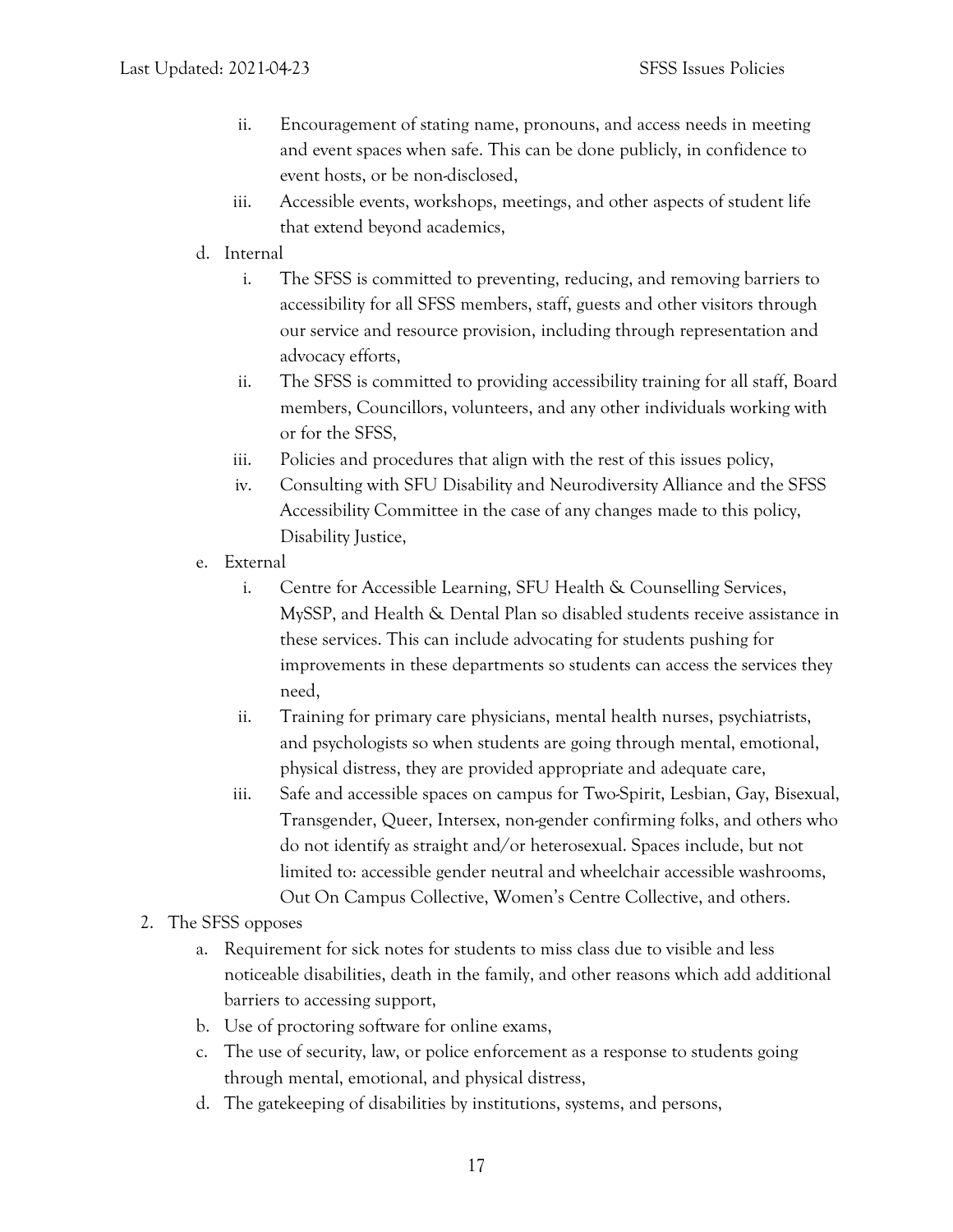- e. Discrimination and violence towards disabled people and people with disabilities,
- f. Attempts to dictate which disabilities are "real" and "fake" through use of diagnosis or visual assumption,
- g. Tokenization, in which one disabled individual or individual with disabilities is expected to represent and "speak for" all disabled individuals and individuals with disabilities,
- h. The expectation that disability accommodation work does not need to be compensated,
- i. Not consulting disabled individuals and individuals with disabilities on issues that directly impact them and their communities
- j. The expectation that accessibility is the exclusive responsibility of disabled people and people with disabilities,
- k. Groups, organizations, and programs which refuse to make accommodations for disabled people and people with disabilities.
- l. Forcing an individual to self-disclose their disability status unless necessary.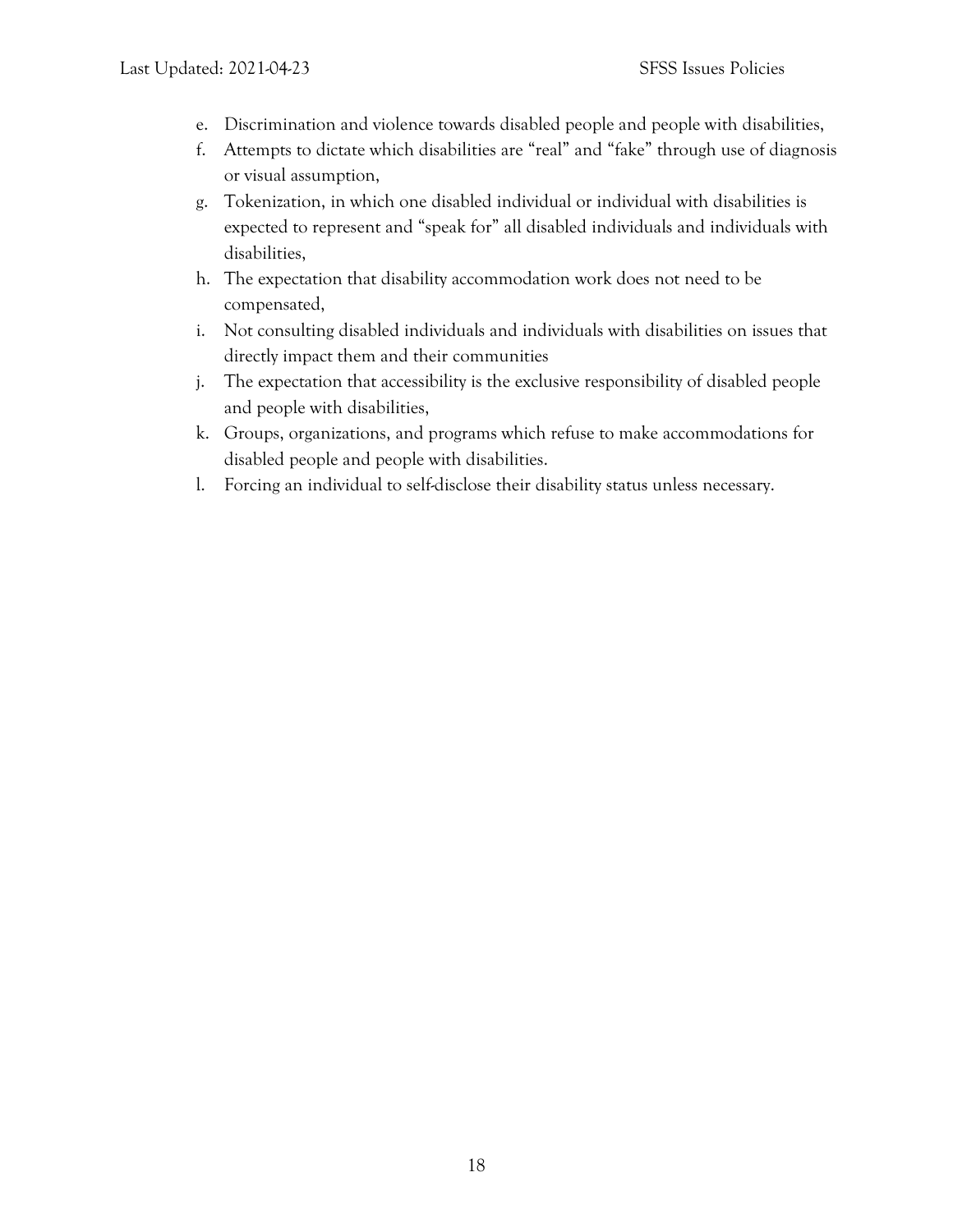

## <span id="page-22-0"></span>IP-5: Living Wage and Union Rights

| POLICY TYPE: ISSUES POLICY    |                                     |                                       |
|-------------------------------|-------------------------------------|---------------------------------------|
|                               | POLICY TITLE: Living Wage and Union |                                       |
| Rights                        |                                     |                                       |
| POLICY REFERENCE NUMBER: IP-5 |                                     |                                       |
|                               |                                     | Adopted: April 23, 2021               |
|                               |                                     | <b>Next Scheduled Revision</b>        |
|                               |                                     | <b>Previous Revisions: April 2022</b> |
| Position                      | Signature                           | Date                                  |
| President                     |                                     |                                       |

#### **Preamble**

A living wage is the minimum required full-time wage that covers living costs including housing, clothing, food, transportation, childcare, medical expenses, and other related costs. A living wage is calculated by examining the costs of basic goods and services and deriving the lowest possible income one could earn to be able to afford those necessities. A living wage is the lowest possible wage that protects the wage-earner from material poverty. It does not cover costs such as home ownership, credit card debt, savings, caring for elderly family members, etc. It is also calculated for a family of 4 with two children renting a 3-bedroom apartment. A living wage varies by location, with various towns and cities having a higher living wage than others. The living wage was set at \$19.50/hr for Metro Vancouver in 2019.

Union rights extend to employees being able to form a union and collectively bargain for improved working conditions including better wages, benefits, and workplace safety. Unions can also advocate for larger societal issues including root causes of poverty, policy, and proper funding of social services like healthcare, education, public housing, childcare, and social assistance.

#### *SFSS*

The SFSS has been a living wage employer for its Union and administrative staff for well over a decade.

#### *SFU*

SFU employs students as co-ops, teaching assistants, research assistants, student temporary staff, and permanent staff. Some of these positions are paid a living wage, some are not, and some are volunteer.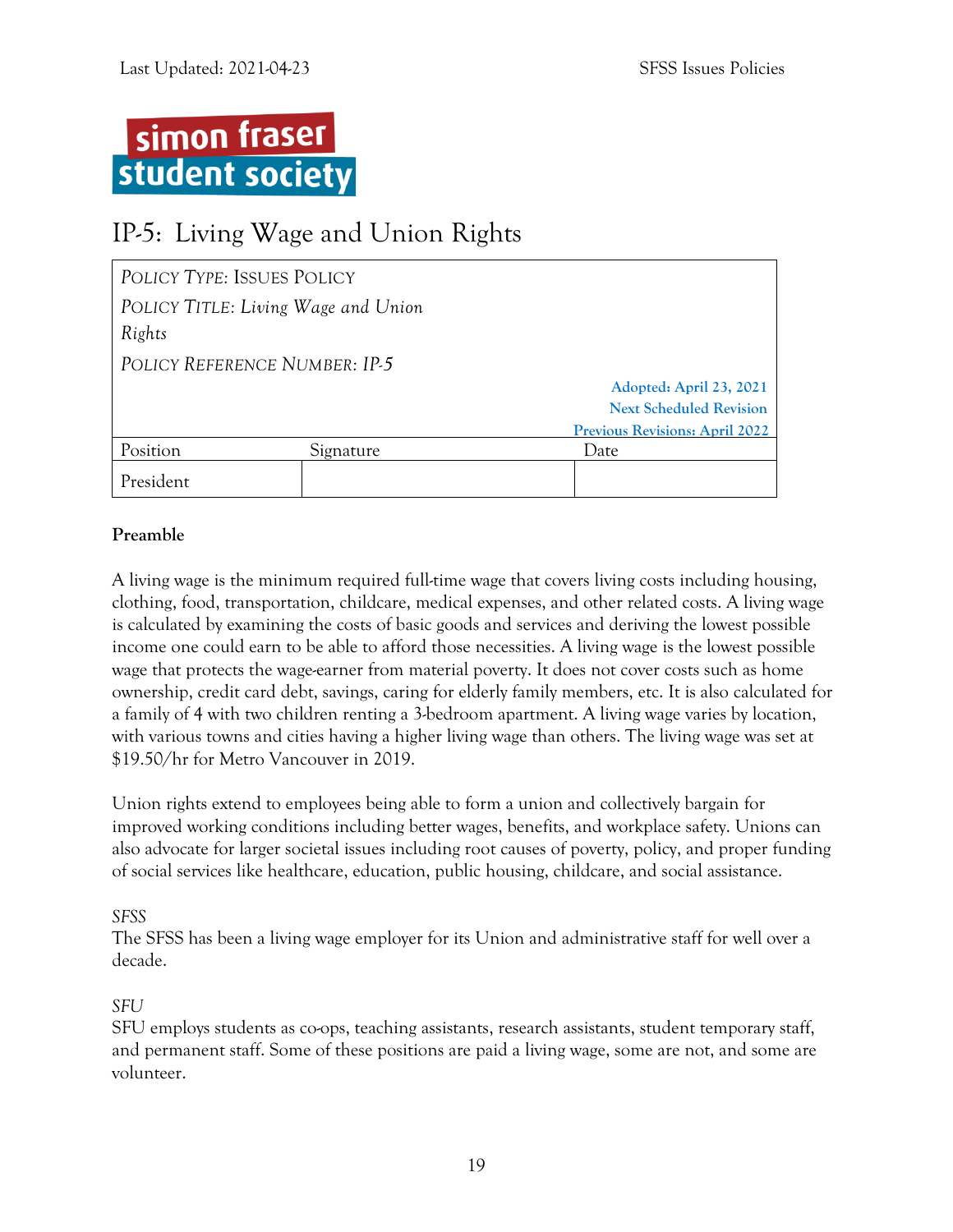#### *SFU Co-op*

Students gain valuable experience and income through the SFU co-op system. However, not all of these positions are paid a living wage. It would be resource-heavy to lobby each company that goes through the SFU co-op system.

#### *Provincial Government*

The provincial government is empowered to set the minimum wage for BC.

#### **Policy**

The SFSS Supports

- 1. Students earning a living wage from their employer
- 2. Undergraduate students earning a living wage from a co-op job
- 3. Partnering with living wage advocacy groups to help campaign for a living wage for students
- 4. The SFSS paying its student employees a living wage
- 5. Working with other pro-union employers, advocates, and organizations to lobby local, provincial, and federal governments for a living wage and improved working conditions for all students and workers
- 6. Research assistants, teaching assistants, sessionals, and SFU support staff unionizing and collective bargaining for better working conditions
- 7. Efforts with labour unions and student unions advocating for a living wage and improved working conditions for all students and workers

#### The SFSS Opposes

- 1. Unpaid Internships
- 2. Chronic underfunding of education and social services
- 3. Underpaid research assistants at SFU
- 4. Precarious working conditions
- 5. Overworked and over-exploited students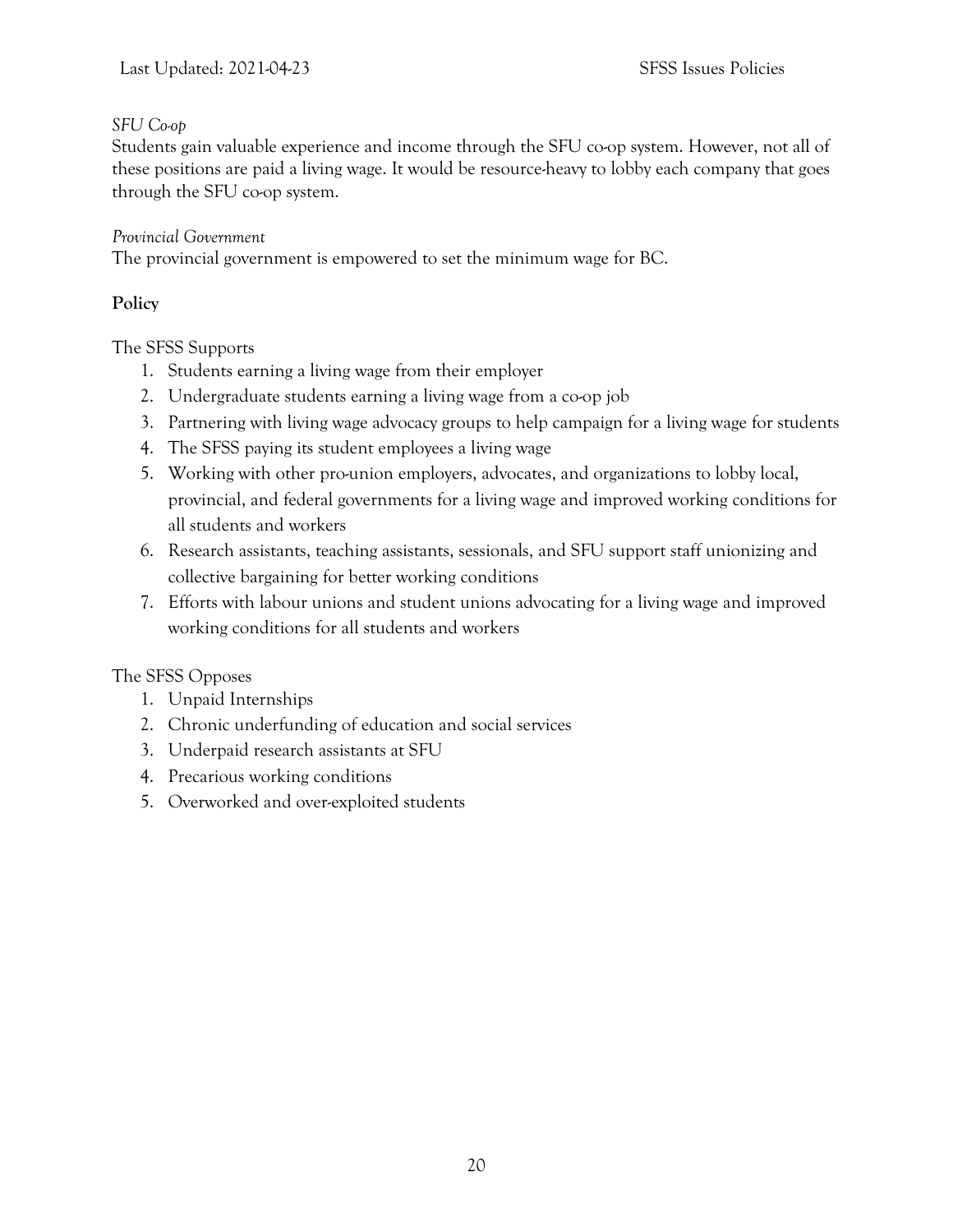

## <span id="page-24-0"></span>IP-6: Climate Justice and Sustainability

| POLICY TYPE: ISSUES POLICY        |           |                                       |
|-----------------------------------|-----------|---------------------------------------|
| POLICY TITLE: Climate Justice and |           |                                       |
| Sustainability                    |           |                                       |
| POLICY REFERENCE NUMBER: IP-6     |           |                                       |
|                                   |           | Adopted: April 23, 2021               |
|                                   |           | <b>Next Scheduled Revision</b>        |
|                                   |           | <b>Previous Revisions: April 2022</b> |
| Position                          | Signature | Date                                  |
| President                         |           |                                       |

#### **Acknowledgment**

The Simon Fraser Student Society (SFSS) wholeheartedly acknowledges that the student union and Simon Fraser University (SFU) are located on the Unceded Traditional Territories of the Coast Salish People(s), including the xʷməθkʷəy̓əm (Musqueam), Sḵwx̱wú7mesh Úxwumixw (Squamish), Sel̓íl̓witulh (Tsleil-Waututh), kʷikʷəƛ̓əm (Kwikwetlem) and q̓icə̓y̓(Katzie) Nations. Unceded means that these territories have never been handed over, sold or given up by these nations, and we are currently situated on occupied territories.

In recognition of being on the Unceded Traditional Territories of the Coast Salish People(s), the SFSS acknowledges the importance of carrying out the principles of climate justice in a good and meaningful way by following the lead of Indigenous People(s). The SFSS commits to building relationships with Host Nations, and Indigenous students at SFU and as well as to amplify and support their work. The SFSS also recognizes that environmental and sustainability movements in canada have been and still are predominantly white and privileged and so the SFSS seeks to amplify and support the work of Indigenous land and water defenders that have been protecting the land since time immemorial.

#### **Preamble**

The United Nations' Intergovernmental Panel on Climate Change (IPCC) Special Report on Global Warming of  $1.5 \text{ °C (SR15)}^1$  calls for "rapid and far-reaching transitions in energy, land, urban and infrastructure (including transport and buildings), and industrial systems" to limit global warming to 1.5 °C. An increase in global temperature of 2 °C is predicted to result in catastrophic and irreversible effects such as massive loss in biodiversity and species extinction, more frequent extreme weather events, and major transformation of ecosystems. Additionally, these effects trickles down to our food, water, and health care system that will not just impact everyone globally, but as well as disproportionately impacting Black, Indigenous, and People of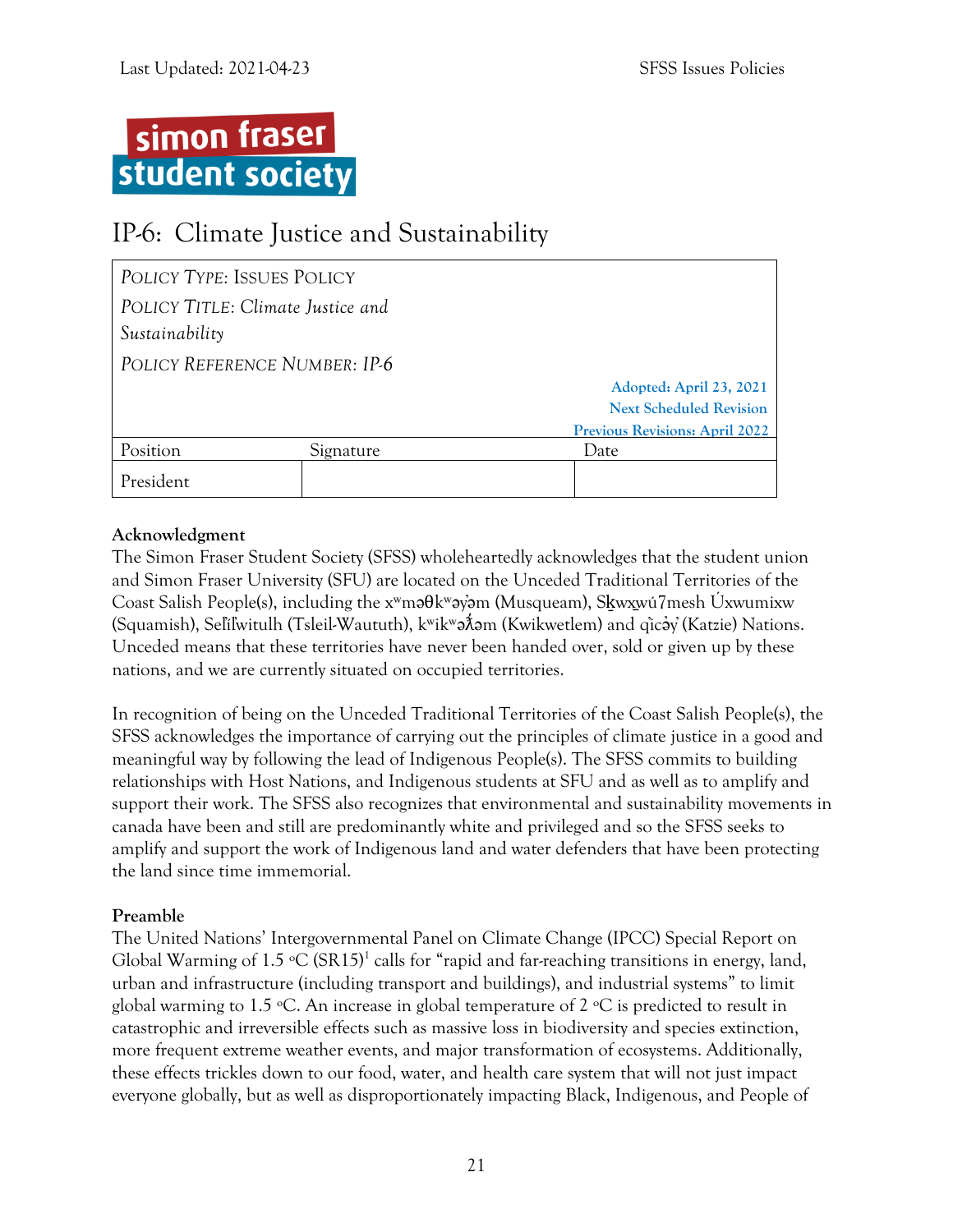Colour (BIPOC) and marginalized communities  $^2$  that are already experiencing existing inequalities and the on-going effects of climate change. Furthermore, Canada is also warming at twice  $3$  the rate of global average and is one of the highest  $4$  per capita emitters of greenhouse gases.

The SFSS represents over 26,000 undergraduate students that make up the majority body of SFU and as the next generation of youths that will be most impacted by climate change, has a responsibility to foster activism, advocacy, and civic engagement<sup>5,6,7</sup> that are necessary to address climate change <sup>5</sup>. In order to do so in a meaningful and equitable way, we must approach it through a climate justice lens, in close collaboration with racialized and marginalized groups on campus such as the First Nations Student Association (FNSA), Students of African and Carribean Ancestry (SOCA), and SFU Disability and Neurodiversity Alliance (DNA), that addresses the root causes of climate change that includes but not limited to the fossil fuel industry, extractivism, racism, capitalism, white supremacy, settler colonialism, policing, ableism and patriarchy <sup>8,9</sup>. The SFSS has a role to investigate and act on SFU's entanglement with these dominant systems of power in alignment with the university's commitment to anti-racism, climate action, decolonization, and reconciliation. Lastly, the SFSS also has the responsibility to hold institutions and all levels of governing bodies on and off campus accountable when it comes to climate action, decolonization, and reconciliation as addressing climate change requires a global and collective effort.

The SFSS passed a motion on October 4th, 2019 recognizing that we are in a climate crisis, commit to reducing our collective carbon footprint on campus, stand in solidarity with students striking for the climate globally while also requesting academic amnesty for students, and call on SFU to divest away from fossil fuels <sup>10</sup>. Additionally, the SFSS has also passed motions on February 5th, June 12th, 2020 and March 12th, 2021 to stand in solidarity with Indigenous land and water defenders that are facing colonial violence for protecting their unceded territory against the Coast Gaslink and Trans Mountain Expansion pipeline that are being built without the free, informed and prior consent of Indigenous Host Nations and communities <sup>11,12,13</sup>. SFSS is well positioned to lead the way in creating a culture of civic engagement that supports students, staff and faculty in speaking out for climate justice and engaging in political advocacy.

#### **Definitions**

Reconciliation is defined as "establishing and maintaining a mutually respectful relationship between Aboriginal and non-Aboriginal peoples in this country. In order for that to happen, there has to be awareness of the past, acknowledgement of the harm that has been inflicted, atonement for the causes, and action to change behaviour."<sup>14</sup>.

Climate Justice is defined as a concept that frames the issue of climate change as not only a purely environmental issue but also as an ethical, moral, and political issue. It acknowledges that the poorest communities and less-developed countries that contributed the least to climate change will bear the brunt of the effects of climate change. So the richest countries and most privileged communities that contributed the most to climate change have the moral and ethical responsibility to assist and uplift those that are most vulnerable to the effects of climate change.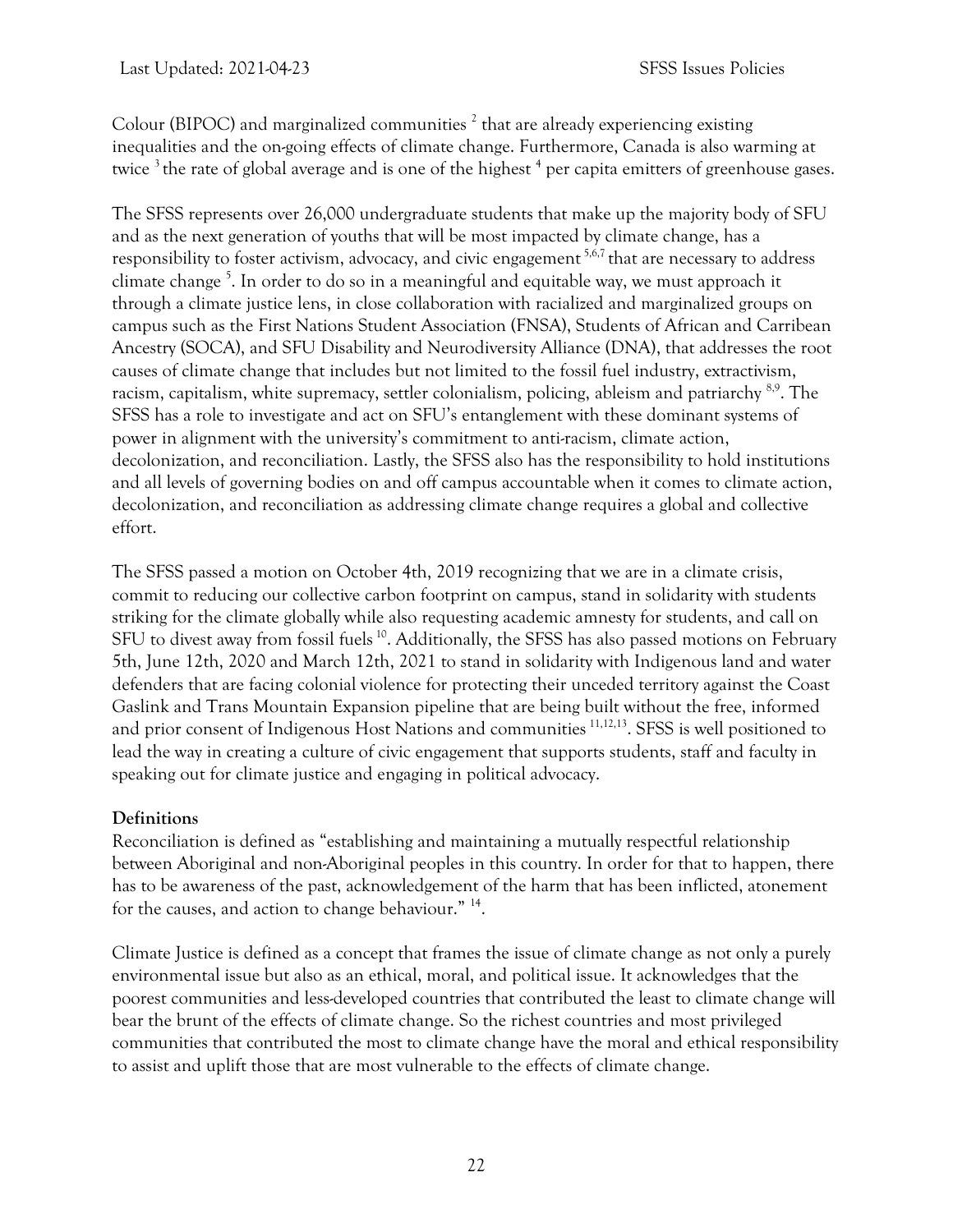Settler colonialism is defined as a form of colonization with the goal of removal and erasure of Indigenous People(s) from their land to be replaced by settlers and to profit off the land<sup>15</sup>.

Patriarchy is defined as a social system in which men hold the majority of power and authority in political leadership, institutions and society, and reproduce the domination and oppression of women.

White supremacy is defined as the belief that white people are superior to Black, Indigenous, and People of Color (BIPOC) and supports the cultural, political and economic domination of BIPOC folks.

Decolonization is defined as "an act of reversing the process of colonization, generally by raising the consciousness or awareness of the oppressive state in which First Nations peoples find themselves" <sup>16</sup> .

Free, informed and prior consent (FPIC) is defined as ensuring Indigenous People(s) are able to make decisions, freely without coercion or intimidation, based on full information on the scope and impacts of any development or projects on their ancestral lands, prior to the start of the development or project<sup>17</sup>.

Extractivism is defined as the process of extracting natural resources for short economic profits at the expense and minimal benefit to the communities where the resources are being extracted<sup>18</sup>.

LandBack is defined as the reclamation and returning of land, language, ceremony, medicine. and kinship to Indigenous People(s)  $19,20,21$ .

#### **Policy**

- 1. The SFSS supports:
	- a. Indigenous sovereignty and self-determination, the LandBack movement, and meaningful and proper consultation with Indigenous Host Nations and communities,
	- b. Advocating for SFU to commit to principles of the United Nations Declaration on the Rights of Indigenous Peoples (UNDRIP) and implement the calls to action laid out in the SFU Aboriginal Reconciliation Council (ARC) "Walk this Path With Us" report <sup>22</sup> and the Truth and Reconciliation Commission (TRC) of Canada report,
	- c. Meaningful and proper consultation with Indigenous students and the First Nations Student Association (FNSA), and as well as amplifying and supporting their work,
	- d. The funding of green & renewable infrastructures, especially in low-income and Indigenous communities, such as energy efficient homes that are affordable, and solar farms in Indigenous communities,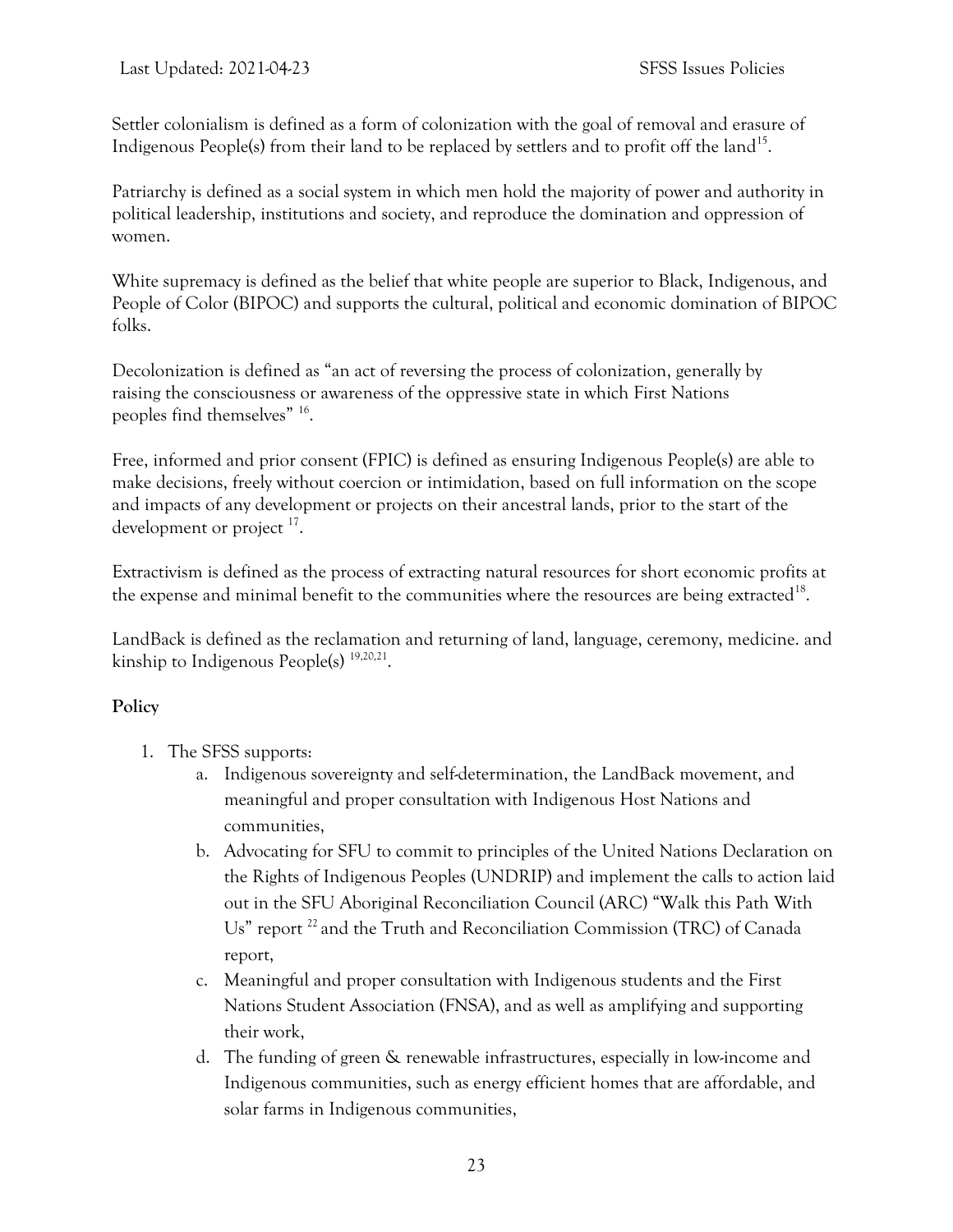- e. Full divestment from funds invested in the fossil fuel and other extractive industries,
- f. Embedding climate justice principles in investment strategies,
- g. Protests and boycotts against corporations and companies that support the fossil fuel industry such as banks and insurers of fossil fuel projects,
- h. Sustainability practices and policies that are equitable and center the needs of marginalized communities and disability justice by conducting proper consultation with marginalized communities,
- i. Allocation of funding towards teaching, learning and research practices that centre climate justice or equity-based solutions,
- j. Amplifying departments, faculty and students doing climate justice work.
- k. Investing in student led activism, advocacy, and research around climate justice.
- 2. The SFSS opposes
	- a. Funding and construction of new and existing fossil fuels infrastructures such as the Trans Mountain Expansion (TMX) and Coast GasLink (CGL) Pipeline,
	- b. Extractive projects that do not have the free, informed, and prior consent of Indigenous Host Nations and communities,
	- c. Funding and construction of new and existing clean energy projects that disproportionately negatively impact marginalized communities and thus are antithetical to climate justice,
	- d. Police violence and arrest of Indigenous warriors and climate activists that protest peacefully for climate justice,
	- e. Inequitable, racist, and oppressive climate solutions and policies that further perpetuate harm to low-income, marginalized, and racialized communities.

References

- 1. Summary for Policymakers [Special Report: Global Warming of 1.5ºC](https://www.ipcc.ch/sr15/chapter/spm/)
- 2. [Settler Colonialism, Ecology, and Environmental Injustice](https://www.berghahnjournals.com/view/journals/environment-and-society/9/1/ares090109.xml)
- 3. [Canada's climate is warming twice as fast as global average](https://www.canada.ca/en/environment-climate-change/news/2019/04/canadas-climate-is-warming-twice-as-fast-as-global-average.html)
- 4. Per Capita Emissions [Navigating The Numbers: Greenhouse Gas Data And International](http://pdf.wri.org/navigating_numbers_chapter4.pdf)  [Climate Policy](http://pdf.wri.org/navigating_numbers_chapter4.pdf)
- 5. Current Context [Youth vs. Climate Change](https://ucdavis.app.box.com/s/q6i71zjbb2ypwa2hdtdy244c53u3k2fi)
- 6. [UBC Climate Emergency Engagement Final Report and Recommendations](http://bm-climate-emergency-2020.sites.olt.ubc.ca/files/2021/02/4_2021.02_Climate-Emergency-Engagement.pdf)
- 7. [Fossil Fuel Divestment: The Power and Promise of a Student Movement for Climate](https://scholarship.claremont.edu/cgi/viewcontent.cgi?article=1057&context=pitzer_theses)  **[Justice](https://scholarship.claremont.edu/cgi/viewcontent.cgi?article=1057&context=pitzer_theses)**
- 8. [The Limits of Liberal Recognition: Racial Capitalism, Settler Colonialism, and](https://onlinelibrary.wiley.com/doi/abs/10.1111/anti.12465)  [Environmental Governance in Vancouver and Atlanta](https://onlinelibrary.wiley.com/doi/abs/10.1111/anti.12465)
- 9. [From Urban Resilience to Abolitionist Climate Justice in Washington, DC](https://www.onlinelibrary.wiley.com/doi/full/10.1111/anti.12555)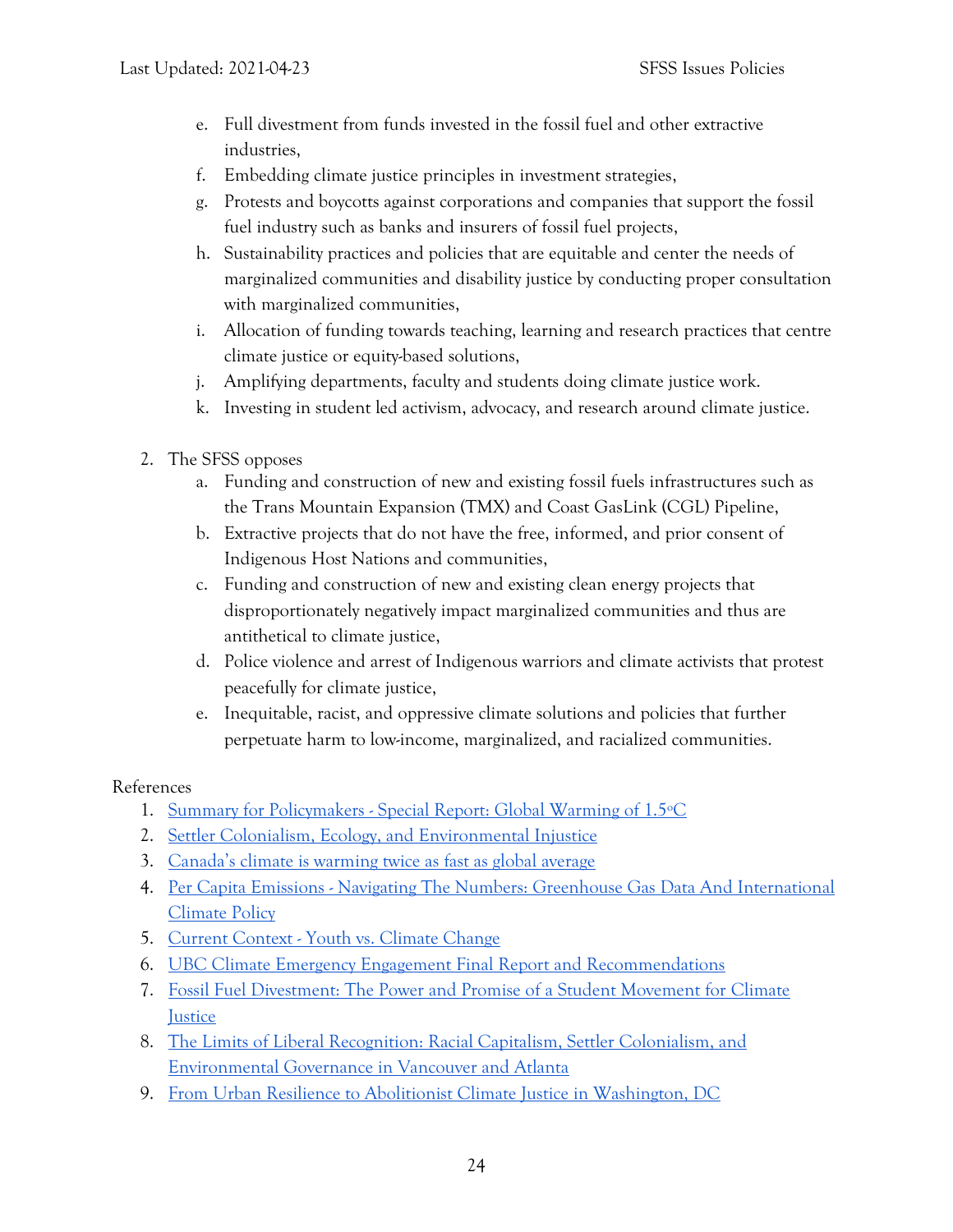- 10. [Board of Directors Support Global Climate Strike and Divestment](https://sfss.ca/wp-content/uploads/2019/11/Board-of-Directors-2019-10-04-minutes.pdf)
- 11. [The SFSS Stands in Solidarity with Wet'suwet'en](https://sfss.ca/wp-content/uploads/2020/02/BOARD-2020-02-05-Minutes.pdf)
- 12. [SFSS Supports Braided Warriors](https://sfss.ca/wp-content/uploads/2021/03/BOD-2021-03-12.pdf)
- 13. [The SFSS Board of Directors opposes the Trans Mountain Expansion Project](https://sfss.ca/wp-content/uploads/2020/06/BOARD-2020-06-12-Minutes.pdf)
- 14. [Honouring the Truth, Reconciling for the Future: Summary of the Final Report of the](https://ehprnh2mwo3.exactdn.com/wp-content/uploads/2021/01/Executive_Summary_English_Web.pdf)  [Truth and Reconciliation Commission of Canada](https://ehprnh2mwo3.exactdn.com/wp-content/uploads/2021/01/Executive_Summary_English_Web.pdf)
- 15. [Settler Colonialism Primer](https://unsettlingamerica.wordpress.com/2014/06/06/settler-colonialism-primer/)
- 16. [First Nations in Canada: Decolonization and Self-Determination](https://journals.uregina.ca/ineducation/article/download/142/618)
- 17. Free, Prior and Informed Consent [Within The Context Of Undrip And Environmental](https://www2.gov.bc.ca/assets/gov/environment/natural-resource-stewardship/environmental-assessments/environmental-assessment-revitalization/documents/free_prior_informed_consent_in_an_ea_context.pdf)  **[Assessments](https://www2.gov.bc.ca/assets/gov/environment/natural-resource-stewardship/environmental-assessments/environmental-assessment-revitalization/documents/free_prior_informed_consent_in_an_ea_context.pdf)**
- 18. [The Columban Center for Advocacy and Outreach: What Is Extractivism?](https://www.columbancenter.org/what-extractivism)
- 19. [#LandBack: What does it mean & how do you enact it?](https://www.youtube.com/watch?v=mouBKKNgAx0&ab_channel=YellowheadInstitute)
- 20. [LANDBACK Manifesto](https://landback.org/manifesto/)
- 21. [Land Back: A Yellowhead Institute Red Paper](https://redpaper.yellowheadinstitute.org/wp-content/uploads/2019/10/red-paper-report-final.pdf)
- 22. [SFU Aboriginal Reconciliation Council \(ARC\) "Walk this Path With Us"](https://www.sfu.ca/content/dam/sfu/reconciliation/SFU-ARC%20Walk%20This%20Path%20With%20Us_Full%20Report_Sept5.pdf)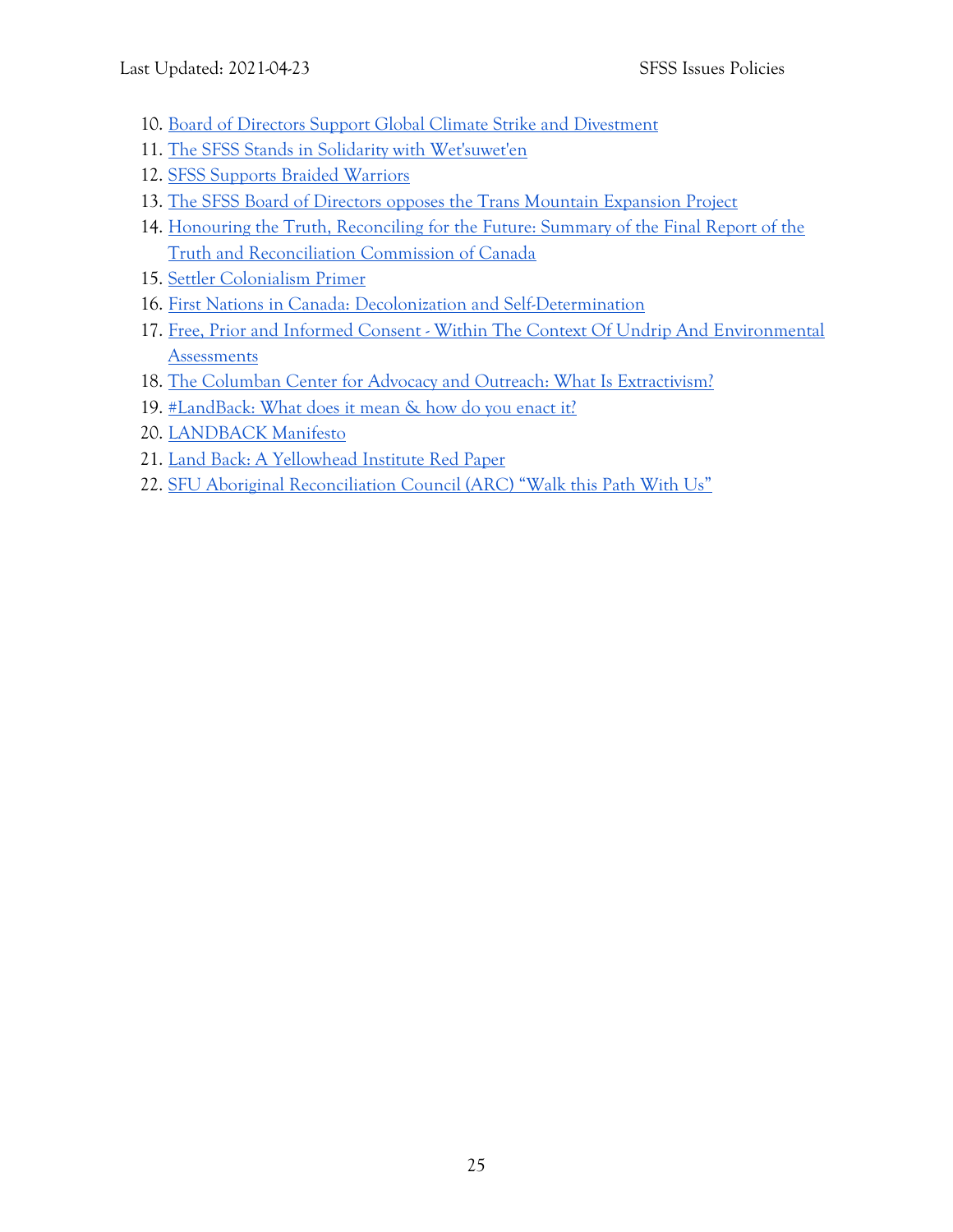

## <span id="page-29-0"></span>IP-7: Indigenous Inclusion and Reconciliation

| POLICY TYPE: ISSUES POLICY             |           |                                       |
|----------------------------------------|-----------|---------------------------------------|
| POLICY TITLE: Indigenous Inclusion and |           |                                       |
| Reconciliation                         |           |                                       |
| POLICY REFERENCE NUMBER: IP-7          |           |                                       |
|                                        |           | Adopted: April 23, 2021               |
|                                        |           | <b>Next Scheduled Revision</b>        |
|                                        |           | <b>Previous Revisions: April 2022</b> |
| Position                               | Signature | Date                                  |
| President                              |           |                                       |

#### **Acknowledgement**

The Simon Fraser Student Society (SFSS) wholeheartedly acknowledges that the student union and Simon Fraser University (SFU) are located on the Unceded Traditional Territories of the Coast Salish People(s), including the xʷməθkʷəy̓əm (Musqueam), Sḵwx̱wú7mesh Úxwumixw (Squamish), Selı́lwitulh (Tsleil-Waututh), k<sup>w</sup>ik<sup>w</sup>əÂəm (Kwikwetlem) and qı̈cə́y (Katzie) Nations. Unceded means that these territories have never been handed over, sold or given up by these nations, and we are currently situated on occupied territories.

Sḵwx̱wú7mesh Úxwumixw refers to Burnaby Mountain as **Lhu***ḵ***w'lhu***ḵ***w'áyten, 1** 'where the bark gets peeled' in spring." The name is derived from the Skwxwú7mesh Úxwumixw word for arbutus, *lhulhukw'ay*, which comes from *lhukw'* (peel), and means "always peeling".

Indigenous people(s) have occupied these territories since time immemorial. When we recognize place names like **Lhu***ḵ***w'lhu***ḵ***w'áyten** we are acknowledging the original histories that have been here since time immemorial, prior to the colonization of these spaces we currently have the privilege of being a part of.

#### **Preamble**

The SFSS has committed to centering reconciliation efforts into the advocacy work that has occurred and is ongoing. The SFSS is committed to recognizing Indigenous People(s) inherent right(s) and title(s) to the land, as well as the right to self-determination in any capacity. Section 35 *of the Constitution Act, 1982* reads:

<sup>1</sup> See The [Bill Reid Centre Website](https://www.sfu.ca/brc/imeshMobileApp/place-names/lhukwlhukwayten.html) for more Information on *Lhuḵw'lhuḵw'áyten* - Burnaby Mountain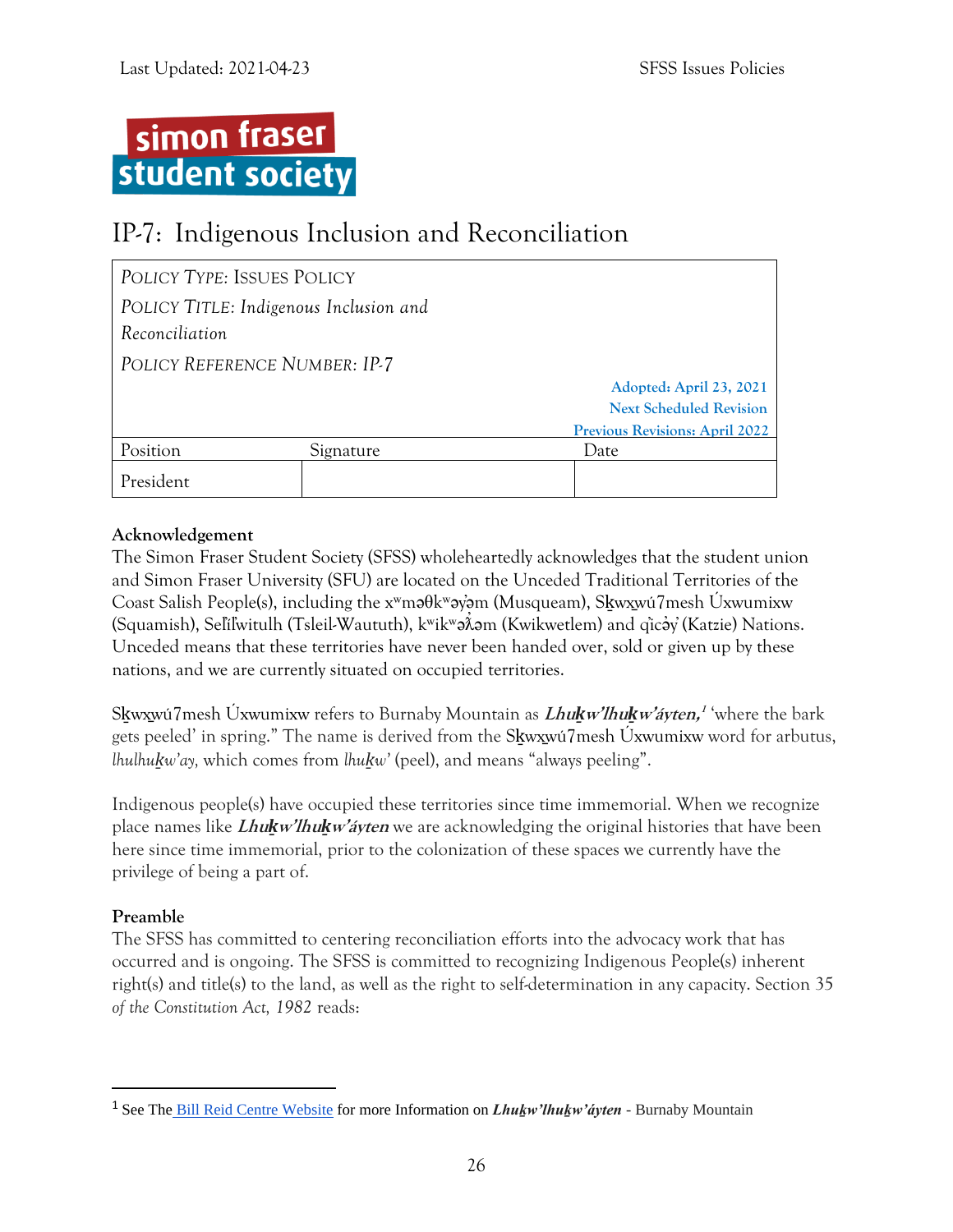*"The existing aboriginal and treaty rights of the aboriginal peoples of Canada are hereby recognized and affirmed."*

The *Constitution Act of 1982* supersedes all other laws enforced in Canada. The SFSS upholds, affirms, and recognizes traditional and contemporary forms of Indigenous governance. We recognize that colonial forms of governance have been imposed and do not encompass the entirety of Indigenous ways of knowing and traditional forms of governance and decision making (i.e. through ceremonial practices or protocol). The ongoing harm that has been imposed through assimilation and genocidal practices on Indigenous People(s) has created systemic barriers that are entrenched within our western forms of governance. We acknowledge the complex histories that Indigenous People(s) have with the education system, governmental structures, justice systems, child and welfare, health care system, and other forms of Western structures that continue to contribute to the ongoing injustices.

The SFSS wholeheartedly supports [Indigenous Control Over Indigenous Education](https://www.afn.ca/uploads/files/education/3._2010_july_afn_first_nations_control_of_first_nations_education_final_eng.pdf) which was formally outlined in *Indian Control of Indian Education: 1972 Policy Paper* (ICIE 1972) and amended in 2010 to *First Nations Control of First Nations Education (FNCFNE)*, which was developed and brought forward by The National Indian Brotherhood now known as the Assembly of First Nations (AFN). We acknowledge and support the FNCEFNE since we believe that Indigenous students' experience is unique and there are systemic barriers that are specific to Indigenous People(s) while they are on their academic journey.

The objectives of the FNCFNE outlined are:

- Indigenous People(s) have adequate access to the education system that is rooted in Indigenous knowledge systems (i.e. Indigenous languages, values, & traditional knowledge)
- Federal, provincial, territorial & Indigenous nations must collaboratively work on ensuring that access to culturally relevant education systems is established to support Indigenous learners on their academic journey. This includes and pertains to infrastructure, funding, and accountability.
- Recognition of a fiduciary responsibility to ensure consultations between Indigenous communities and the federal and provincial governments commit to ensuring there are policy structures and strategic planning in place to support and commit to Indigenous folks' prioritization of education.

The SFSS commits to ensuring that we support and amplify Indigenous Students' voices as we believe that all students deserve to learn in an environment that does not cause harm. We also believe that reconciliation in an academic setting can not occur unless Indigenous students are supported and centered, this is how we ensure we do work with an open mind and open heart.

The SFSS commits to working towards supporting Indigenous People(s) during and throughout their academic journeys to ensure that reconciliation is prioritized within the student union and is ongoing.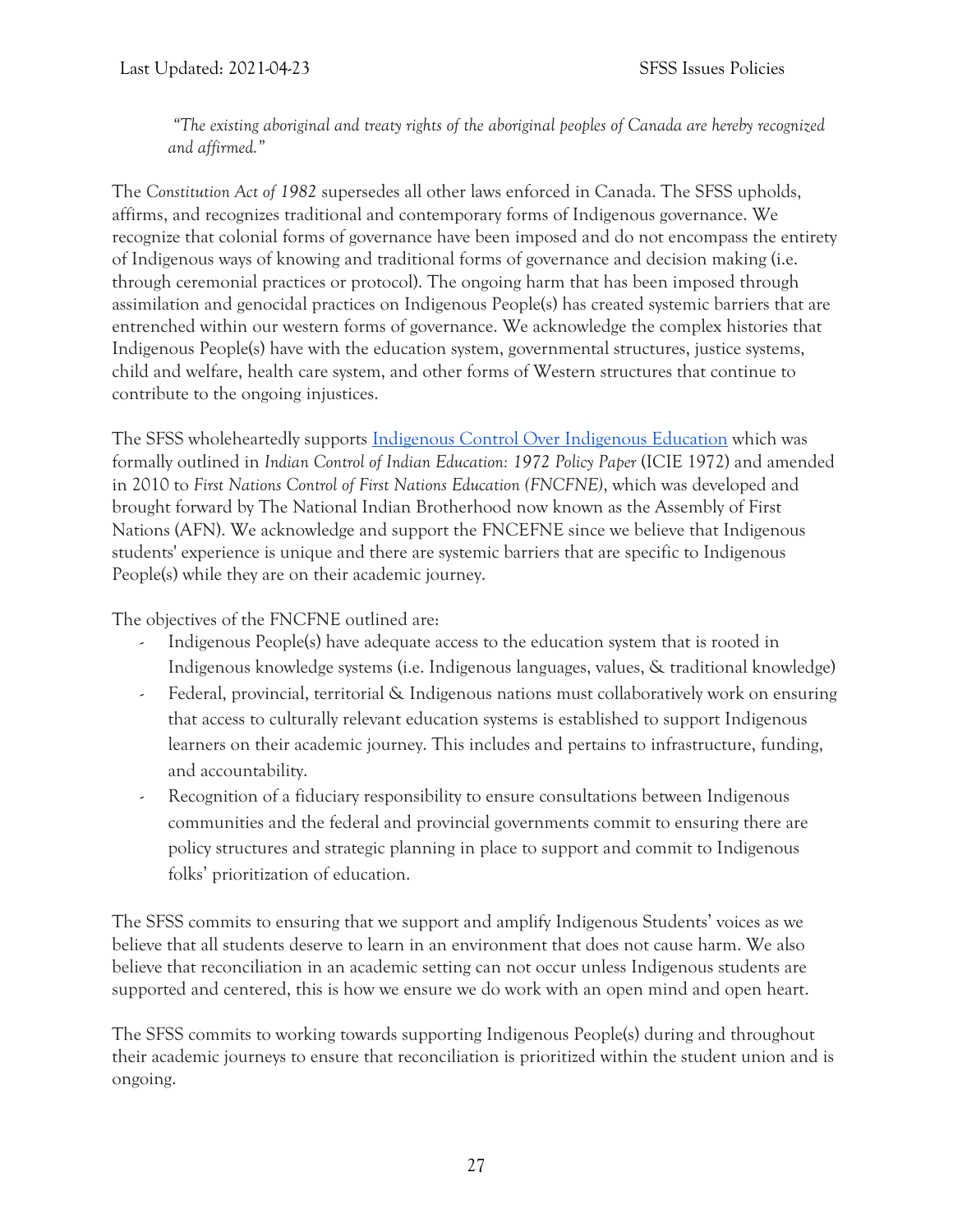#### **Acknowledgements:**

We acknowledge our place, positionality, and privilege while being able to do our work on **Lhu***ḵ***w'lhu***ḵ***w'áyten***.* We recognize the importance of ensuring we are recognizing the lands we are uninvited guests on. The SFSS is committed to working on, establishing, and maintaining a relationship with the Host nations, this is and will be critical for any work that happens in the future. We also recognize how important it is to ensure that the work we do is centered on recognizing this in all capacities. The SFSS is committed to acknowledging the lands that are situated on all three campuses. We also understand that Indigenous community members have been and continue to work towards reconciliation and decolonization. It is not our place to co-opt but to ensure that we amplify and are in solidarity with Indigenous folks on all of our campuses.

#### **Anti-Colonialism and Education:**

Indigenous People(s) relationship to education and its entirety is complex, the *Indian Act* of 1876 made it attainable to enact forms of genocide and assimilation against Indigenous People(s). The *Indian Act* outlined assimilation practices that legitimized the notion of solving the "Indian Problem". Under the guise of education, the Canadian government and religious organisations drove assimilation and genocidal practices against Indigenous communities that have created longlasting impacts. The Indian Residential School (IRS) system attempted to eradicate Indigenous languages, culture, and customs by enforcing westernized views.

> "1885 Residential schools were said to be necessary to remove children from their influence of the home as the only way "of advancing the Indian civilization"

(Lawrence Vankoughnet, Deputy Superintendent General, to Prime Minister Macdonald).

Indigenous People(s) today are still living with the intergenerational impacts that the IRS system left. The SFSS is committed to pushing back against colonial practices that still impact Indigenous students in post-secondary institutions and is committed to supporting Indigenous students to learn in a safe and supportive environment within SFU. This reconciliation commitment is also not limited to SFU, we acknowledge we must be in solidarity and recognize the work and commitments that Indigenous students have to finish their academic journeys.

"Postsecondary education is key to unlocking the full potential of Aboriginal British Columbians and their communities, and to British Columbia's success" (BC Ministry of Advanced Education, 2012, p. 1).

#### **Indigenous Governance and Sovereignty:**

Governance and policy have been used as a tool to legitimize the harm that has occurred to Indigenous peoples. There have been countless ways in which Indigenous People(s) have been negatively impacted through colonial decision-making bodies and policies.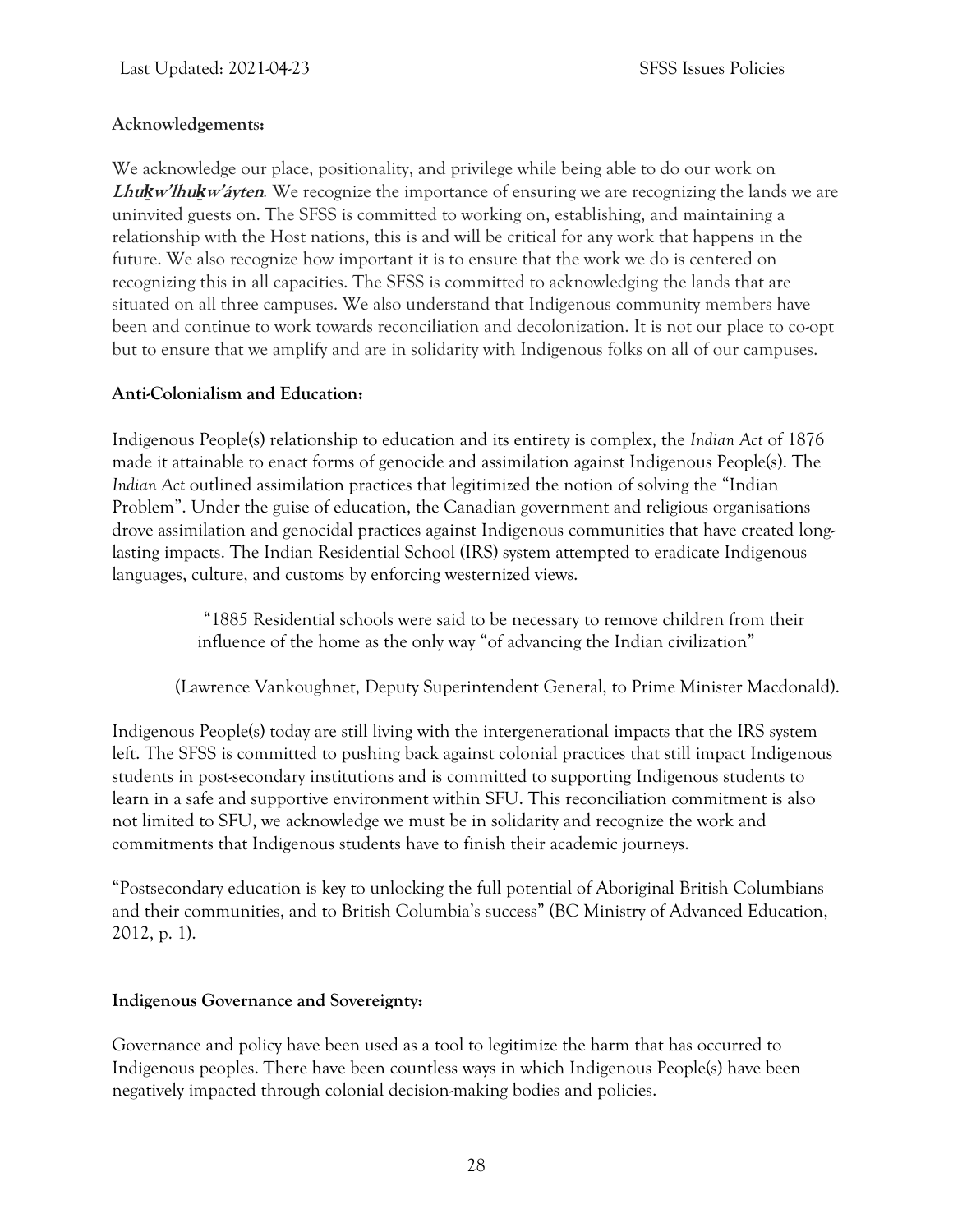The SFSS is committed to recognizing and affirming Indigenous forms of governance and sovereignty. In order to fully commit and practice what true reconciliation is we must ensure that we acknowledge and practice wherever possible these decolonial ways of governance. We understand that western and colonial ways of governance have been imposed on Indigenous communities and that these ways do not and can not encompass true Indigenous forms of governance. We respect and commit to prioritizing traditional protocol and Indigenous ways of knowing in any circumstance possible. The autonomy must be left to the Indigenous communities' discretion since we believe that Indigenous People(s) understand and know how to best support their community members. That being said, the SFSS has a duty to ensure, within their capacity, that these decision-making capacities exist within respective communities.

We uphold principles that are restorative and reciprocal; these are embedded in the frameworks of Indigenous governance, self-determination, and sovereignty. The relationship to the land, language, and ceremony are all encompassing and are the foundation of Indigenous traditional ways of knowing.

Indigenous People(s) have been the original land protectors since time immemorial across Turtle Island. We believe that every living being has rights and responsibilities to fulfill their duties. The relationships and responsibilities are given context through Potawatomi Ethnobotanist, Plant Ecologist and Professor at SUNY College of Environmental Science, Robin Wall Kimmerer's book *Braiding Sweetgrass.*

*"Corn, beans, and squash are fully domesticated; they rely on us to create the conditions under which they can grow. We too are part of the reciprocity. They can't meet their responsibilities unless we meet ours."* 

Forms of traditional knowledge as shared above encompass our responsibilities to the lands we are on. When we uphold frameworks of Indigenous self-determination, sovereignty, and autonomy, we also address the right to protect the land. We acknowledge that we have a responsibility to be in solidarity with Indigenous communities when we address these issues that have occurred because of colonialism and other forms of systematic oppression. We acknowledge that movements need to be led by Indigenous People(s). We further acknowledge that by being on these territories we have a responsibility to amplify but not co-opt these movements.

We affirm that we need to work towards social equity and social justice. Climate crises and environmental genocide disproportionately impact Indigenous People(s) ability to practice and fulfill their rights and responsibilities to the land. There have been various harms caused and that are currently ongoing that directly impact Indigenous People(s). We recognise that through colonial practices such as capitalism and the commodification of the land for resources, there has been the forced dispossession of the land from Indigenous People(s). As a society, we need to redress the harm that has occurred and is ongoing.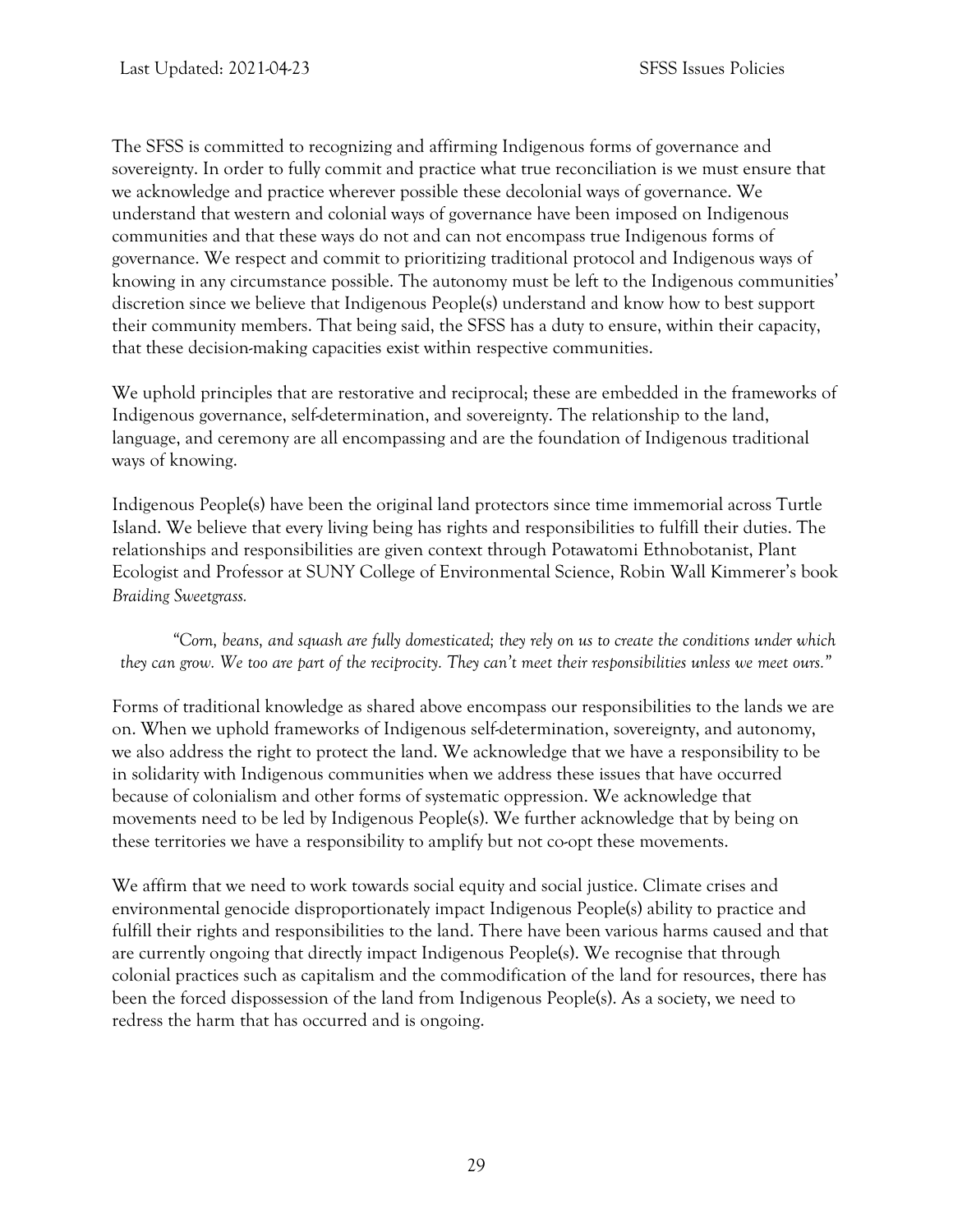#### **Consultation and Commitments:**

The SFSS is committed to ensuring that proper consultation processes and protocols are followed with Indigenous community members within the SFU community and community-at-large. This includes but is not limited to ensuring that when we are asking for support from the community to ensure we are following through with reconciliation commitments. We also acknowledge that while we undertake consultation work with Indigenous community members, we must commit to respecting and honoring community members in proper remuneration. Furthermore, we acknowledge the need for consultation to be put in the hands of Indigenous community members, students, and People(s).

The SFSS acknowledges that proper consultation<sup>2</sup> must occur for reconciliation to happen. There have been many occurrences where decisions about Indigenous People(s) have been made on their behalf and with that, we have seen the harm that has occurred from that mindset. Unilateral decision-making when it involves Indigenous community members will not be tolerated, and we will work towards ensuring that Indigenous voices will always be prioritized when it comes to decision-making processes. We are committed to the ongoing work with Indigenous community stakeholders and that moving forward this will always be done in a respectful and timely manner to ensure no harm is caused in the processes.

#### **Reconciliation and Decolonization:**

The SFSS recognizes the importance of prioritizing reconciliation efforts not only within the SFSS but holding accountability to the reconciliation efforts that have been called to action at SFU.

The mandate of the Aboriginal Reconciliation Council (ARC) reads:

*"To build SFU's capacity to recruit, educate, and support Aboriginal students to be successful in their programs."*<sup>3</sup>

We acknowledge the problematic tendency that comes with terms such as "reconciliation" and "decolonization." We are committed to ensuring that this work is transformative, ongoing, and redresses the harms that have occurred against Indigenous People(s) within so-called canada. Reconciliation should not be composed of empty promises and decolonization should not be seen as a checked box. The SFSS recognizes how important it is to center Indigenous students and community members in the ongoing work to ensure this is done with an open heart and open mind. The complexities of these concepts are much more than statements - they are calls to action. We believe there is a lifetime of learning required to ensure we support our commitments to Indigenous communities.

<sup>&</sup>lt;sup>2</sup> See [Indigenous Rights, Title, and the Duty to Consult](https://www.ictinc.ca/indigenous-rights-title-and-duty-to-consult?hsCtaTracking=7b3c758c-dda3-420b-a02c-be4dc29759f9%7Ce7067d46-4e28-4719-9251-61c3eca07557) by Bob Joseph to learn more about consultation

<sup>&</sup>lt;sup>3</sup> See the [Aboriginal Reconciliation Report "Walk This Path With Us"](https://www.sfu.ca/content/dam/sfu/reconciliation/SFU-ARC%20Walk%20This%20Path%20With%20Us_Full%20Report_Sept5.pdf) to see SFU's current calls to action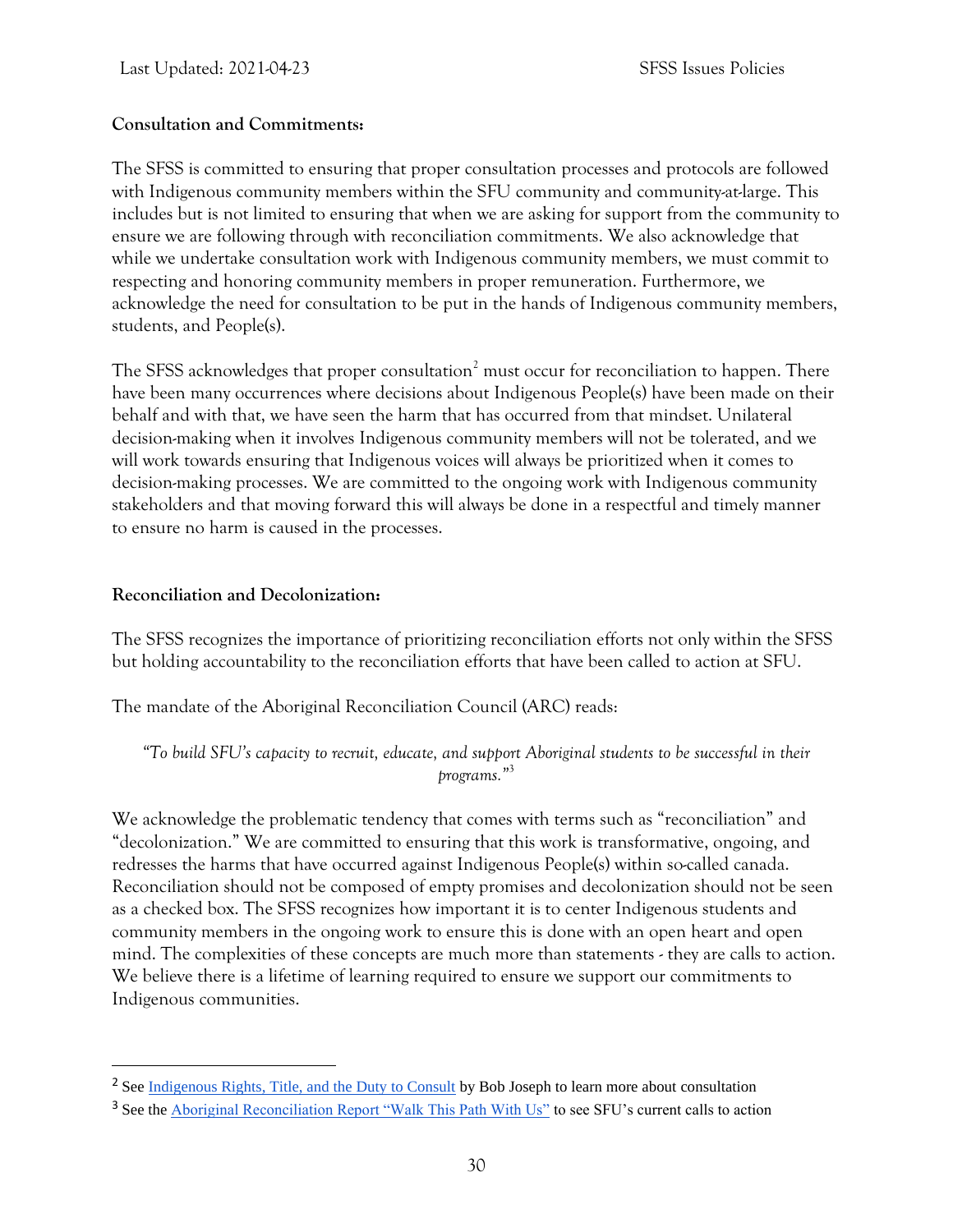#### **Celebrating Indigenous Resilience:**

We acknowledge that Indigenous People(s) are not static and Indigenous resilience in all its forms should be celebrated and recognized. The ability for Indigenous People(s) and also Indigenous academics to continue their education is such a huge accomplishment in itself. Indigenous communities, teachers, advocates, creators, writers, and families are pushing back against the colonial systems that created these barriers for us to succeed in these spaces.

Justice Murray Sinclair said, "Education got us into this mess, and education will get us out of it."

Everyday that Indigenous students step foot in a post-secondary institution is a statement against oppression. We commend the sacrifices and efforts that have been made by previous generations of Indigenous academics and staff for our current generation to be here. Indigenous students' voices are central to reconciliation, decolonizing, and Indigenization of these institutions. Reconciliation in an academic setting cannot occur unless you include Indigenous students. It is our job to leave this place better than we left it so we can ensure the next seven generations can have a solid foundation to be successful and learn in an environment that was intended to support and foster their learning.

We acknowledge that there is work that is occurring and the commitments that need to be done. Celebrating Indigenous resilience is key to ensuring we are recognizing the hard work and accomplishments of our Indigenous community members.

"Iikaakimaat" (Try Hard). Blackfoot Language.

#### **The SFSS supports:**

- 1. *Acknowledgements*
	- a. Land acknowledgements in order to respectfully recognize and affirm the territories we are currently situated on
		- i. Proper pronunciation of territories we are situated on
	- b. If there are Host Nation Members, Elders present we prioritize their presence with traditional opening or prayer to respect protocol
	- c. Recognizing and prioritizing work with the Host Nations  $x^w$ ma $\theta$ k $^w$ ay $\theta$ m, Sḵwx̱wú7mesh Úxwumixw, Sel̓íl̓witulh
		- i. Further, we understand that SFU and SFSS are present on all three campuses and that the shared territories are also recognized and affirmed due to their specific location, kʷikʷə๋⁄kəm (Kwikwetlem), Stó:l**ō**, Qiqéyt (Qayqayt), Katzie (q̓ic̓əy̓), and Qw'ó:ltl'el (Kwantlen)
		- ii. We also acknowledge that there are many Urban Indigenous people(s) working together towards sovereignty on these territories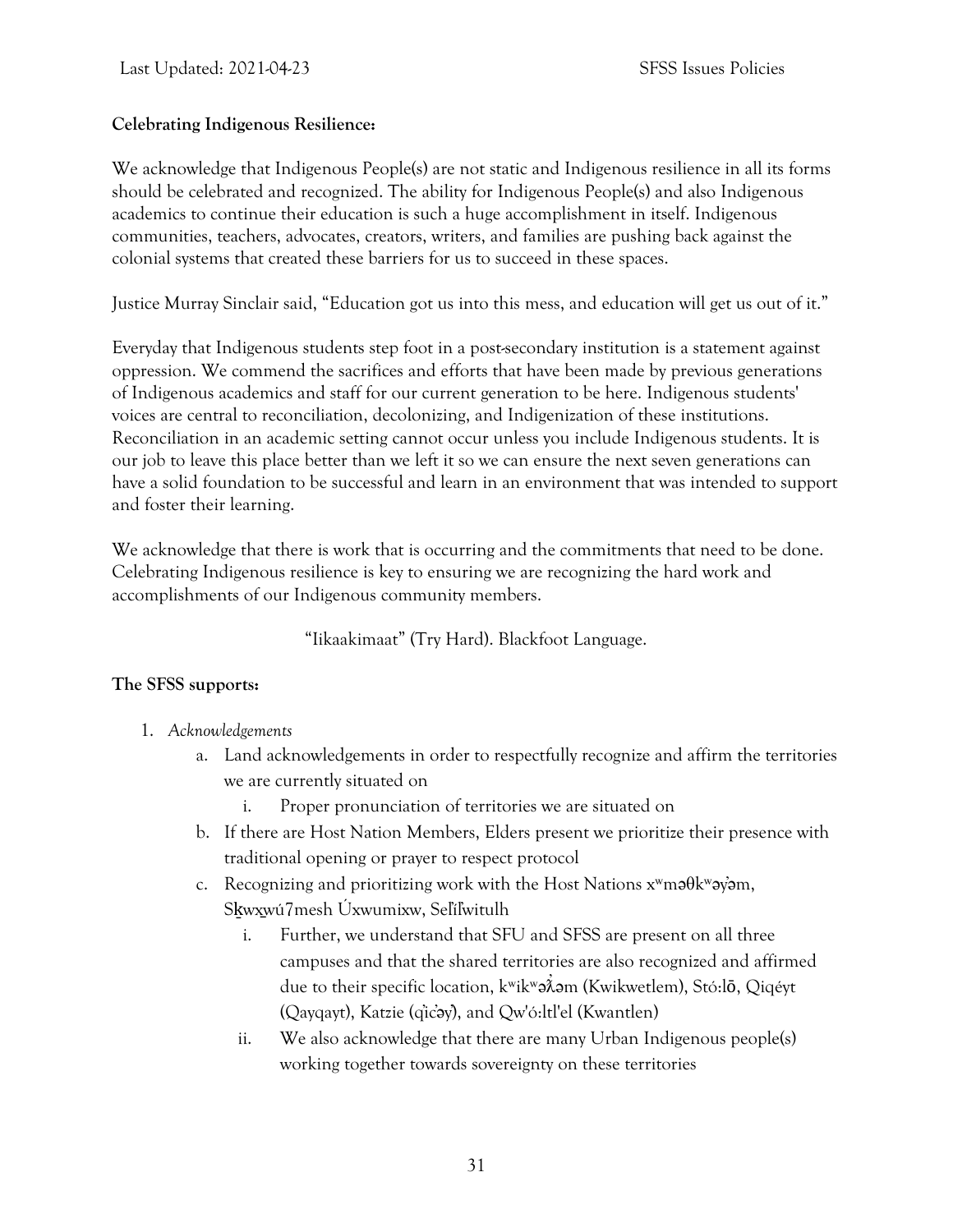- d. Proper representation of Indigenous People(s) and reflection to acknowledge where we are situated on
	- i. Prioritizing learning the place names where we are located
	- ii. Supporting local Indigenous artists and creators
- 2. *Anti-Colonialism and Education*
	- a. Culturally competent and relevant material be provided through;
		- i. Indigenous academic sources that are relevant
		- ii. Prioritizing Indigenous People(s) to come in as guest lecturers
		- iii. Ensuring safety, respect and humility are centered in learning materials and curricula
	- b. Prioritization to hire Indigenous faculty and staff within the institution to ensure we have experiential knowledge rooted in our academia
		- i. Lived experience and proper recognition of its significance
		- ii. Advocating for equity hires in all areas of the institution
	- c. That the SFU Aboriginal Reconciliation Council (ARC) Report and the current calls to action are being prioritized at SFU, along with calls to action from the Truth and Reconciliation Commission (TRC) Report
		- i. TRC calls action that are specific to education
	- d. Working towards eliminating obstacles and barriers for Indigenous students to attend and be successful in Post-Secondary
		- i. Financial barriers, systemic and systematic barriers, ensuring safe spaces are allocated
	- e. Forms of education to be rooted with Indigenous ways of knowing
		- i. Prioritizing Indigenous forms of education in the classroom
	- f. Courses and programs that prioritize Indigenous history, language, and culture, manifested in:
		- i. Advocating for more courses and funding to be allocated across all departments to include Indigenous ways of knowing that is part of curricula
		- ii. Prioritizing the need for more inclusive and decolonial forms of education
		- iii. Advocating for more Indigenous language programs to be accredited within **SFU**
	- g. Holding institutions accountable to ensure that reconciliation is prioritized through all forms of education and services within the institution
	- h. Holistic and ongoing support for Indigenous students while they are on their academic journey, that includes:
		- i. Adequate cultural, racially relevant resources and supports
		- ii. Access to cultural spaces that are needed to support Indigenous students
	- i. Prioritized spaces being provided for Indigenous students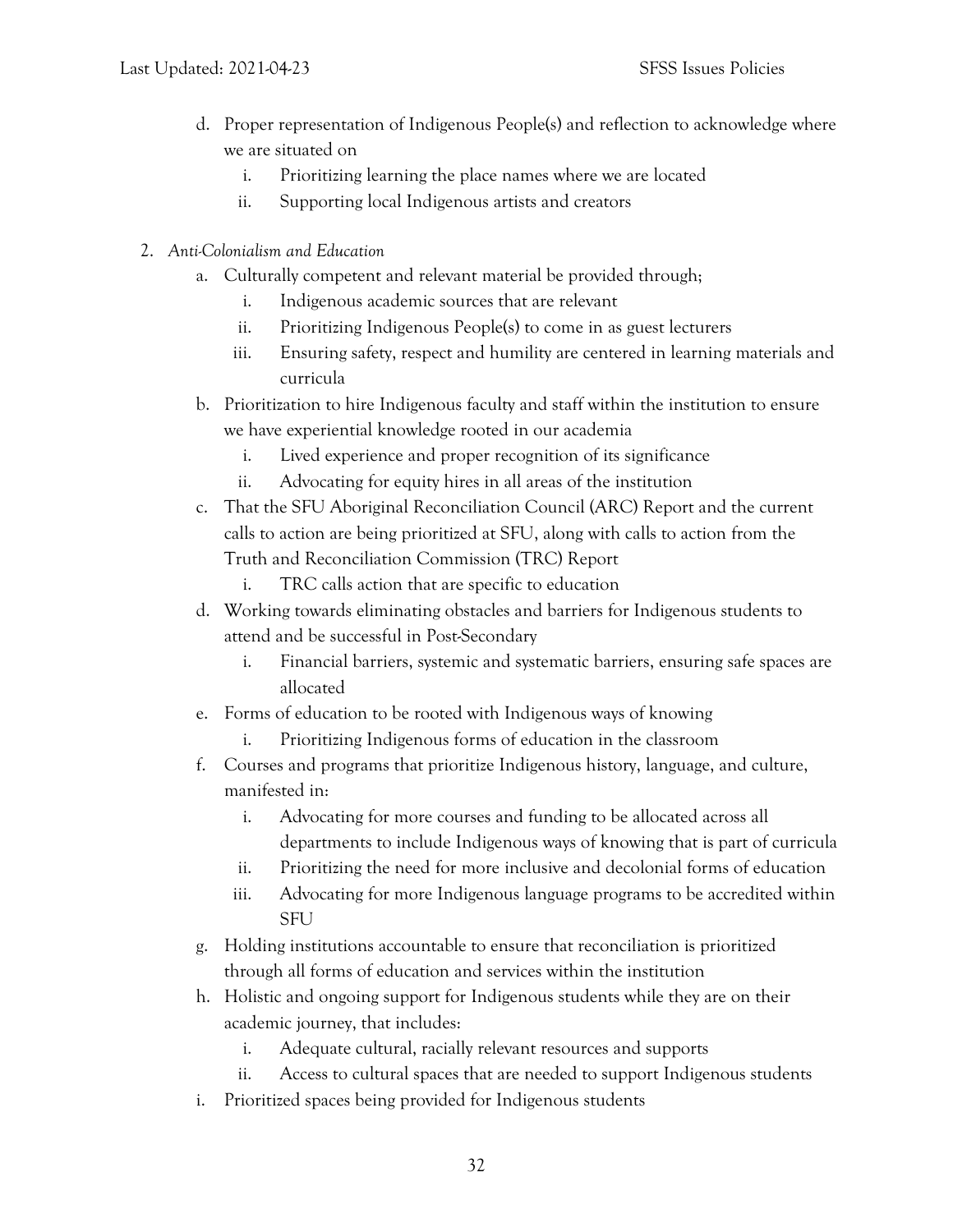- i. Culturally relevant learning spaces or community spaces
- ii. FNSA Space in the Student Union Building
- j. Recognition of the federal government's fiduciary duty to financially support Indigenous, Metis, and Inuit student education
	- i. Access to adequate services and resources related to Indigenous students attending post-secondary
	- ii. Acknowledgment that education is a Treaty Right for all Indigenous People(s)
- k. Proper training be prioritized and allocated in order to understand decolonization for SFSS council and staff
	- i. San'yas Indigenous Cultural Safety Training
- *3. Indigenous Governance and Sovereignty*
	- a. The Prioritization of establishing and strengthening relationships with autonomous Indigenous groups on campus
		- i. First Nations Student Association
	- b. Governance and policies be created to encompass Indigenous Frameworks
		- i. Using Indigenous Languages, Protocols, Indigenous Sources
	- c. Prioritizing traditional protocol and Indigenous ways of knowing in any circumstance possible
		- i. Inviting community members to witness work that is being done
		- ii. Asking for cultural support since ceremony is the traditional ways governance and policy was practiced prior to colonization
	- d. Indigenous People(s) inherent right(s) and title(s) to the land, as well as the right to self-determination in any possible circumstance
	- e. Indigenous principles that are restorative and reciprocal
		- i. This includes Indigenous forms of consent and conflict resolution that are reflected in restorative justice practices
		- ii. Inviting Indigenous Elders of the Territories and asking for advice or support in the decision-making process.
		- iii. Finding ways to include Indigenous forms of governance
		- iv. Utilizing when appropriate talking circles, transparency processes, and ongoing community engagement
	- f. Respecting the inherent rights and responsibilities of all living beings
	- g. Respecting Indigenous languages and oral history of these lands
	- h. Standing in solidarity with Land Protectors and Indigenous Climate Action movements
	- i. Affirm the work towards social and equity and social justice to enhance Indigenous self-determination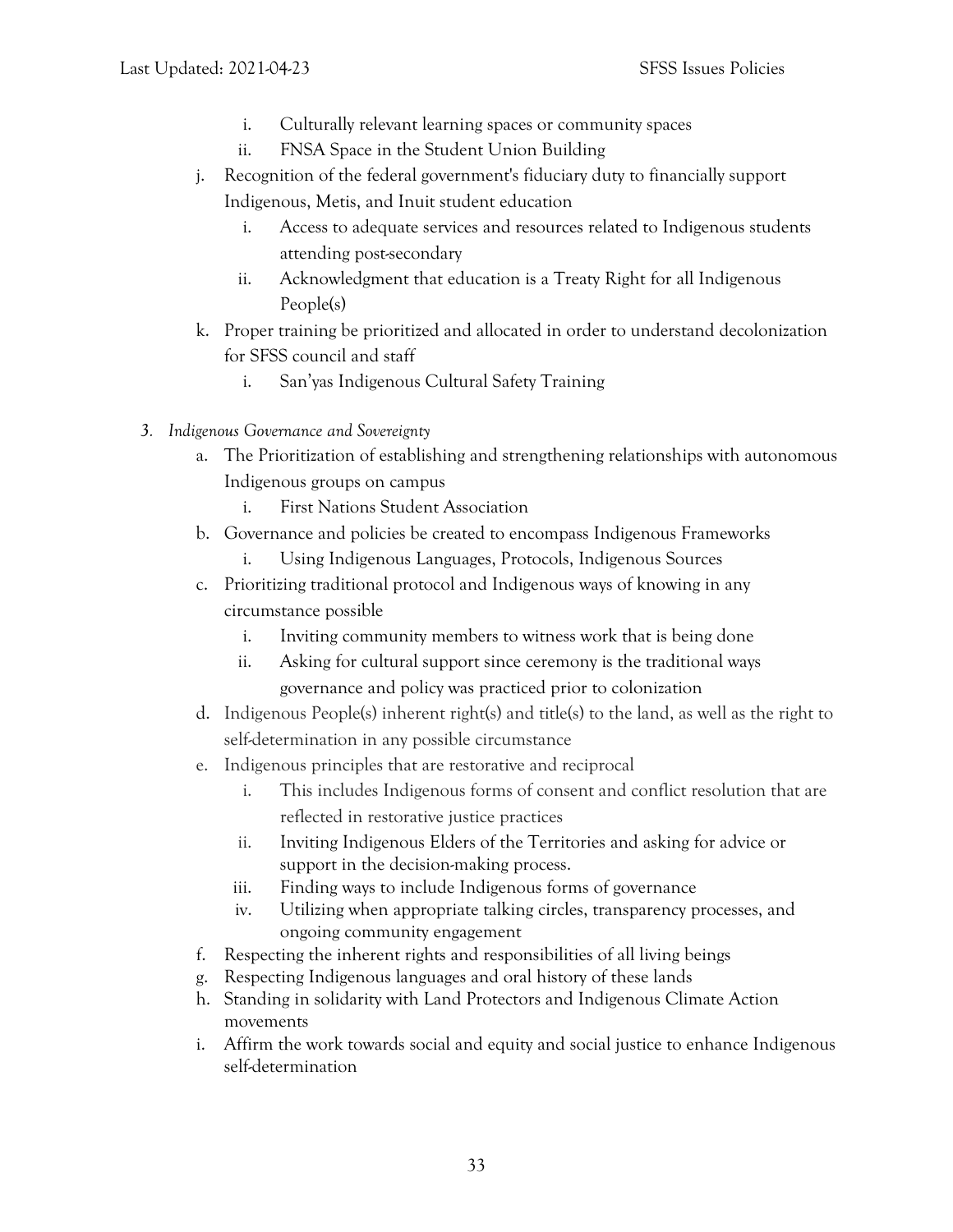- j. Amplifying and support the work that has been done by Land Protectors since time immemorial
	- i. This includes statements of solidarity and/or reparations
- *4. Consultation and Commitments*
	- a. Advocating for compliance with UNDRIP, including the operationalization of free, prior, and informed consent for projects on Indigenous lands
	- b. The empowerment of consultation processes and decision making to be in the hands of Indigenous community members
		- i. Includes working with FNSA, Indigenous Student Centre (ISC), and other Indigenous groups on campus
		- ii. Recognizing Indigenous-led consultation processes as a way for Indigenous peoples to create support networks and ways of knowing what is needed as an individual and collective process
		- iii. Allowing Indigenous students, staff, faculty, and community members to define how their knowledge will be used and put into action
	- c. Commitment to ongoing transparency in consultation, decision-making, and reporting
	- d. Holding SFU accountable to prioritizing the Calls to Action outlined in the "Walk This Path With Us" Report
		- i. Reflect these calls to action in the work we want to do within the SFSS
	- e. Recognizing, redressing, and compensating Indigenous students and student groups for their labor
		- i. This is also respective to Indigenous community members i.e. Elders, Knowledge Keepers, Matriarchs
		- ii. Through monetary and also relevant cultural forms of remuneration (tobacco or other offerings that are culturally relevant or anything upon request)
		- iii. Guests and/ or Indigenous community members should receive payments in a timely way, preferably on the day their work is performed.
	- f. Recognizing that forms of monetary compensation can be barriers
		- i. Working towards finding accessible remuneration processes
			- 1. Cash, e-transfers
		- ii. This can include ensuring we prioritize cash payment on site, since some Indigenous folks do not not have access to cash cheques
	- g. Utilizing Indigenous resources to build and inform proper consultation processes with the SFSS
		- i. Outreach to community members to develop consultative processes that centre their needs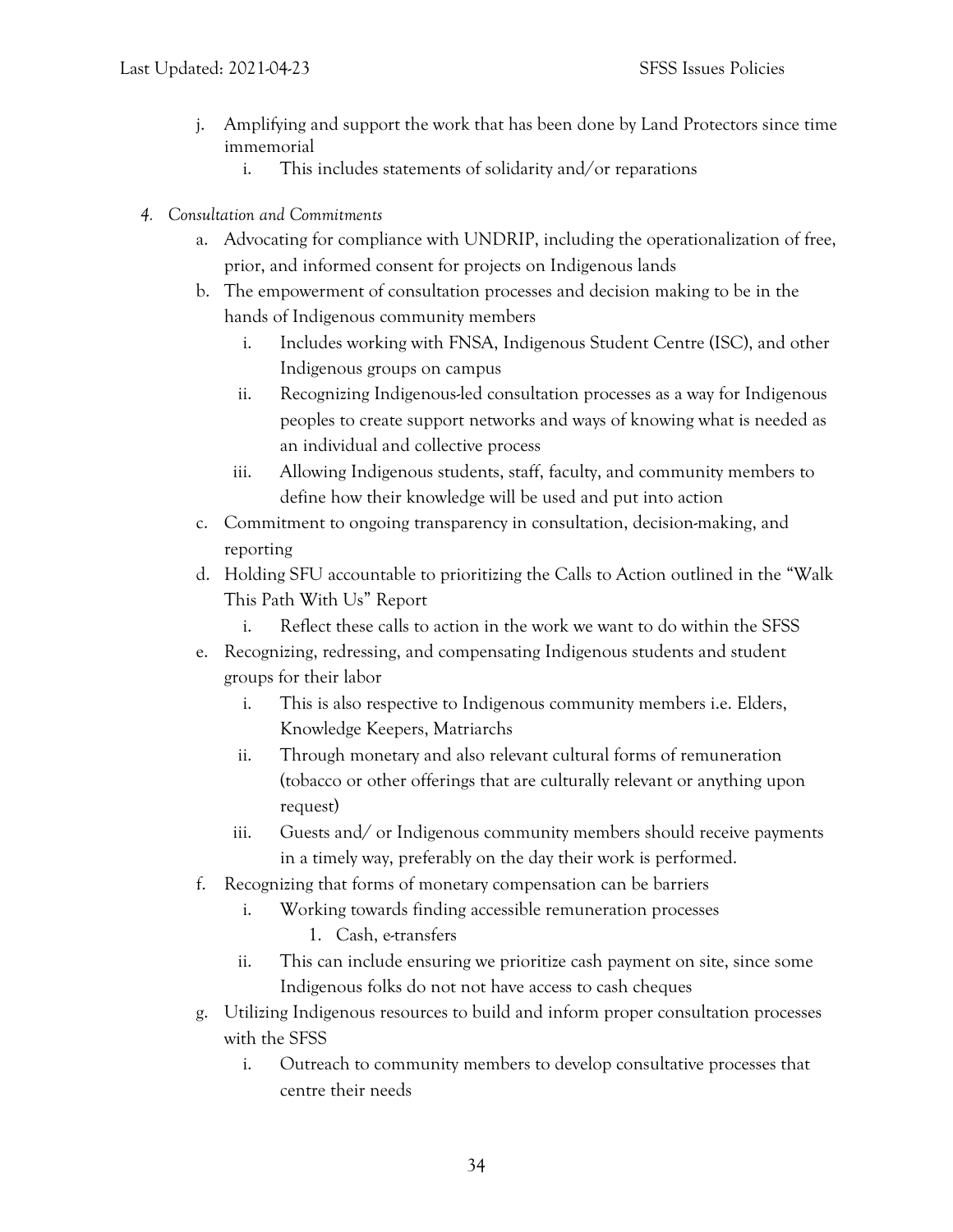- h. Supporting consensus driven decision making or community driven decision making
- *5. Reconciliation and Decolonization*
	- a. Ensuring reconciliation efforts are followed through and ongoing
	- b. Reconciliation is prioritizes to further support Indigenous students academic journeys
	- c. Reconciliation efforts are the beginning steps to redress harm that has occurred through the education system against Indigenous People(s)
	- d. Reconciliation occurs with and open heart and open mind
	- e. Indigenous days of recognition or days of significance
		- i. This includes but is not limited to; National Indigenous Day June 21st, National Indigenous History Month June, International Day of the World's Indigenous Peoples August 9th, Orange Shirt Day September 30th, Annual Women's Memorial March February 14th, Hobiyee Nisga'a New Year February, Rock Your Mocs November 15th, Sisters in Spirit
		- ii. Can further include memorial marches, ceremonial or culturally relevant events
	- f. Prioritizing the safety of Indigenous women and 2SLGBTQQIA peoples in all spaces
		- i. Supporting culturally relevant spaces and supports
		- ii. Ideas of safety beyond current campus security and RCMP processes and practices, which perpetuate racist ideology
		- iii. Ensuring the empowerment of Indigenous women and 2SLGBTQQIA as leaders in Indigenous movements
	- g. The repatriation processes of Indigenous cultural and ceremonial items
		- i. Within the institution particularly the Museum of Archeology and Ethnology
		- ii. Ceremonial items should go back to their communities not at their expense
	- h. Advocate for the use of Indigenous ceremonial items and proper protocol be established within SFU and SFSS
		- i. Hand Drums, Big Drums have proper care and attention
		- ii. Ensuring Indigenous Students have access to these items at all times
	- i. Cultural support
		- i. Indigenous students not denied practices of ceremony in spaces
		- ii. Smudging, singing, forms of prayer, dancing be supported and acknowledged
	- j. Land Back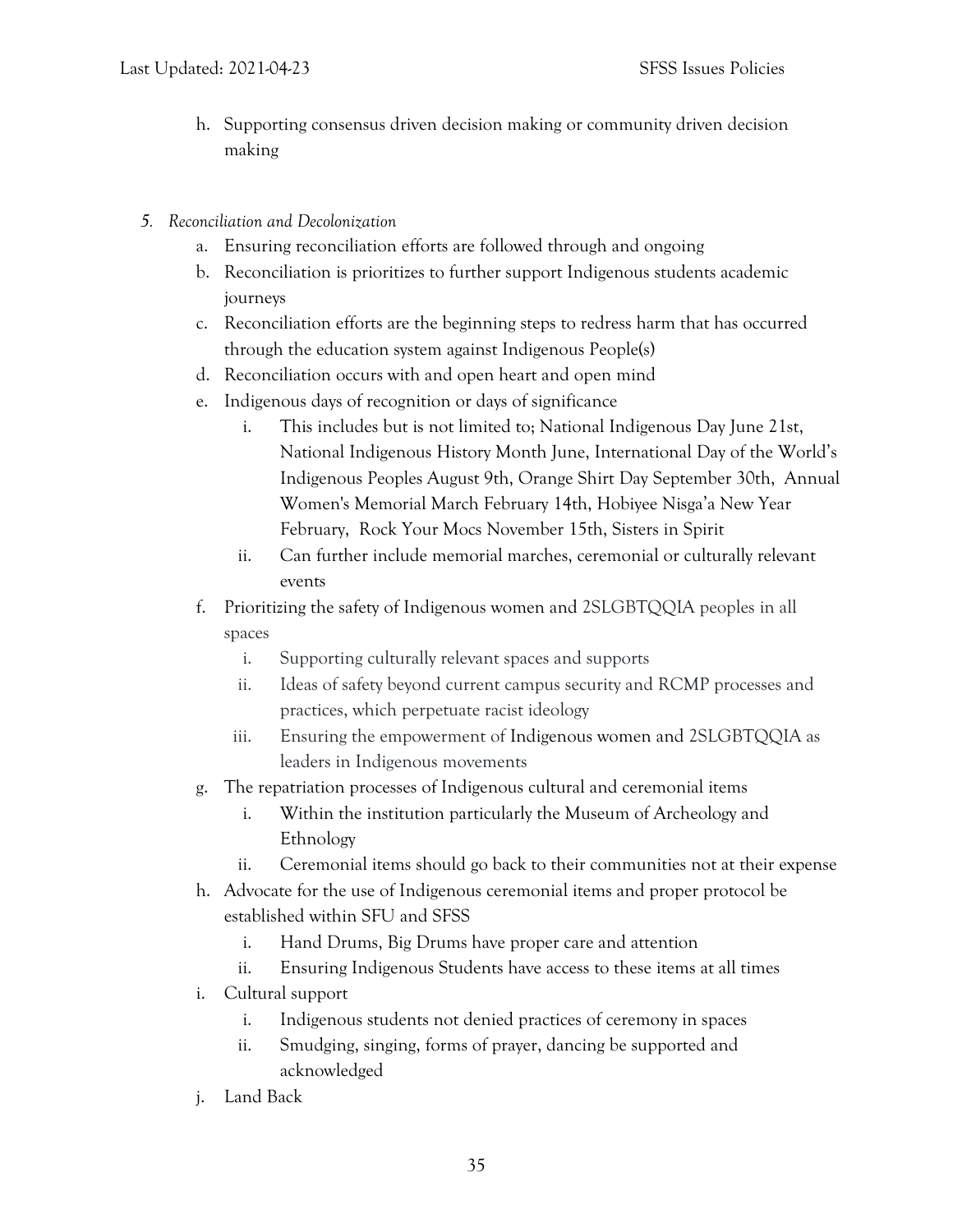#### **The SFSS opposes:**

- 6. Colonial tactics used in the classroom including but are not limited to:
	- a. Learning material that is triggering or causes harm
	- b. Invalidation of Indigenous students when racism is addressed in the classroom
	- c. Lack of accountability from the professor or teaching assistants when racism or ignorance is addressed
- 7. Anti-Indigenous semantics
	- a. Anti-Indigenous Language, overt or covert racism against Indigenous People(s)
		- i. This includes but are not limited to within the classroom, public spaces, the Student Union Building, online i.e. SFU associated or owned social media accounts such as Facebook groups, Instagram accounts
	- b. Discrimination and oppression,
		- i. Negative stereotypes, prejudice, racism;
		- ii. Unwarranted posts that cause distress or are triggering for Indigenous students or Indigenous community members
- 8. Denial of Indigenous People(s) in decision making spaces
	- a. Not giving timely notice of meetings, not prioritizing Indigenous students schedules, lack of follow up, accountability, or invite in relevant spaces
	- b. Not respecting students schedules and capacity
	- c. Speaking on behalf of Indigenous groups or community members without their knowledge or consent
	- d. Making unilateral decisions without community consent
- 9. Denial of opportunities for Indigenous students
	- a. This includes; events, workshops, ceremonies, spaces, and meetings
- 10. Creating barriers for Indigenous students to host community events
	- a. Withholding information around financials from the FNSA board of directors
	- b. Not responding in a timely fashion to the FNSA Board of Directors
- 11. Infringing upon the rights of Indigenous People(s) and ongoing harm to the land
	- a. Forms of extraction and degradation of the traditional territory and natural resources
	- b. The continuation of the dispossession of Indigenous People(s) by creating the inability to utilize the land for traditional purposes
	- c. Co-opting Indigenous led movements, i.e. LandBack, Land Protectors
- 12. Any pipeline or extractive entity that causes harm to the land
- 13. Coercion of any kind either through monetary means or withholding access to spaces for Indigenous community members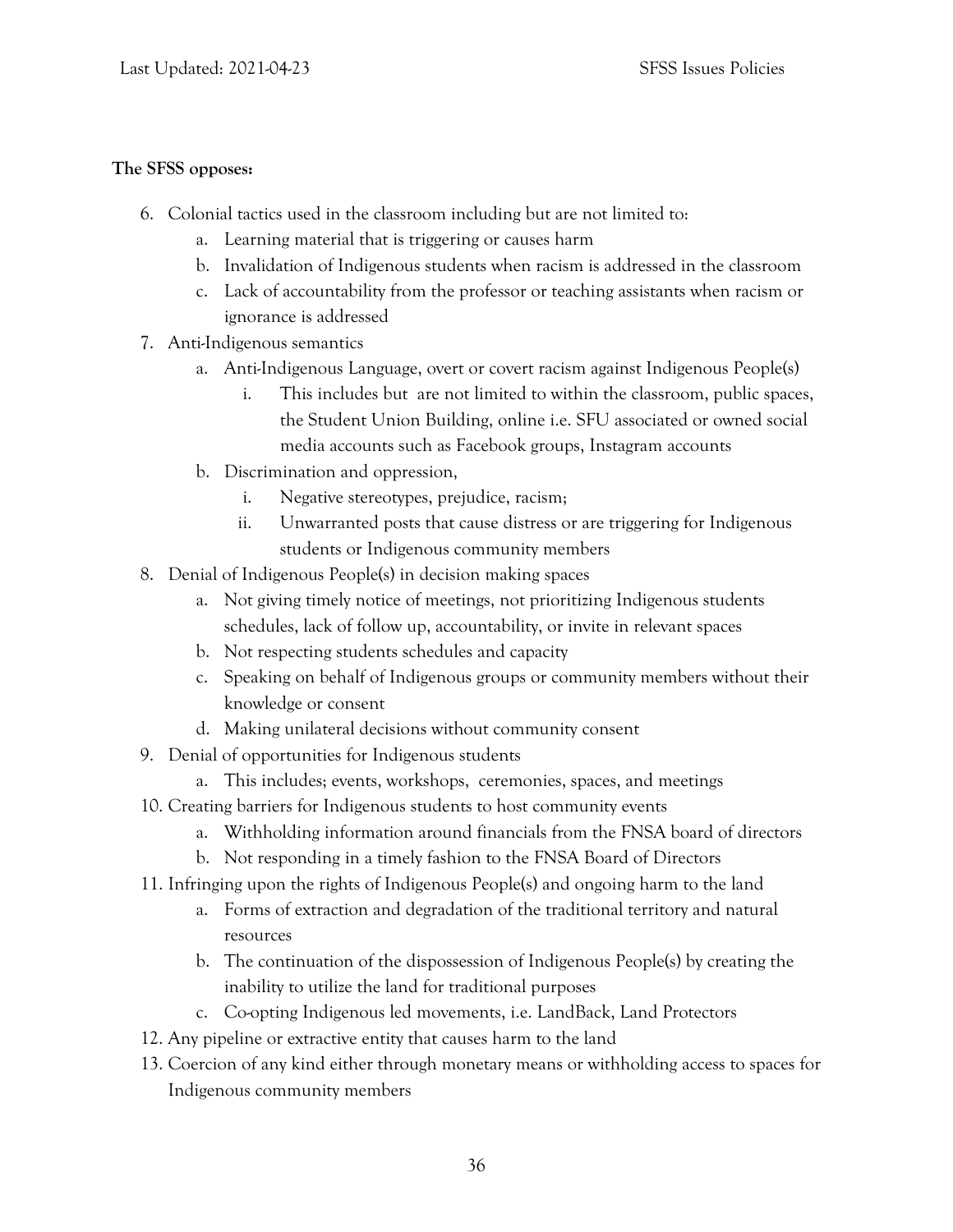- 14. The use and tokenization of Indigenous students and community members
	- a. Host Nation members, Elders, Students
	- b. Exploitation of Indigenous knowledge and community members
- 15. Implementation or amendments of policies, and/or agreements regarding Indigenous matters without proper consultation
	- a. This includes but is not limited to this current Issues Policy, Black, Indigenous and People of Color Committee (BIPOC) Committee Standing Order, etc.
- 16. Policies, agreements, and/or institutional practices created that compromise or undermine the outcomes of Indigenous students, Indigenous groups, and community on campus
- 17. The denial of consensus-based agreements between SFSS and FNSA
	- a. targeted against Indigenous students,
	- b. Institutional oppression manifesting systemically and systematically
- 18. The mistreatment of Indigenous ceremonial items and the unauthorized sale of cultural and ceremonial items
	- a. The ongoing erasure of Indigenous identity through the sale of cultural or ceremonial items
- 19. Indigenous People(s) paying institutions to learn their traditional languages
- 20. The cultural appropriation of Indigenous People(s)
	- a. Through events, attire, or names that are associated with the institution
	- b. Establishment of names i.e. sports names, team names, group names, club names that are in bad taste and/or reflect colonialistic narratives
- 21. Police presence and the Royal Canadian Mountain Police
	- a. On campus, or at Indigenous led events on campus
	- b. Recruitment activities, especially in departments and programs that have high rates of indigenous student enrolment

#### **Note:**

1. FNSA or its equivalent and/or derivatives must be consulted and must endorse any changes considered to this issue's policy.

#### **Relevant Documents:**

- 1. [Truth and Reconciliation Report](http://trc.ca/assets/pdf/Calls_to_Action_English2.pdf)
- 2. [UN Declaration of Rights for Indigenous Peoples](https://www.un.org/development/desa/indigenouspeoples/wp-content/uploads/sites/19/2018/11/UNDRIP_E_web.pdf)
- 3. [SFU Aboriginal Reconciliation Council Report "Walk This Path With Us" Full Report](https://www.sfu.ca/content/dam/sfu/reconciliation/SFU-ARC%20Walk%20This%20Path%20With%20Us_Full%20Report_Sept5.pdf)
- 4. [Draft Principles that Guide the Province of British Columbia's Relationship with](https://www.sfu.ca/content/dam/sfu/reconciliation/SFU-ARC%20Walk%20This%20Path%20With%20Us_Full%20Report_Sept5.pdf)  [Indigenous Peoples](https://www.sfu.ca/content/dam/sfu/reconciliation/SFU-ARC%20Walk%20This%20Path%20With%20Us_Full%20Report_Sept5.pdf)
- 5. *Lhuḵw'lhuḵw'á[yten -](https://www.sfu.ca/brc/imeshMobileApp/place-names/lhukwlhukwayten.html)* [Burnaby Mountain](https://www.sfu.ca/brc/imeshMobileApp/place-names/lhukwlhukwayten.html)
- 6. [Indigenous Control Over Indigenous Education](https://www.afn.ca/uploads/files/education/3._2010_july_afn_first_nations_control_of_first_nations_education_final_eng.pdf)
- 7. Wall Kimmerer, R. (2013). Braiding Sweetgrass. Milkweed Editions. ISBN 978-1-57131- 225-5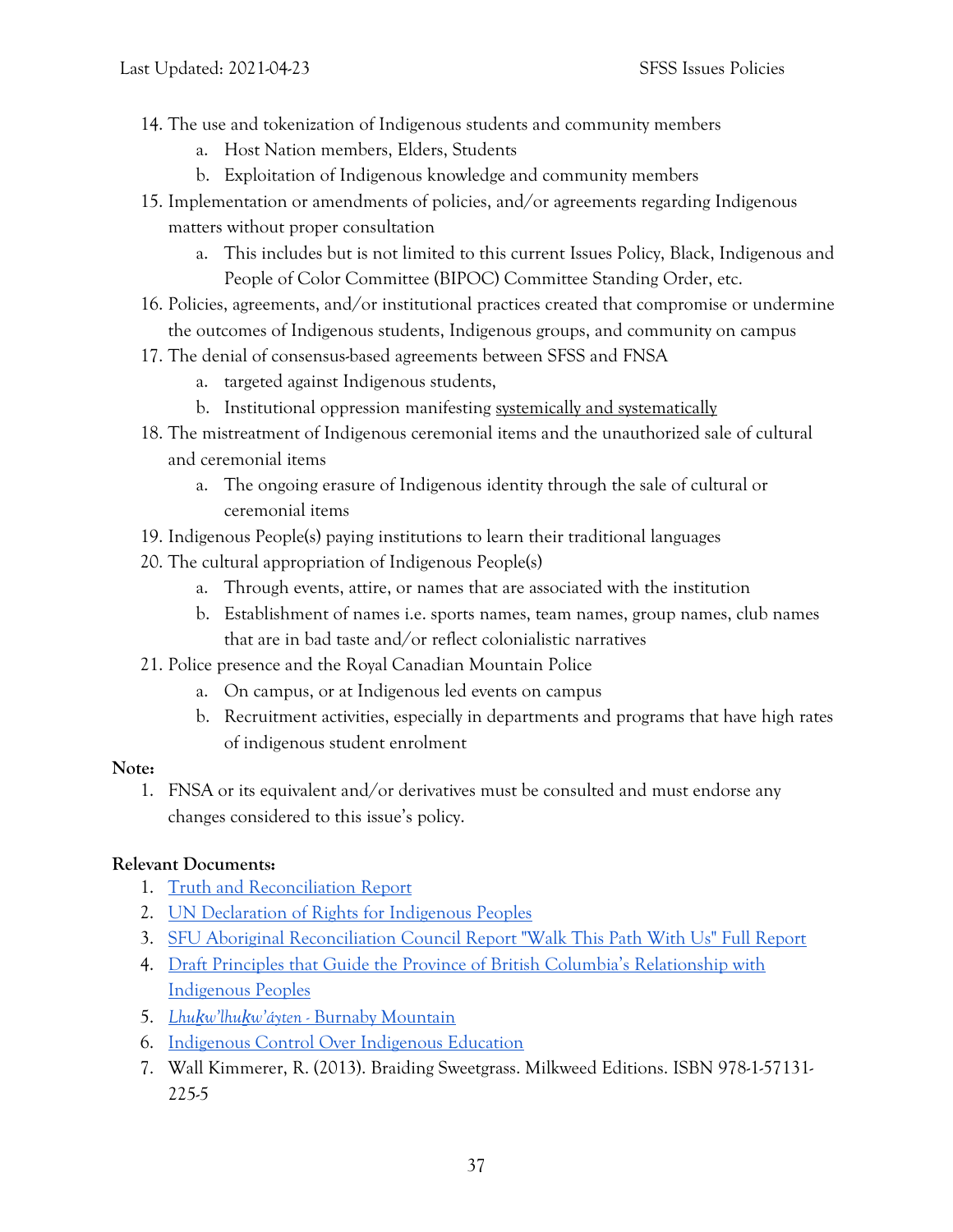8. Starblanket, T. (2018). Suffer the Little Children: Genocide, Indigenous Nations and the Canadian State. Clarity Pree, ICN. ISBN: 978-0-9986947-8-8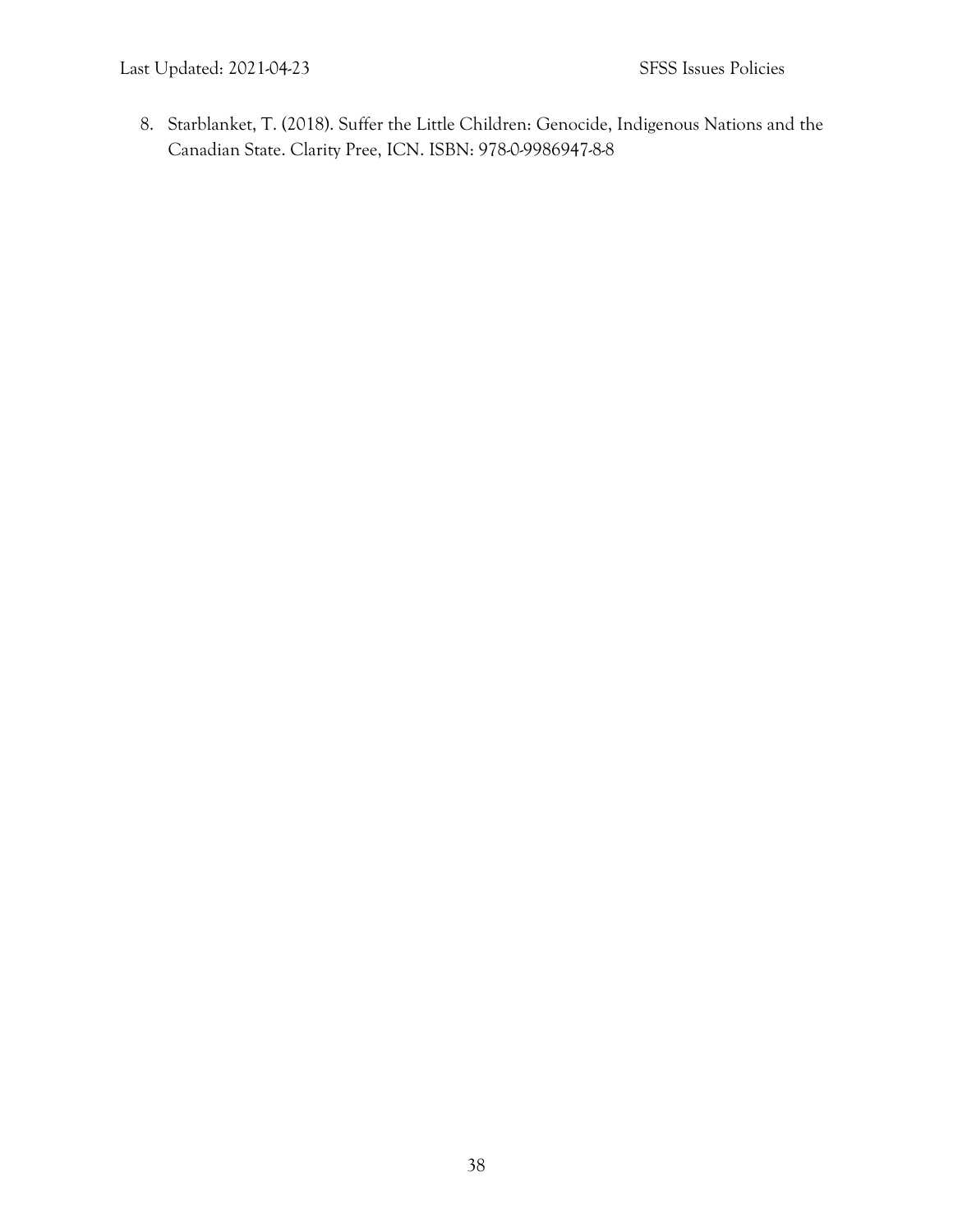

## <span id="page-42-0"></span>IP-8: Anti-Racism

| POLICY TYPE: ISSUES POLICY |                               |                                       |
|----------------------------|-------------------------------|---------------------------------------|
| POLICY TITLE: Anti-Racism  |                               |                                       |
|                            | POLICY REFERENCE NUMBER: IP-8 |                                       |
|                            |                               | Adopted: April 23, 2021               |
|                            |                               | <b>Next Scheduled Revision</b>        |
|                            |                               | <b>Previous Revisions: April 2022</b> |
|                            |                               |                                       |
| Position                   | Signature                     | Date                                  |
| President                  |                               |                                       |

#### **Preamble**

The SFSS recognizes that varying forms of oppression are connected, and that addressing racism also requires redressing all other forms of oppression and structures rooted in colonialism. Systemic barriers that prevent Black, Indigenous, and People Of Colour (BIPOC) from reaching their full potential within institutions are a direct result of the exclusion of racialized people from the creation and implementation of programs, policies, and practices.

There is a history of marginalization of Black, Indigenous, and People Of Colour (BIPOC) in SFU and SFSS's decision-making processes, particularly of Black and Indigenous communities despite the fact that they are subject to unique forms of intersecting racism. The SFSS believes in working towards dismantling intersecting forms of systemic oppression, which includes but is not limited to; classism, ableism, capitalism, colonialism, anti-Blackness, misogyny, gender-based violence, xenophobia, Islamophobia, anti-Semitism, homophobia, transphobia, ageism, fatphobia, the various types of racism, etc.

#### **Definitions**

**BIPOC** is defined as Black, Indigenous, People of Colour. This is an acronym that makes the distinction of racialized folks who face disproportionately more barriers than other groups due to intersecting forms of systemic oppression, colonization, racism, capitalism, dispossession etc.

**Racism** is defined as systemic and individual discrimination through the institutional policies and practices of society that have inherently created disadvantages to Black, Indigenous, and People of Colour. *Racialized* refers to anyone who experiences racism because of their race, skin colour,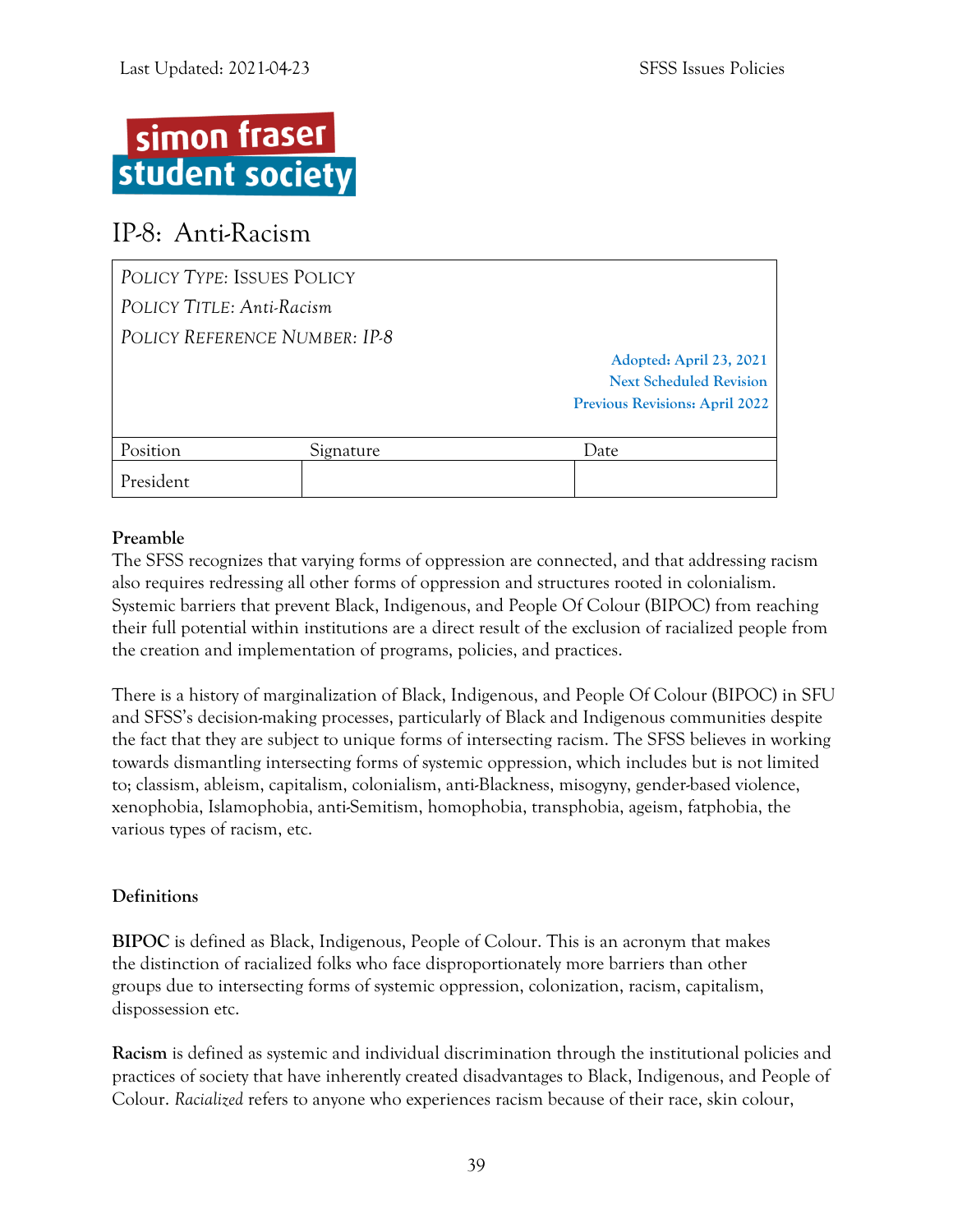ethnic background, accent or culture. Racism involves groups of power shaping the cultural beliefs and values that support racist policies and practices.

**Anti-racism** is structured around conscious efforts and deliberate actions to provide equitable opportunities for all people on an individual and systemic level.

**Oppression** is defined as when a dominant group, whether knowingly or unknowingly, abuses a marginalized group. This pervasive system is rooted historically and maintained through individual and institutional/systematic discrimination, personal bias, bigotry, and social prejudice, resulting in a condition of privilege for the dominant group at the expense of the marginalized group. Various societal institutions such as culture, government, education, etc. are all complicit in the oppression of marginalized groups while elevating dominant social groups.

#### **SFSS supports**

- *1. In Governance*
	- a. The use of Society and University resources to amplify and practically and tangibly support the efforts of Black, Indigenous, and POC students and groups doing antiracism and anti-oppression work
	- b. The embedding of Black, Indigenous, and People of Colour student groups into SFU and SFSS governance structures
		- i. Examples include, but is not limited to, Students of Caribbean and African Ancestry (SOCA), First Nations Student Association (FNSA), SFSS BIPOC Committee, and the SFU Black Caucus.
	- c. Recognition and respect for Indigenous forms of governance, and considering other aspects and ways of knowing in order to properly support decision-making processes. (a) This can include:
		- i. (i) inviting Indigenous Elders of the Territories and asking for advice or support in the decision-making process,
		- ii. (ii) finding ways to include Indigenous forms of governance (i.e. talking circles), and,
		- iii. (iii) transparency process and community engagement
		- iv. (iv) Consistent, respectful, and consultation with Host Nations Indigenous community members, and Indigenous student leadership at SFU and SFS
	- d. Advocating for clear SFU Campus Safety and security policies, practices, and procedures
	- e. Lived-experience taken into valid consideration when creating proposals for and implementing policies, procedures, and practices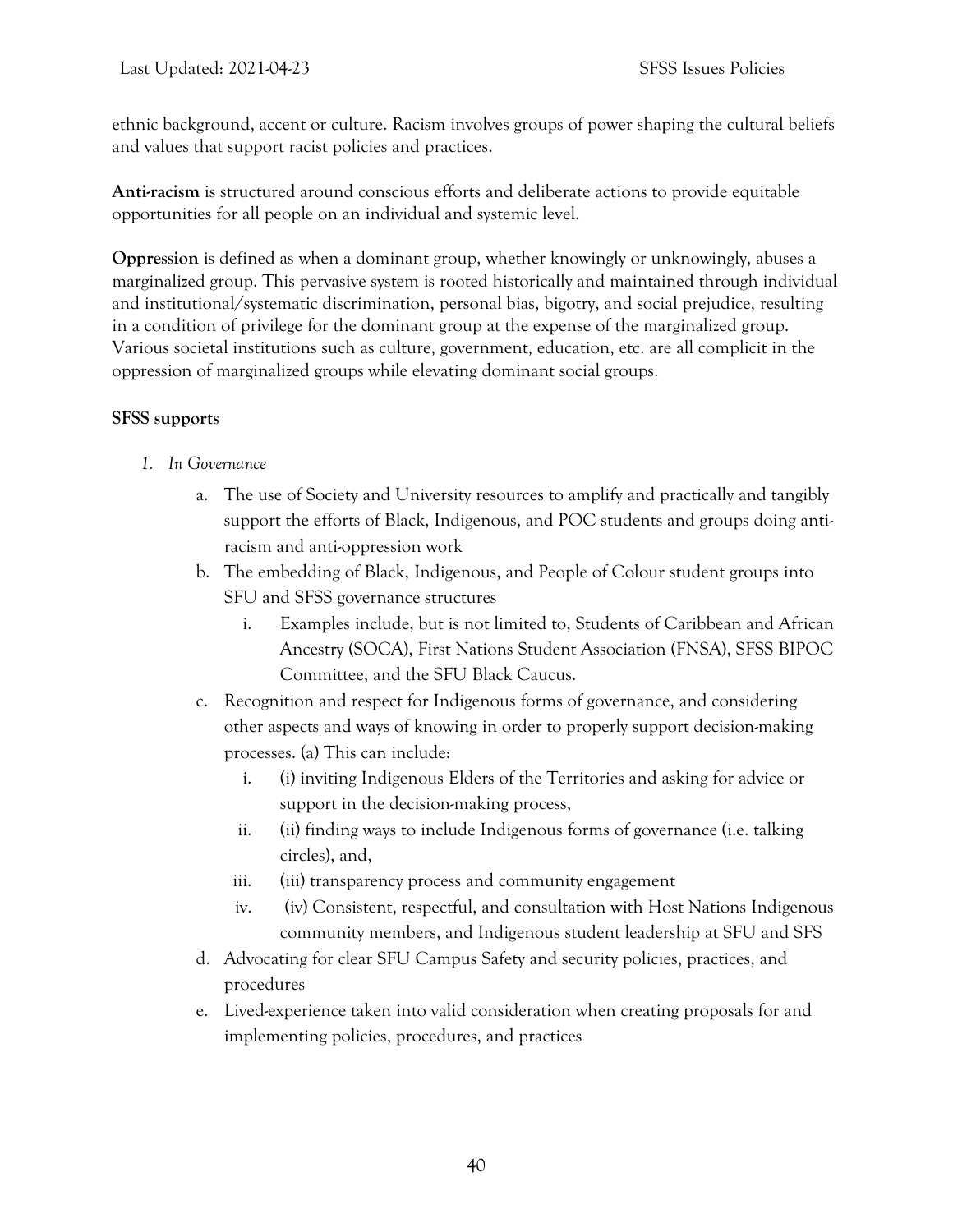- f. Targetted resources allocated to support the various Black and Indigenous communities equitably due to their unique experiences as it relates to their histories with slavery, colonialism, and genocide.
- g. Affirmative action measures and equity-empowerment policies, including cluster hiring of Black and Indigenous faculty and senior leadership at SFU, as is encouraged in *The Employment Equity Act* (1995) to to ensure that equity is strived for and achieved
- h. Changing this policy requires adequate consultation with the SFSS BIPOC Committee, the Students of Caribbean and African Ancestry (SOCA), and the First Nations Student Association (FNSA) or their equivalents if their orgs names change
- i. Targeting resources allocated to supporting the various Black and Indigenous communities equitably due to their unique experiences as it relates to their histories with slavery, colonialism, and genocide.
- 2. *In Education* 
	- a. Establishing specific reporting mechanisms for racial discrimination in classrooms which include accountability of perpetrator and support for victims
	- b. Anti-racism and Anti-oppression education
	- c. highlighting and educating folks on issues that impact racialized students on campus
	- d. Building an anti-racist approach to training and development sessions, and cultural awareness training within groups and governing bodies within the SFSS and the University
- 3. *In Research* 
	- a. Funding research relating to anti-racism and intersectional BIPOC empowerment
	- b. Collection of disaggregated race-based data collection to help inform recruitment, service delivery, in addition to consideration of lived experienceTangibly supporting Black, Indigenous, and People Of Colour (BIPOC) academics and scholars
- *4. In Community Engagement*
	- a. Proactive consultation that center racialized and marginalized students and community members
	- b. The compensation and official recognition of labour to prevent the exploitation of passion, intellectual property, and unpaid labour
	- c. Celebrating and amplifying Black, Indigenous, and People of Colour that explore topics outside of racism and social justice, such as art, athletics, journalism, etc.
	- d. Working with SFU Administration and various branches within the University on implementing an intersectional anti-racism equity strategy, with a focus on recruitment, retention, service delivery, and inclusion on campus.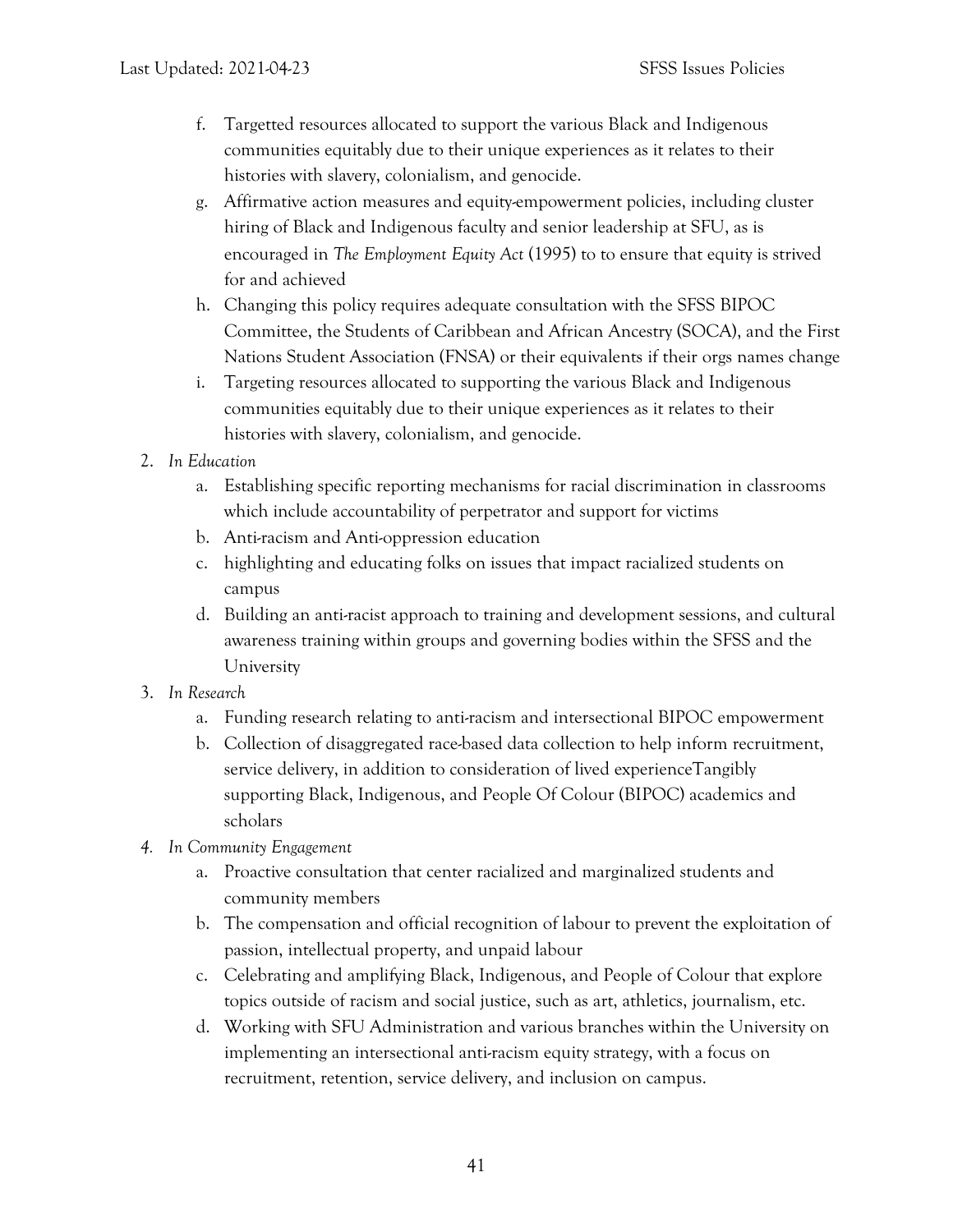- e. Engagement initiatives seeking results that equitably benefits BIPOC students on campus who face barriers due to systematic barriers
- f. Fostering an anti-racist environment through community-building events, including, but not limited to, cultural events, advocacy, and campaigns
- g. Guide SFSS' advocacy on behalf of BIPOC students and to ensure accountability on the University's EDI efforts, reconciliation efforts, and that they are committed to action
- h. Addressing concerns and challenging institutional and overt racism at the University
- i. Amplifying and proactively participating anti-racism and BIPOC empowerment efforts to lobby local, provincial, and federal governments as well as institutions.

#### **SFSS opposes**

- 1. Excluding Black, Indigenous, and People Of Colour from the initial creation stages of policy, practice, or program implementation
- 2. Blocking or ignoring efforts of BIPOC that propose requests, concerns, and recommendations for BIPOC empowerment or anti-oppression.
- 3. Tokenizing racialized individuals
- 4. Tolerating or platforming hate speech, including within the guise of 'free speech' and 'academic freedom'
- 5. funding, platforming, or collaborating with groups that promote hate-speech

#### **Relevant Documents**

*SFU and SFSS Documents* 

- 1. [SFU Aboriginal Reconciliation Council Report "Walk This Path With Us"](https://www.sfu.ca/content/dam/sfu/reconciliation/SFU-ARC%20Walk%20This%20Path%20With%20Us_Full%20Report_Sept5.pdf)
- 2. [SFU EDI Initiative](https://www.sfu.ca/edi/about.html)
- 3. [SFU 2020 Diversity Meter Survey Report](https://www.sfu.ca/content/dam/sfu/edi/reports/Diversity%20Meter%20-%20Final%20Report.pdf?fbclid=IwAR3qitzoejvzNn0PH7V8yjE871Q9EW6wPyY3dpB7D4KOGWgF0Cr1U3r18dg)
- 4. [SFSS BIPOC Committee Recommendations to SFU Administration on University Anti-](https://sfss.ca/wp-content/uploads/2020/11/Briefing-Note_-SFSS-BIPOC-Committee-on-SFU-Anti-Racism-Efforts-1.pdf)[Racism Efforts](https://sfss.ca/wp-content/uploads/2020/11/Briefing-Note_-SFSS-BIPOC-Committee-on-SFU-Anti-Racism-Efforts-1.pdf)

#### *Other Documents*

- 5. [Truth and Reconciliation Commission of Canada: Calls to Action](http://trc.ca/assets/pdf/Calls_to_Action_English2.pdf)
- 6. [International Decade for People of African Descent: Report of the Working Group of](https://documents-dds-ny.un.org/doc/UNDOC/GEN/G17/239/60/PDF/G1723960.pdf?OpenElement)  [Experts on People of African Descent on its mission to Canada.](https://documents-dds-ny.un.org/doc/UNDOC/GEN/G17/239/60/PDF/G1723960.pdf?OpenElement)
- 7. UNDRIP [UN Declaration on the Rights of Indigenous Peoples](https://www.un.org/development/desa/indigenouspeoples/wp-content/uploads/sites/19/2018/11/UNDRIP_E_web.pdf)
- 8. Draft Principles that Guide the Province of British Columbia's Relationship with [Indigenous Peoples](https://www2.gov.bc.ca/gov/content/governments/indigenous-people/new-relationship/about-the-ten-principles)
- 9. [Anti-Racism Toolkit: Campus Tool-kit for Combatting Racism \(CFS, 2020\)](https://cfs-fcee.ca/wp-content/uploads/2019/07/Anti-Racism-Toolkit-Final-1.pdf)
- 10. [UN Human Rights Office of the High commissioner Declaration on Race and Racial](https://www.ohchr.org/EN/ProfessionalInterest/Pages/RaceAndRacialPrejudice.aspx)  **[Prejudice](https://www.ohchr.org/EN/ProfessionalInterest/Pages/RaceAndRacialPrejudice.aspx)**
- 11. [1963 United Nations Declaration on the Elimination of All Forms of Racial](https://documentcloud.adobe.com/link/review?uri=urn%3Aaaid%3Ascds%3AUS%3Ac38ce09c-8078-4084-8e3f-84b415173d67#pageNum=1)  **Discrimination**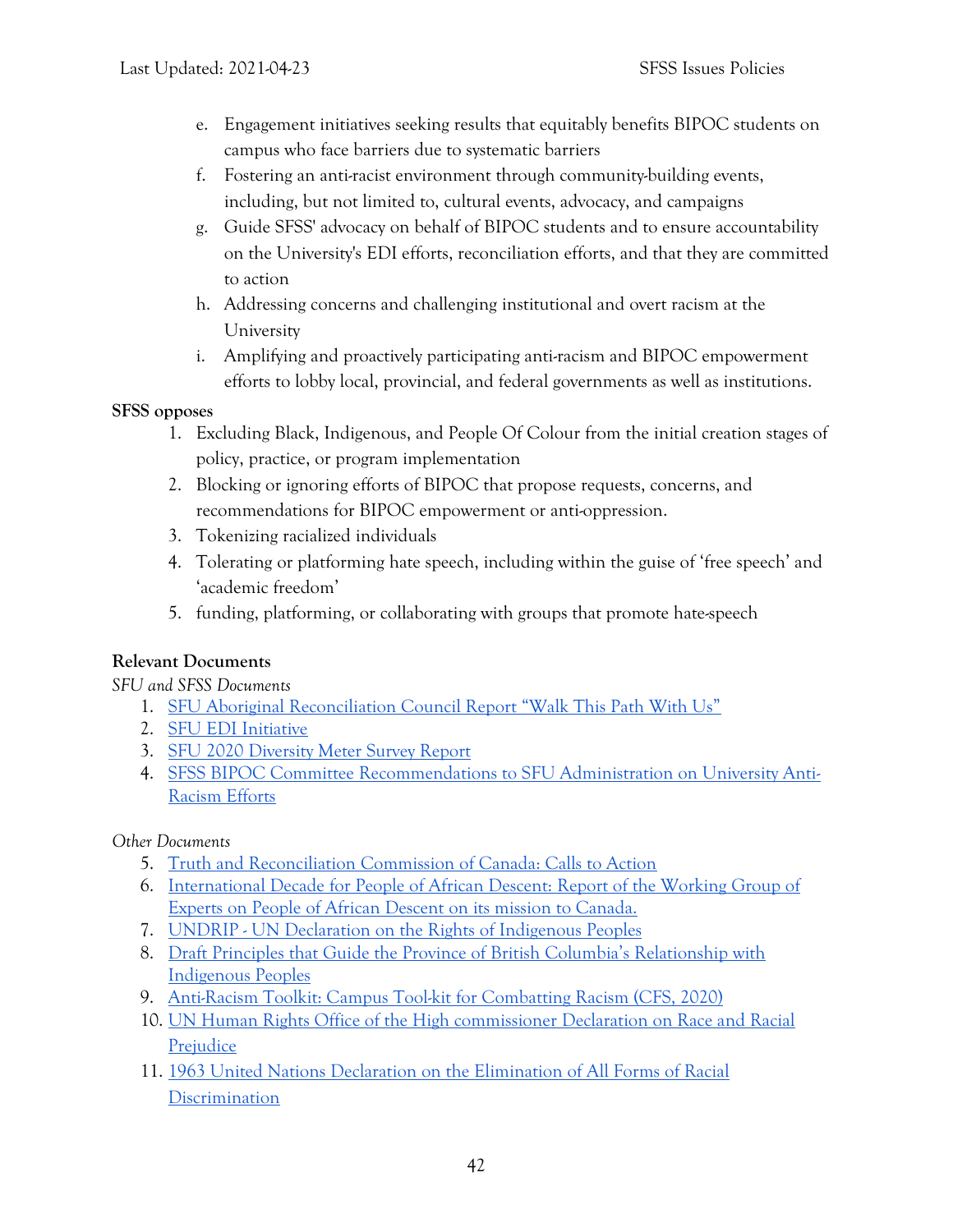

## <span id="page-46-0"></span>IP-9: Police and Militarization

| POLICY TYPE: ISSUES POLICY              |           |                                       |
|-----------------------------------------|-----------|---------------------------------------|
| POLICY TITLE: Police and Militarization |           |                                       |
| POLICY REFERENCE NUMBER: IP-9           |           |                                       |
|                                         |           | Adopted: April 23, 2021               |
|                                         |           | <b>Next Scheduled Revision</b>        |
|                                         |           | <b>Previous Revisions: April 2022</b> |
|                                         |           |                                       |
| Position                                | Signature | Date                                  |
| President                               |           |                                       |

#### **Definitions**

**BIPOC** is an acronym for Black, Indigenous and People of Colour.

**Marginalized Communities** includes communities that have historically been marginalized economically, socially, and politically, including, but not limited to, BIPOC, low-income individuals, individuals with low socioeconomic status, immigrants, sex workers, LGBTQIA2S+ communities, youth and the elderly, people with disabilities, individuals with mental health exceptionalities, and individuals with drug addictions.

**Abolition of Police** advocates for replacing policing with improved systems of public safety systems that do not disproportionately impact marginalized communities.

**Defunding the Police** means ceasing investment in public or private money into policing and prison infrastructure.

**Transformative Justice** is a way of practicing alternative justice that acknowledges individual experiences and identities and works to actively resist the state's criminal injustice system. Transformative Justice recognizes that oppression is at the root of all forms of harm, abuse and assault. As a practice, it therefore aims to address and confront those oppressions on all levels and treats this concept as an integral part to accountability and healing.

**Restorative Justice** is a process to involve, to the extent possible, those who have a stake in a specific offense and to collectively identify and address harms, needs and obligations, in order to heal and put things as right as possible.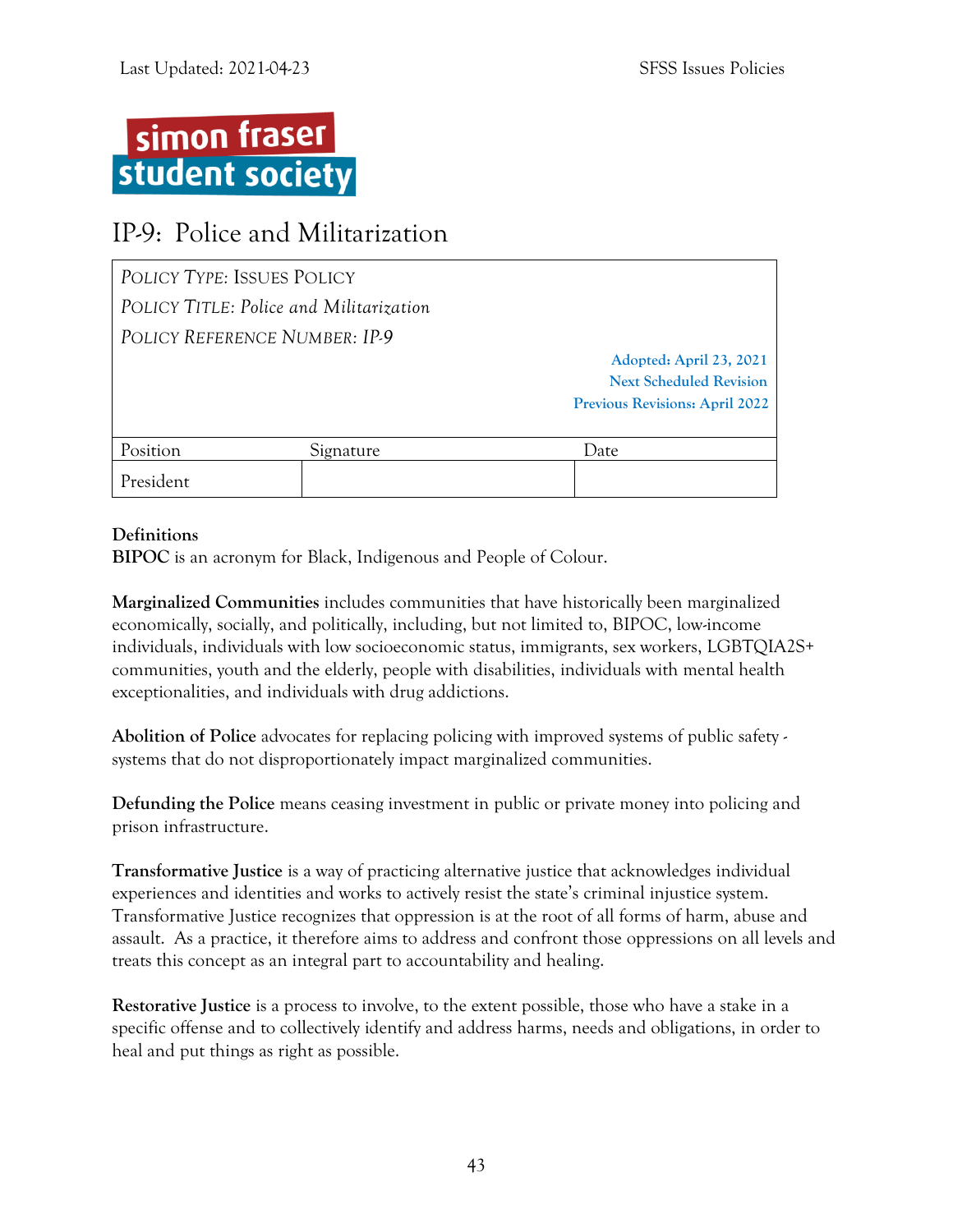**Oppression** means when a dominant group, whether knowingly or unknowingly, abuses a marginalized group. This pervasive system is rooted historically and maintained through individual and institutional/systematic discrimination, personal bias, bigotry, and social prejudice, resulting in a condition of privilege for the dominant group at the expense of the marginalized group. Various societal institutions such as culture, government, education, etc. are all complicit in the oppression of marginalized groups while elevating dominant social groups.

#### **Preamble**

Multiple studies have shown that police presence often leads to harmful consequences for marginalized communities. Police presence in schools lead to higher arrests, particularly among Black and Indigenous students, students of colour, and disabled students<sup>4</sup>. This places additional financial barriers on students and exacerbates health inequalities, contributing to the continued oppression of marginalized groups.

The SFSS recognizes that Black, Indigenous, racialized, and gender-oppressed people, migrants, those living with mental health issues and disabilities, people who use criminalized drugs, and people without housing have experienced disproportionate harm due to policing instead of receiving support. The SFSS also recognizes that the "violent infrastructure of prisons and policing also negatively impacts the land, water, air, and other-than-human beings through environmental degradation, disrupted relations, and capitalist extraction."<sup>5</sup>

The SFSS stands in solidarity with Black Lives Matter, and with all Black lives that have been touched by state-sanctioned violence at the hands of the criminal justice system, the police, and the Royal Canadian Mounted Police (RCMP). We reject the notion that police violence is unique to the United States, as our Black and Indigenous communities continue to be over-policed and subject to violence at disproportionately high rates in Canada (BC Civil Liberties Association, 2020).

#### **Policy**

- 1. The SFSS Supports
	- a. Efforts towards transformative justice
	- b. challenging the notion that increasing police presences and practices will increase safety
	- c. reducing the size of the police force
	- d. the abolition of the RCMP in Canada
	- e. ending RCMP recruitment at the University including, but not limited to, career fairs and events
	- f. stronger de-escalation and equity training for SFU Campus Public Safety
		- i. Culturally competent and relevant training
		- ii. Encouraging other forms of community accountability and harm reduction

<sup>4</sup> https://www-tandfonline-com.proxy.lib.sfu.ca/doi/pdf/10.1080/10428232.2020.1852865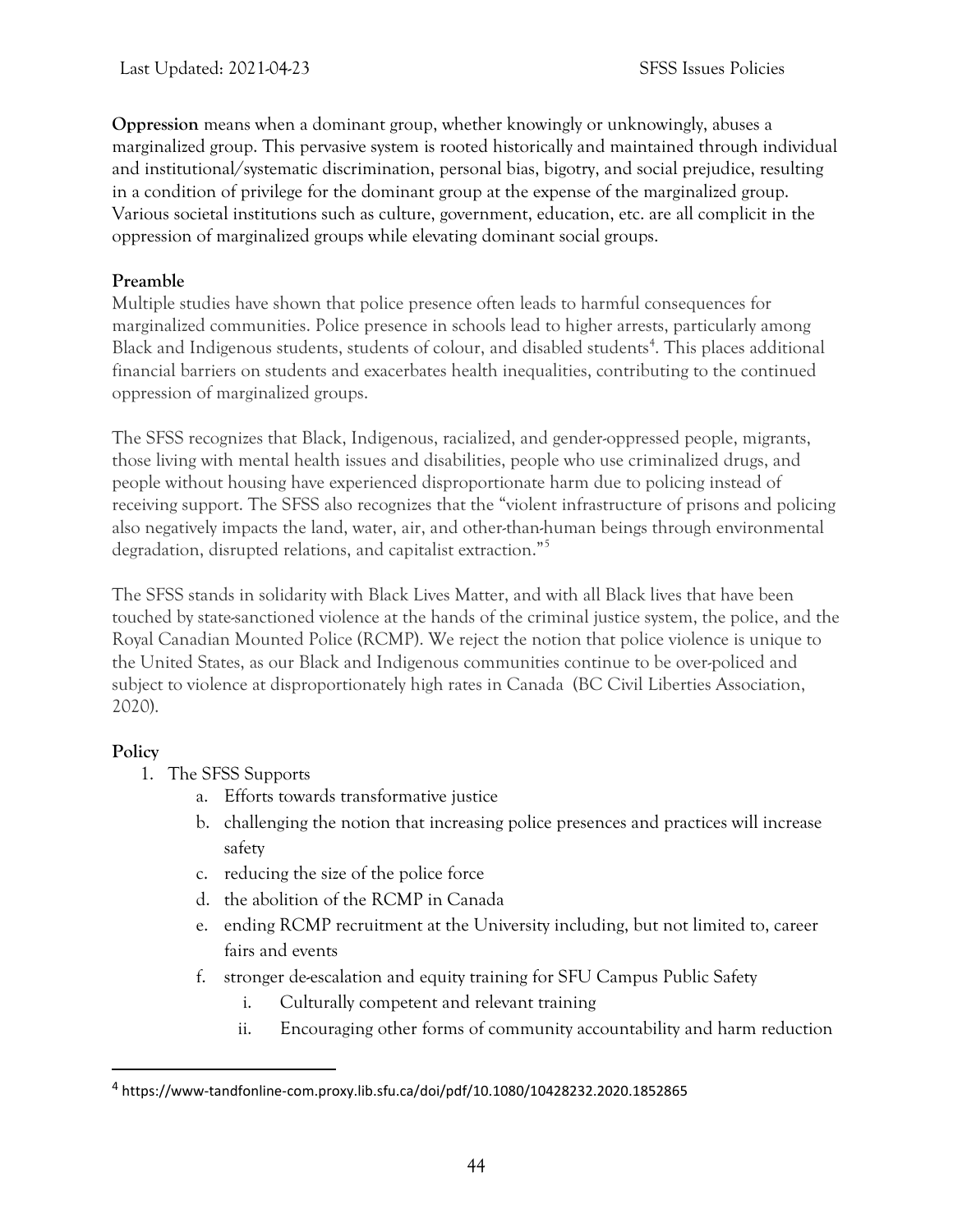- g. Clear and publicly accessible policies, procedures, practices regarding SFU Campus Public Safety
	- i. Addressing and researching culturally relevant resources so BIPOC community members are not put in unsafe situations when accessing support. For example, mental wellness checks, MySSP, and crisis lines.
- h. Equal enforcement of clear and equitable policies in order to avoid unequal and unethical enforcement of policies disproportionately affecting marginalized and racialized people that include context regarding the historical, genocidal, and colonial practises of racialized and marginalized peoples in North America
- i. implementation of restorative justice and transformative justice practices
	- i. Including, but not limited to, policies, governing structures, spaces, community events
- j. Accountable, peer-based, and community-based safety initiatives and resources, including Safewalk
- k. Working with Black, Indigenous, and POC student groups, community groups, and grassroots organizations who are working on advocating for community-led safety measures and initiatives
	- i. this includes initiatives such as, but not limited to, workshops, teach-ins, protests, rallies, and other such actions that advance the dismantling of colonial and genocidal policing practices
- l. signing and endorsing statements of supports from individuals or groups calling for the abolition or defunding of the RCMP
	- i. Includes but not limited to letters of support, endorsements, reparations, and commitment to stand in solidarity with community members
- m. suspending the use of paid administrative leave for police officers under investigation
- n. withholding pensions for police officers who have previously committed acts of excessive force
- o. requiring police officers to be liable for misconduct settlements
- p. withdrawing participation in police militarization programs
- q. prioritizing spending on community health education, affordable housing, and social programs, rather than policing
- r. The collection of disaggregated race-based data for use of force statistics with an aim to reduce inequities in racial profiling
- s. Community oversight of all public safety programmes
- t. [Ending of street checks](https://act.bccla.org/banstreetchecks)
- 2. The SFSS opposes